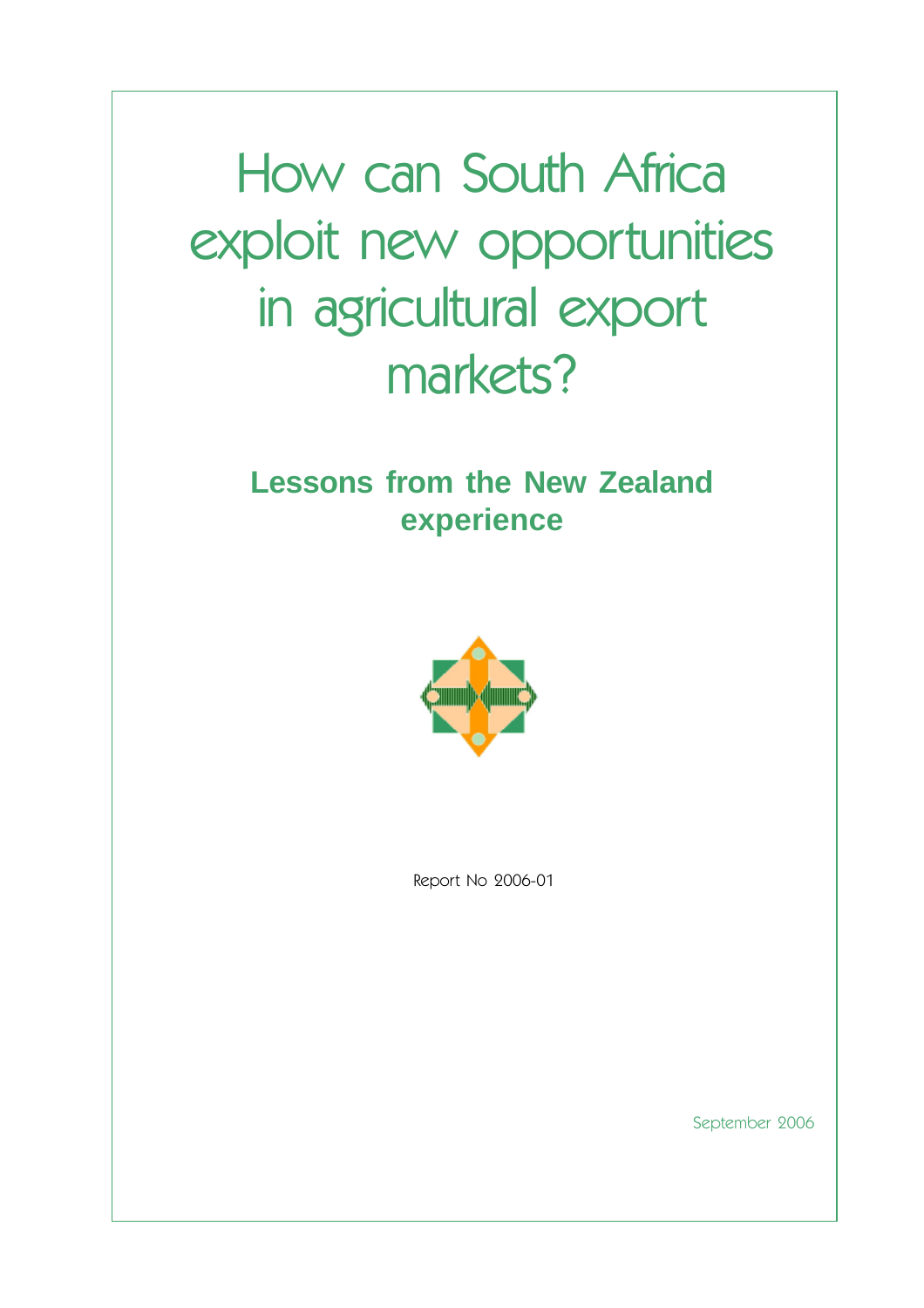ISBN:

© Copyright - National Africultural Marketing Council. In terms of the Copyright Act. No. 98 of 1978, no part of this Report may be reproduced or transmitted in any form or by any means, electronic or mechanical, including photocopying, recording or by any information storage and retrieval system, without the written permission of the Publisher. The information contained in this Report may not be used without acknowledging the publisher.

Published by NAMC, Private Bag X935, PRETORIA, 0001, Tel: (012) 341 1115

Layout by Interactive Reality ireality@icon.co.za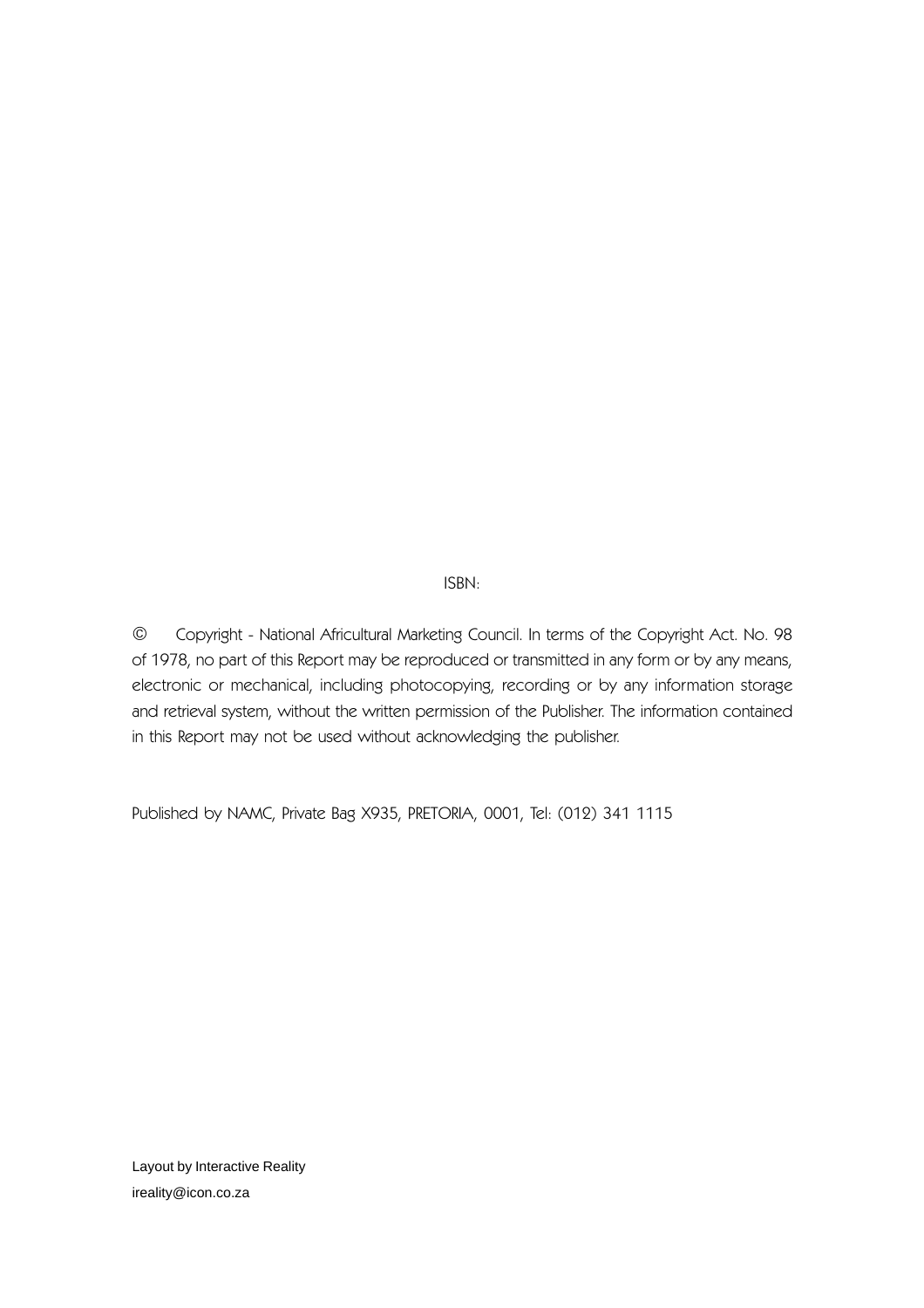# Acknowledgements

This report was prepared, on behalf of the National Agricultural Marketing Council, by **Ron Sandrey** of the Trade Law Centre for Southern Africa (TRALAC) at Stellenbosch University, and **Nick Vink** of the Department of Agricultural Economics, Stellenbosch University.

The NAMC would also like to acknowledge **Yvonne Kemp** for editing an earlier draft of this document, as well as **Christine Bothma** of Interactive Reality for doing the final document design and layout.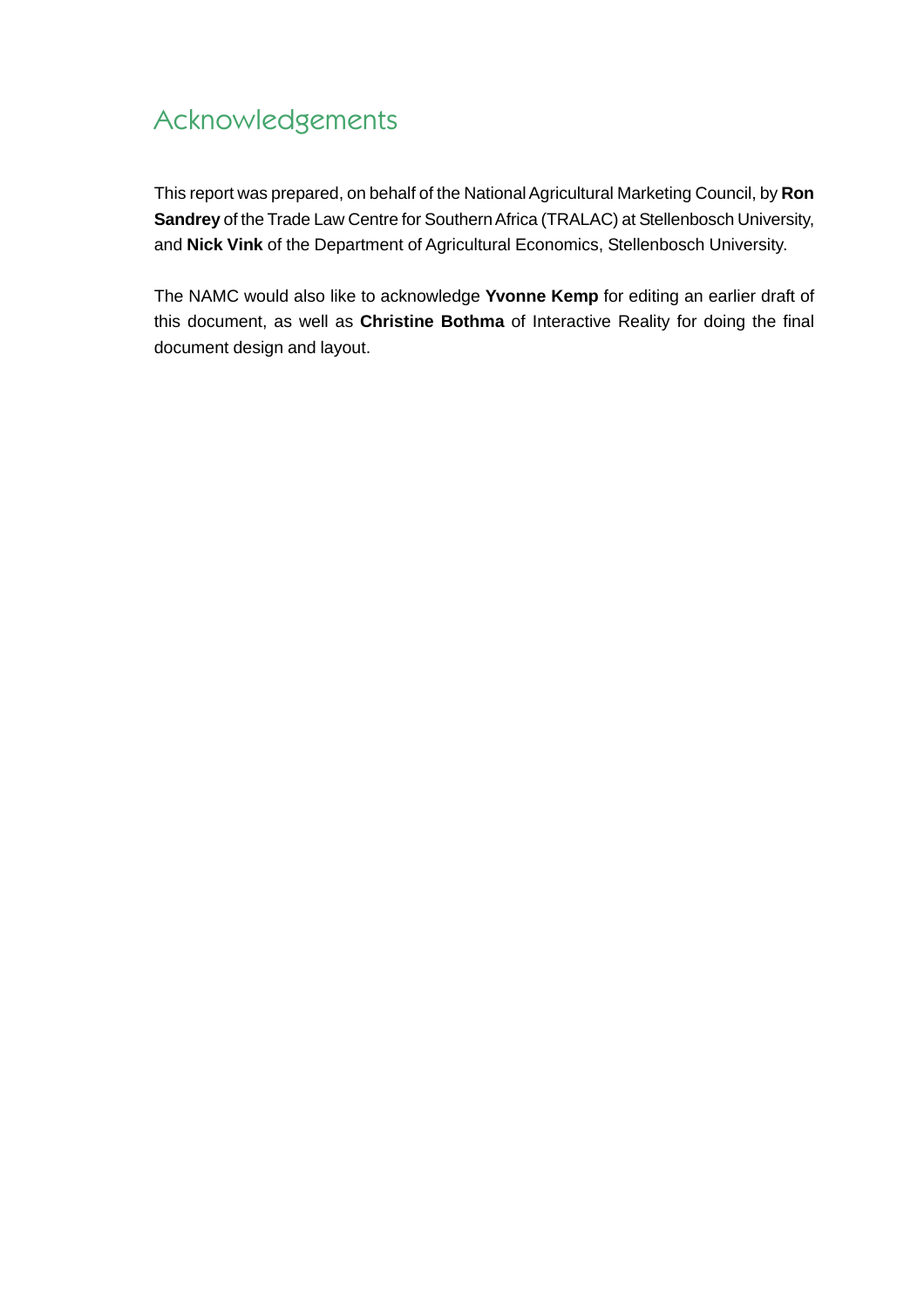# TABLE OF CONTENTS

|    | List of Tables  |                                                      | ii |
|----|-----------------|------------------------------------------------------|----|
|    | List of Figures |                                                      | ii |
|    |                 |                                                      |    |
| 1  |                 | <b>Introduction</b>                                  | 1  |
|    |                 |                                                      |    |
|    |                 | <b>PART I: DEREGULATING MARKETS</b>                  | 3  |
| 2. |                 | <b>Deregulation of South African agriculture</b>     | 3  |
|    | 2.1             | Background                                           | 3  |
|    | 2.2             | The reforms                                          | 5  |
|    | 2.3             | The consequences                                     | 8  |
|    |                 | 2.3.1 The composition of output                      | 8  |
|    |                 | 2.3.2 The trade portfolio                            | 9  |
|    |                 | 2.3.3 Productivity                                   | 10 |
|    |                 |                                                      |    |
| 3. |                 | <b>Deregulation of New Zealand agriculture</b>       | 11 |
|    | 3.1             | Background                                           | 11 |
|    | 3.2             | The reforms                                          | 12 |
|    | 3.3             | The consequences                                     | 13 |
|    |                 | 3.3.1 General consequences                           | 13 |
|    |                 | 3.3.2 Productivity                                   | 17 |
|    |                 | 3.3.3 The role of marketing changes                  | 18 |
|    | 3.4             | The New Zealand experience: overall conclusions      | 24 |
|    |                 |                                                      | 27 |
| 4. |                 | The gathering of the threads                         |    |
|    | 4.1             | Timing of the reforms                                | 28 |
|    | 4.2             | Sequencing of the reforms                            | 28 |
|    | 4.3             | The breadth of the reforms                           | 29 |
|    | 4.4             | The depth of the reforms                             | 29 |
|    | 4.5             | The implications: market access for emerging farmers |    |
|    |                 | in South Africa                                      | 30 |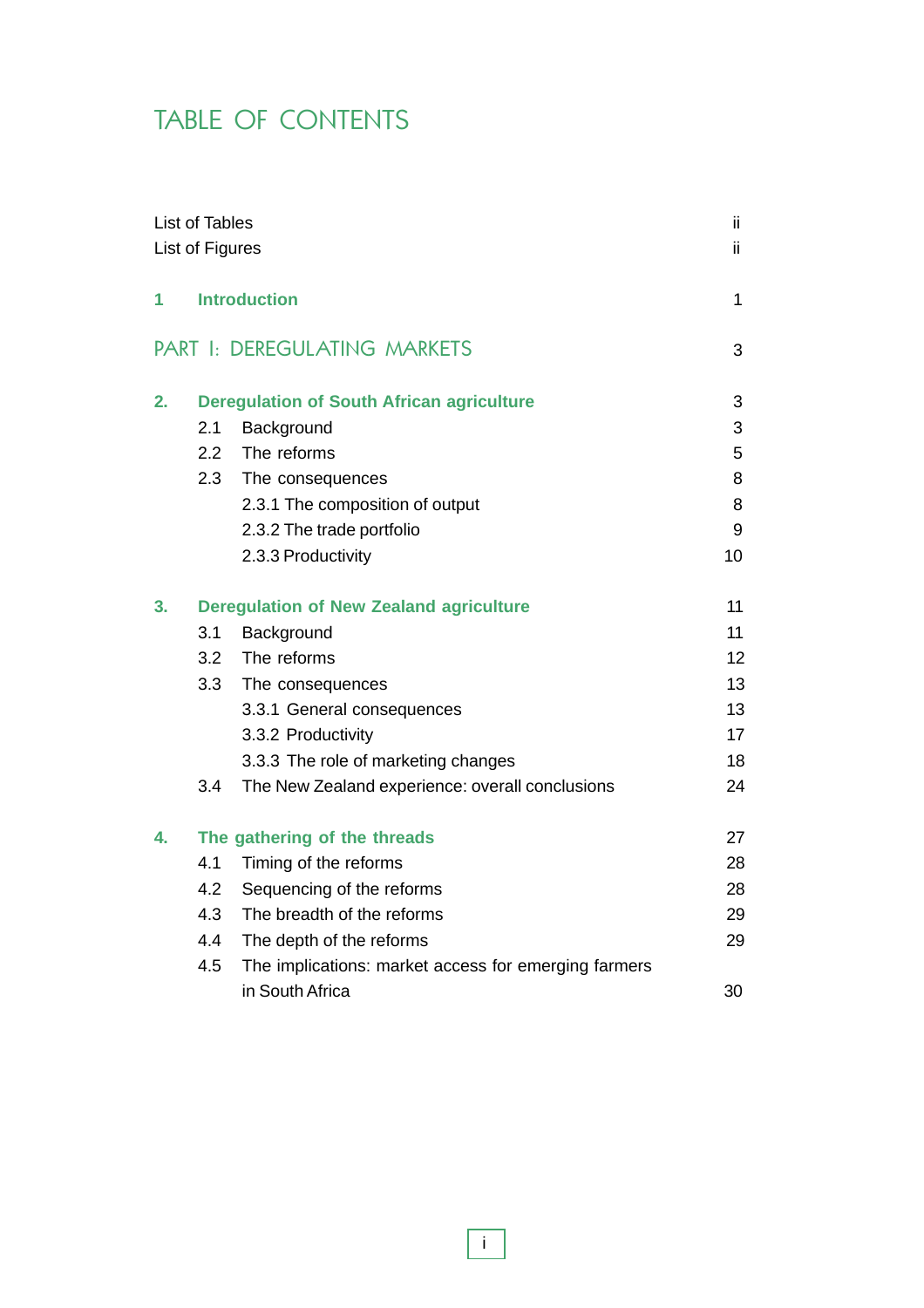### PART II: THE AGREEMENT ON AGRICULTURE 31

| 5. |     | The influence of the Uruguay Round on agriculture in New Zealand   |    |
|----|-----|--------------------------------------------------------------------|----|
|    |     | and South Africa                                                   | 31 |
|    | 5.1 | New Zealand                                                        | 31 |
|    |     | 5.2 South Africa                                                   | 33 |
|    |     | 5.2.1 The impact on South African exports                          | 34 |
|    |     | 5.2.2 Future global liberalisation: implications for South Africa  | 37 |
| 6. |     | What are the opportunities for diversifying South Africa's         |    |
|    |     | export portfolio?                                                  | 39 |
|    | 6.1 | China                                                              | 39 |
|    |     | 6.1.1 Introduction                                                 | 39 |
|    |     | 6.1.2 The trade 'chilling' effects of Chinese tariffs and priority |    |
|    |     | sectors                                                            | 41 |
|    | 6.2 | India                                                              | 45 |
|    |     | 6.2.1 Introduction                                                 | 45 |
|    |     | 6.2.2 Indian imports from South Africa and New Zealand             | 46 |
|    |     | 6.2.3 The trade 'chilling' effects of Indian tariffs and           |    |
|    |     | priority sectors                                                   | 48 |
|    |     | PART III: CONCLUSIONS                                              | 50 |
|    |     |                                                                    |    |

## Bibliography 51

## **List of Tables**

| Table 1: | The relative influence on farm gate returns for lamb, NZc/kg | 14 |
|----------|--------------------------------------------------------------|----|
| Table 2: | Farm income/Land value index                                 | 15 |
| Table 3: | New Zealand's stock numbers                                  | 16 |
| Table 4: | The export of New Zealand horticulture, NZ \$m               | 22 |
| Table 5: | Main exports from New Zealand, % share                       | 25 |
| Table 6: | Imports into China from South Africa and New Zealand, 2005   | 40 |
| Table 7: | Imports into India from South Africa and New Zealand, 2005   | 47 |
|          |                                                              |    |

## **List of Figures**

| Figure 1: Output, Input and TFP Indices                                       | 10 |
|-------------------------------------------------------------------------------|----|
| Figure 2: The relative price of milk, beef and lamb                           | 16 |
| Figure 3: The relative price of venison, wool and wheat                       | 17 |
| Figure 4: Agricultural productivity in New Zealand                            | 18 |
| Figure 5: The relative prices of apples, kiwifruit and wine in New Zealand 21 |    |
| Figure 6: India's sugar trade                                                 | 48 |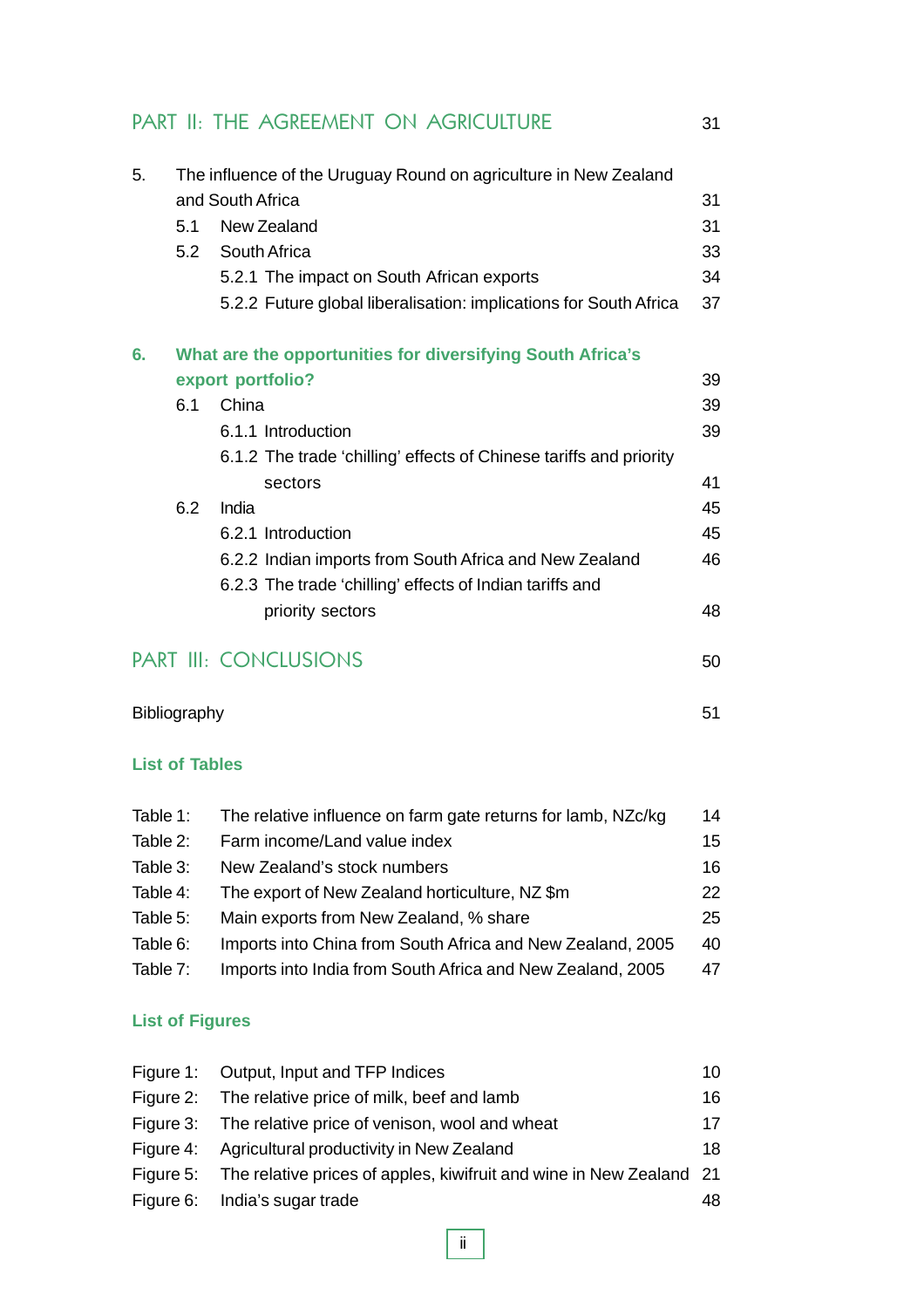# 1. Introduction

South Africa and New Zealand, both members of the Cairns Group, have undergone comprehensive agricultural sector reforms over the last twenty years. While New Zealand's reforms predated South Africa's by perhaps a decade, there are striking similarities in processes and outcomes. However, there are also equally striking differences, and particularly in the international trade performance outcomes to date.

More particularly, New Zealand agriculture and the economy at large benefited from the Uruguay Round of GATT negotiations and the subsequent Agreement on Agriculture and establishment of the World Trade Organisation (WTO), while there is little evidence that South African agriculture has benefited, at least to the same extent (while there is also little evidence that South African agriculture suffered as a result).

The purpose of this research is to address the following questions:

- **1. Why is South Africa still exporting principally the same agricultural products as almost a century ago?**
- Is South Africa still emerging from the isolation years?
- Is the larger domestic population constraining South Africa?
- Is it a function of external factors such as the structure of world trade in agricultural products?
- **2. Did New Zealand re-gear itself, or was it just lucky?**
- What have been the changes in each case?
- What was the relative influence of the Uruguay Round in both cases?
- What will more comprehensive global liberalisation mean for both parties?
- Has New Zealand's more advanced regional Free Trade Agreement policy been a factor?
- Has the reform of the marketing institutions been a factor?
- **3. Given the global shift in agricultural exports to the East, what are the opportunities for diversifying South Africa's export portfolio?**
- What is South Africa going to export to China?
- What is South Africa going to export to India?
- **4. What opportunities exist for ensuring that new entrants into agriculture (via land reform, AgriBEE) are able to take advantage of these new opportunities?**

To this end, this report is divided into two parts. In Part I the marketing reforms in South Africa and New Zealand respectively are reviewed. Section 2 provides the background to the deregulation of agriculture in South Africa, and looks at the consequences of deregulation; section 3 repeats this exercise for New Zealand agriculture. More detail is provided on the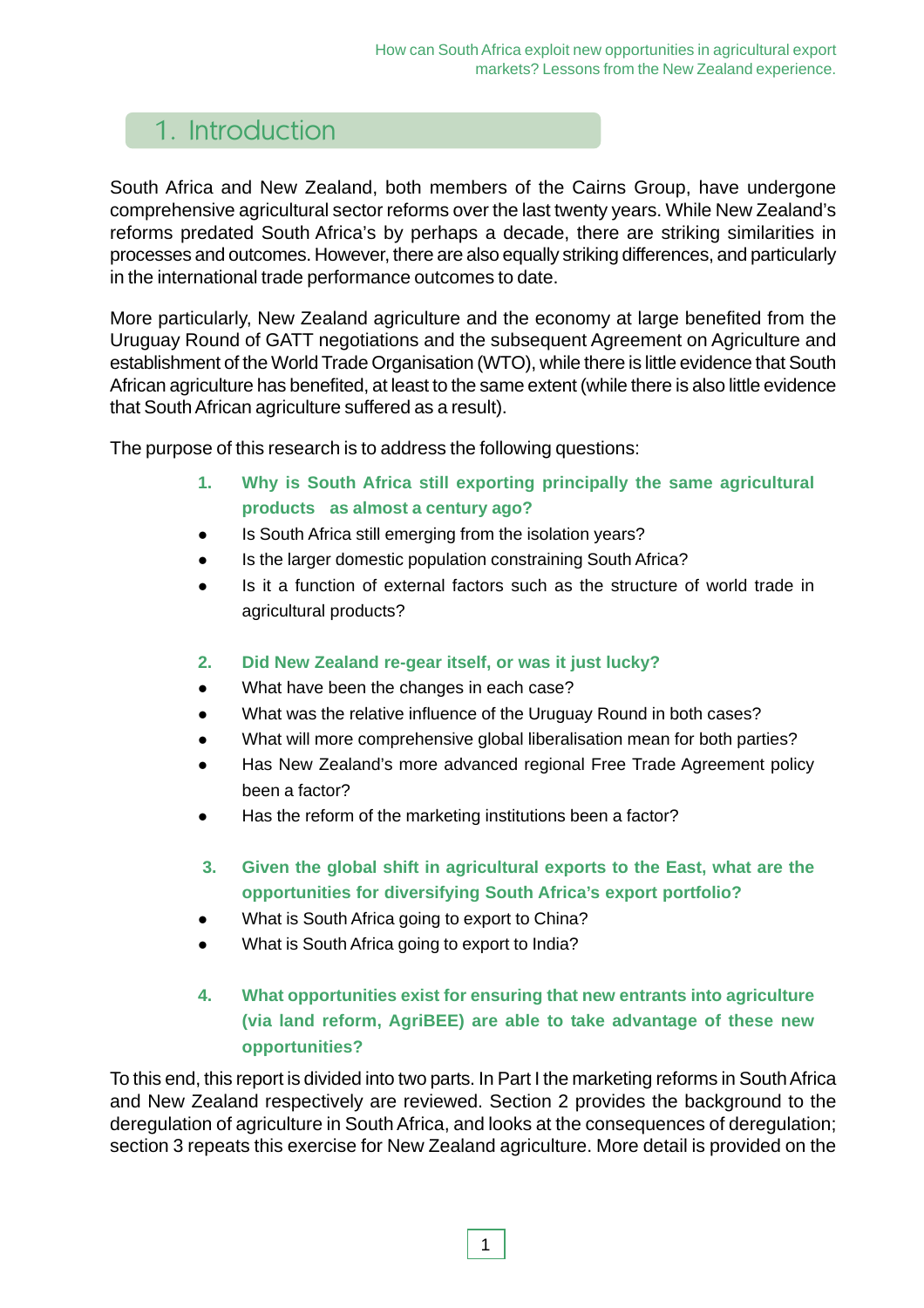latter experience, as it is less well known to local readers. Section 4 provides a précis of the lessons that can be learned from this experience in terms of the timing, sequencing, breadth and depth of the reforms in the two countries.

In Part II the experience after the adoption of the Agreement on Agriculture is examined. This is initiated in section 5 by an assessment of the impact of the Agreement on the trade patterns of the two countries. In section 6 the opportunities for diversifying South Africa's agricultural trade portfolio are examined with respect to trade with China and India respectively. Section 7 concludes.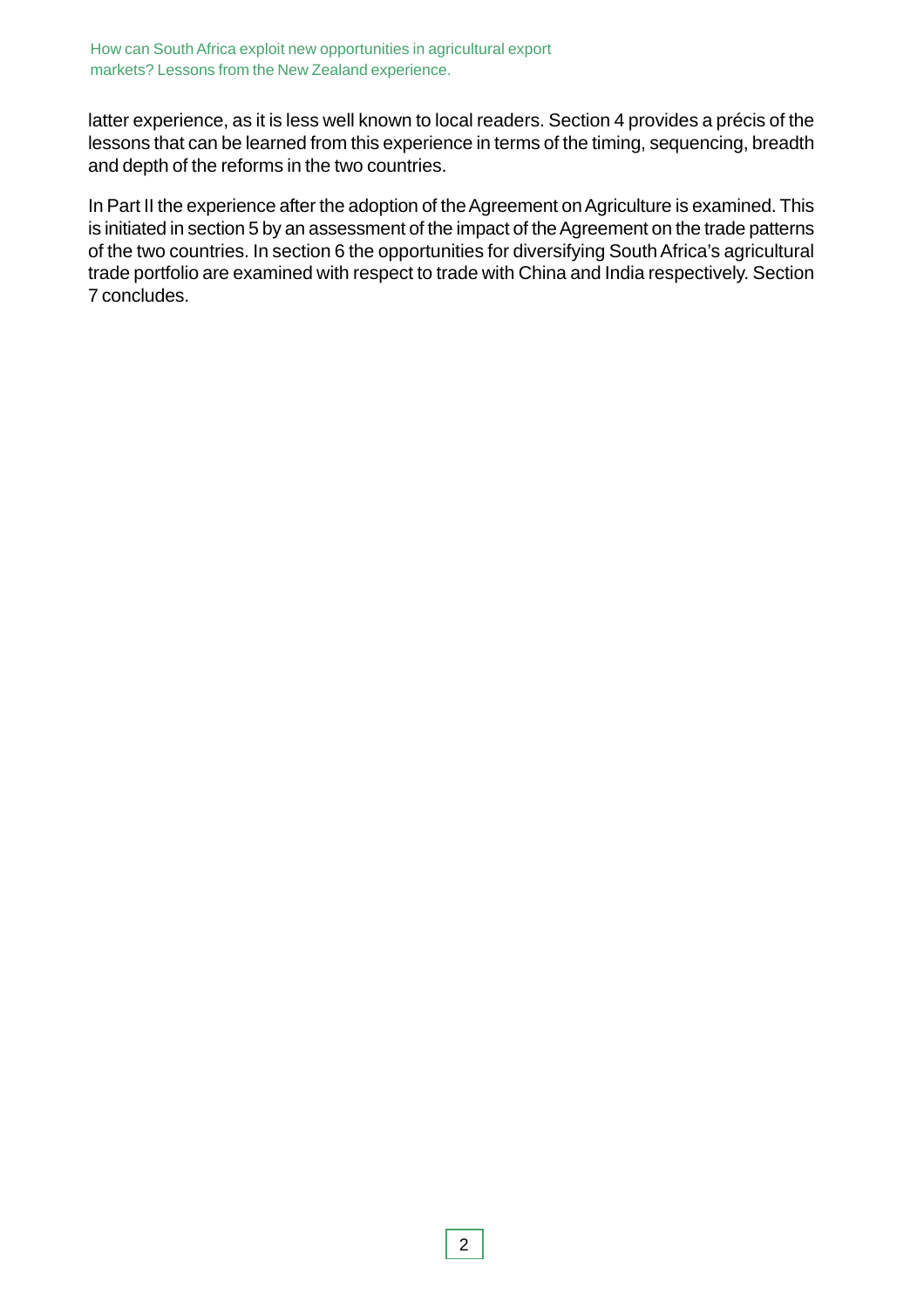## PART I: DEREGULATING MARKETS

# 2. Deregulation of South African agriculture<sup>1</sup>

## 2.1 Background<sup>2</sup>

Four events between 1973 and 1976 created a security crisis in South Africa. These were the 'unlawful' strikes by black trade unions in the Durban region in 1973; the OPEC oil crisis of 1973; the *coup d' etat* in Lisbon in April 1974 that resulted in the abortive invasion of Angola by South Africa in 1975; and the Soweto unrest of June 1976. Desperate attempts by the ruling elite to prolong the existing order lasted for less than 20 years after these events, and were doomed to failure.

By 1976 the economy had moved into a recession that lasted until 1994. After the crisis events of the early 1970s the era of the Total Strategy was ushered in by the PW Botha regime, ostensibly to protect the continued existence of all South Africans against what was elsewhere called the evil empire. One concrete result in South Africa was a doubling of the Defence Budget from 2.4% of GDP in 1971/2 to 4.8% in 1977/78.

The shift towards urban interests that accompanied this change had important implications for agriculture. Increased Defence and Education spending resulted in a radical cut in the budget of the Department of Agriculture from 1,5% to only 0,6% of GDP. However, an increasing part of the total agricultural budget was allocated to the homeland governments, with the result that white (commercial) farmers got a smaller and smaller proportion of the available funds. The fact that the government was unable (and perhaps also unprepared) to maintain the high level of subsidies for agriculture has traditionally been regarded as an important reason for the split in the National Party in February 1982 and the creation of the Conservative Party.

The South African economy grew at above 5 per cent per annum to 1970 and above 3 per cent to 1980, both well above population growth rates during this period. Real per capita incomes declined, however, after 1974. The economy was characterised by a number of negative features, the most important of which, in terms of their impact on agriculture, were the rise in the inflation rate from the early 1970s and increasing concentration in the agroindustrial complex, largely a result of the policy of industrialisation through import substitution. By the beginning of the 1980s these influences, together with a range of farm-specific policies, had created an agricultural sector that desperately needed to be reformed.

The main structural features of the agricultural economy during this era were the mechanisation of field crop harvesting in commercial farming, increased pressure on food production in the homelands, tight control over the marketing of agricultural products under the consolidated Marketing Act of 1968, the shift away from a small-farmer friendly policy in commercial agriculture, and attempts to address the environmental consequences of agricultural policies.

<sup>1</sup> Data in this section are drawn from the Abstract of Agricultural Statistics unless otherwise specified.

<sup>2</sup> This section draws from Vink and Schirmer, 2002.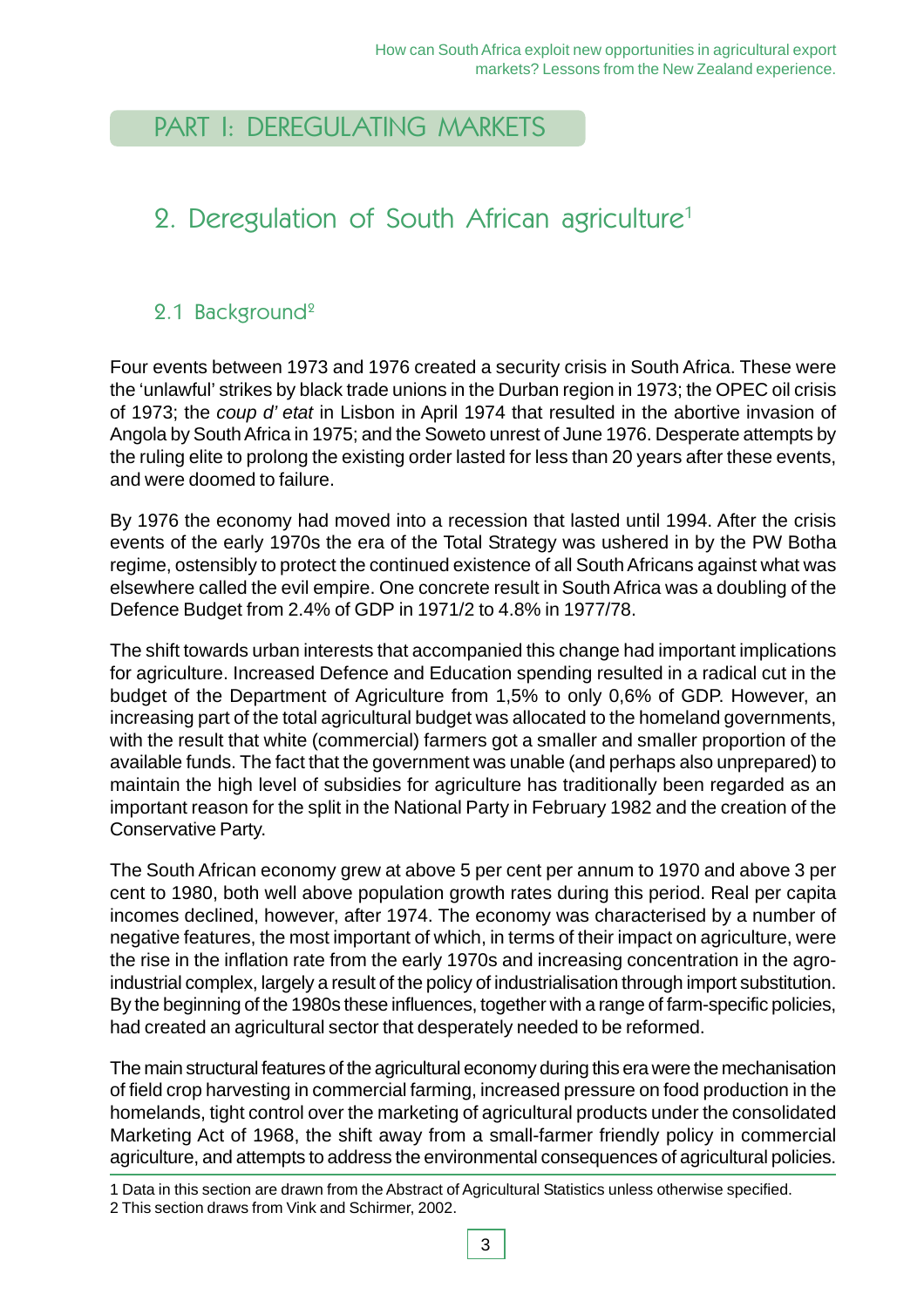South African farm policy changed emphatically in the period around 1980, although some of the policy shifts were initially quite gradual. The process started outside the sector itself. **First**, starting in the late 1970s the South African financial sector was extensively liberalised. The most immediate effect on agriculture came from changes in the external value of the currency and in the interest cost of farm borrowing. As the Rand started a decade long decline in value, farm input prices, which have a relatively large import component, rose faster than farm output prices. As part of the financial sector reforms the reserve requirements of the banking sector were changed, making it impossible for the Land Bank to continue subsidising farmers' interest rates. The use of interest rate policy by the Reserve Bank saw interest rates rise to very high levels during the widespread drought of 1983/4, and interest payments rapidly became the single largest cost of production in agriculture. **Second**, many of the existing controls over the movement of labour in South Africa were lifted by the mid-1980s, setting in motion vast population movement from the farms and the homelands to the towns and cities. This was accompanied by migration of people from most parts of Southern Africa to the rural and urban areas of South Africa. **Third**, considerable microeconomic deregulation took place, also starting in the late 1970s and early 1980s and leading to a significant increase in activity in the informal economy. One of the most visible effects was the increase in informal marketing of farm products in the urban areas.

In the midst of these economic transformations farmers confronted climatic challenges that rank alongside the late 1920s and early 1930s as the most difficult in the twentieth century. Initially, the state did not leave white farmers to deal with these circumstances alone. The state provided farmers with debt consolidation subsidies that added up to R344 million between 1981 and 1987. The state disbursed crop production loans worth R470 million, paid interest on consolidated debts, issued drought relief worth R120 million and provided farmers with subsidies to convert maize fields on marginal land into planted pastures. The state also stood as guarantor of consolidated debts to the value of R900 million. It is possible that this assistance allowed almost half of South Africa's white farmers to survive on the land.

Within the existing framework of support, the state undertook policy shifts designed to improve the efficiency and viability of agriculture, largely in the interest of fiscal sustainability. The problem started in 1981 because the record maize harvests of that year meant that the government had to pay the sum of R0.5 billion to export the surplus at low prices while paying farmers the price set by the Maize Board. The drought that followed led to larger problems. At a time of increasing fiscal pressure the government thus found itself having to provide massive transfers to farmers both when natural conditions were favourable and when they were unfavourable.

In response to this situation the White Paper on Agricultural Policy issued in 1984 argued that 'orderly marketing' was a positive factor only if the forces of supply and demand were taken into consideration. It was regarded as desirable to keep a substantial number of white farmers on the land but these were to be financially sound farmers able to improve the soil and to participate 'optimally' in international markets.

In 1985, the Minister of Agriculture refused to approve a further increase in the producer price of maize and in 1987 the government stopped new subsidies to the maize price. Uniform and guaranteed prices were maintained but had to be paid for from the revenues of the Maize Board, which would therefore have to fix prices in accordance with projected market conditions rather than estimated costs of production. Producers now had to fund any losses incurred on the export of surplus grain. The reduction of indiscriminate subsidies also led, inevitably, to a

4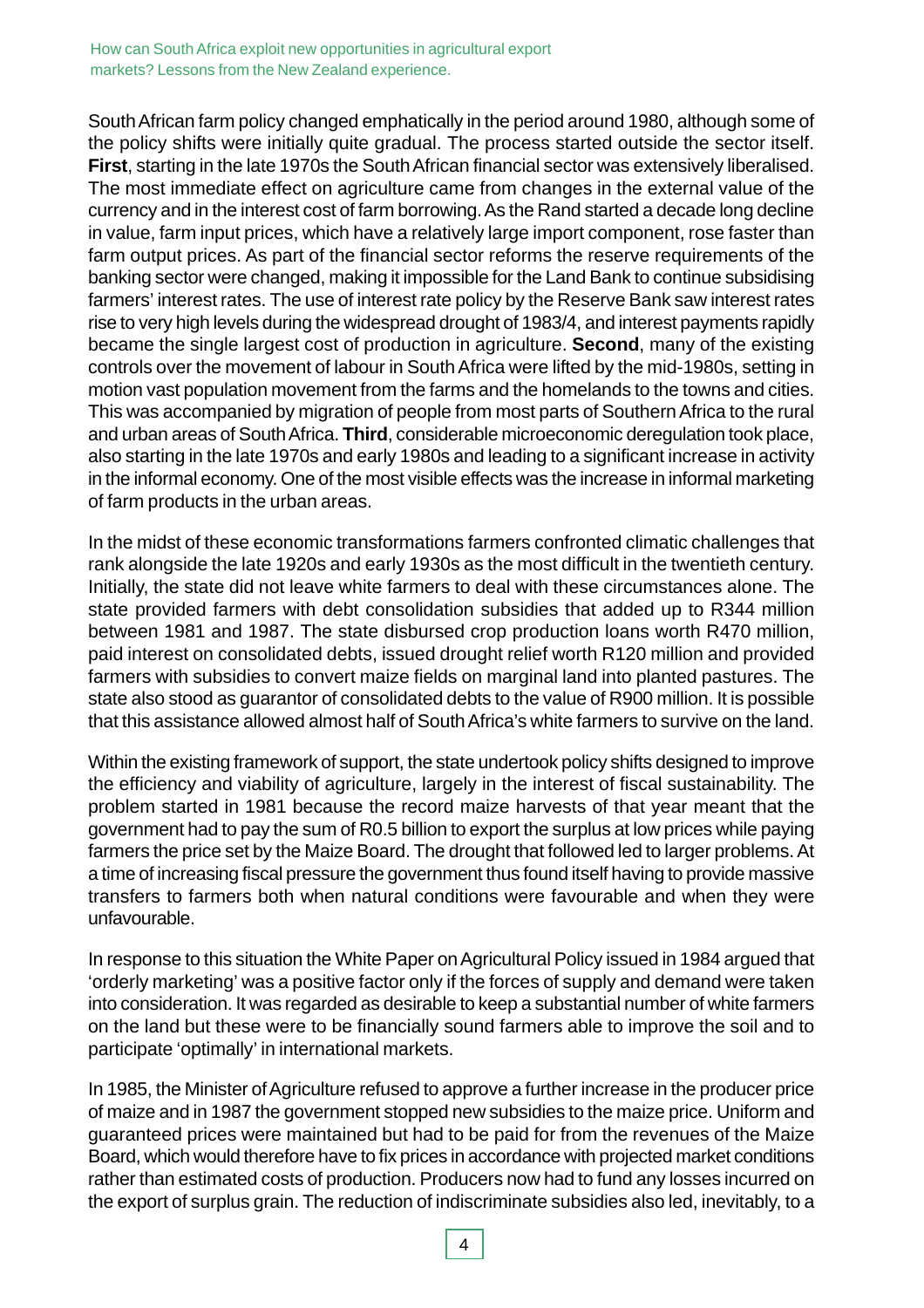degree of decentralisation within the marketing process. State policy thus succeeded in putting pressure on farmers to become more competitive. At the same time the state gave farmers the support that allowed them to survive through difficult times.

**Frozen fries (40%) Fresh fries (19%)** marketing of deciduous and citrus fruit; the abolition of production quotas in the wine industry; These examples illustrate the general trend toward deregulation and liberalisation within the existing framework of the Marketing Act. Other examples include the elimination of restrictive registration of processors in the red meat industry; the abolition of most controls on domestic deregulation of the grain sorghum and leaf tobacco single channels; further envisaged deregulation of the mohair and maize schemes; and the eventual abolition of some control schemes, particularly in the banana, wool, egg and chicory industries. The main effect of these steps was to decrease the scope for micro-management in most of the subsectors in agriculture.

Deregulation and liberalisation during the 1980s was, however, characterised by change within an existing institutional structure, as the main role players involved in the sector remained in place despite the general relaxation in State intervention. This changed with the election of 1994, although in agriculture at least some direct policy changes had to wait until 1996, i.e. until after the withdrawal of the National Party from the Government of National Unity. The most important policy initiatives taken since include land reform, institutional restructuring in the public sector, the promulgation of the Marketing of Agricultural Products Act and the Water Act, and trade policy and labour market policy reforms. The purpose of these policy reforms was to correct the injustices of past policy, principally through land reform, to get the agricultural sector on a less capital-intensive growth path, and to enhance the international competitiveness of the sector.

## $2.2$  The reforms<sup>3</sup>

One strong indicator of the extent to which agricultural policies in South Africa have been reformed is the declining levels of the Producer Support Estimates (PSE), a measure that can be interpreted as the percentage of total agricultural returns to the sector or sub-sector that comes from taxpayers in the form of either direct or indirect support measures. The recent OECD report shows that the PSE for South Africa averaged 5 percent in 2002/03. This is comparable to Australia, Brazil, China and Russia, above that of the extreme New Zealand figure of less than 1 percent, but considerably below that of the other rich OECD countries where rates range upwards from the US and Canadian figure of 20 percent to the obscene Japanese figure of 58 percent (and even higher for Norway). There are annual variations in this figure; from a low 2 percent in 2001 to a recent high of 8 percent in 2002. Importantly, however, these results are down significantly from the starting points of 10 percent in 1994 and 15 percent in 1995, and there are also variations among the different agricultural sectors; from zero (or even slightly negative in some years) to around 2 percent in most sectors, to 15 and 16 percent for 2003 in pig meat and milk respectively, to a high of 32 in 2003 for the sugar sector (and the anomaly of maize in 2002 that jumped to 25% with 2% either side for 2001 and 2003).

<sup>3</sup> This section draws from the 2006 Organisation for Economic Cooperation and Development (OECD) 2006 "Review of Agricultural Policies: South Africa" study.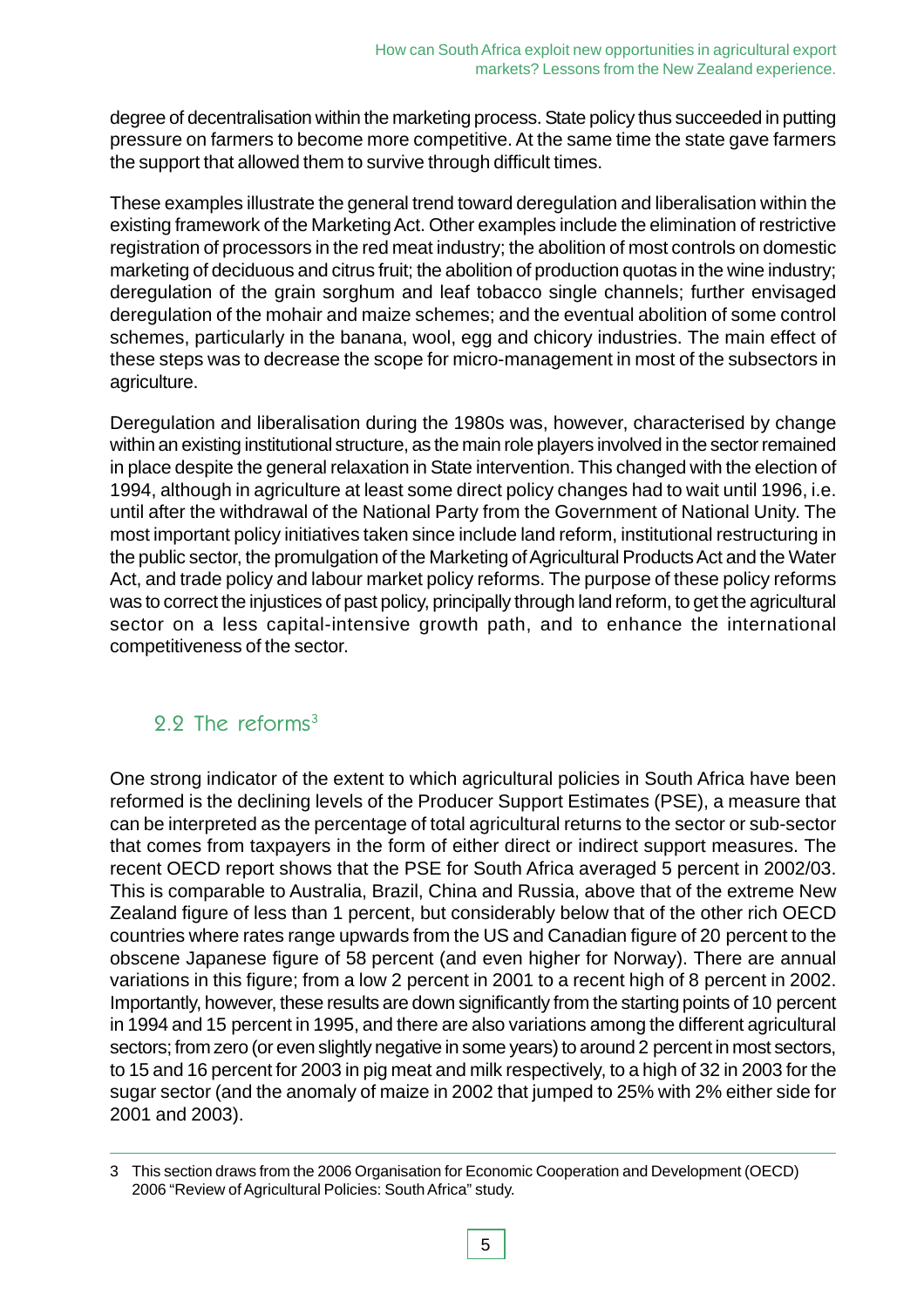These reductions came about as supports were stripped from the sector from 1994/95 through to the end of the 1990s. One major reason was the deregulation of trade policies as border tariffs reduced<sup>4</sup> and export subsidies were eliminated, although this was balanced by the introduction of tariff rate quota (TRQs) regimes for several products<sup>5</sup> and a system of (largely now ended) variable import tariffs. The recent variations arise because of the way in which the floating Rand creates shifts in the relationship between domestic and international prices that are subject to adjustment lags. Remaining supports are concentrated in the general categories such as research and development, inspections services and general infrastructure.

The three other major reforms impacting upon agriculture during the late 1990s and early 2000s were (a) the reforms of marketing institutions, (b) changes to labour policy, and (c) the post-apartheid land reform initiatives, although, as was the case with New Zealand, the general macroeconomic changes such as reforms of the financial sector must also be considered.

The Marketing of Agricultural Products Act of 1996 substantially reduced state intervention in the marketplace and therefore market prices of agricultural commodities<sup>6</sup>. In 1970 there were 23 Control Boards administering the different schemes under the old regime; by 1998 these Boards had ceased to exist and their assets transferred to new Industry Trusts that exist to handle common-property aspects such as the administration of statutory levies for research, information provision and administration. Sugar trading was also liberalised, although there are residual controls that include intra-SADC trading in sugar, single-channel exporting and allocations for the domestic market that includes an ability to divide proceeds between growers and millers, and it is these controls that contribute to a large share of the total agricultural PSE in South Africa. This sugar market and its associated potential access to global markets is discussed later in the report, as it seems to be the main sector that can benefit strongly from international agricultural trade liberalisation through the Doha Round. There may well be an argument for keeping these controls in such a case.

Until the 1980s, farm workers in South Africa had almost no legal protection of their rights to organize and to basic conditions of employment, etc. The Agricultural Labour Act, No 147 of 1993, addressed this shortcoming to some extent, but it was only after 1994 that farm worker rights were brought in line with workers elsewhere in the economy. Henceforth, the four major labour laws in South Africa, including the Labour Relations Act (1995), the Basic Conditions of Employment Act (1997), the Skills Development Act (1998) and the Employment Equity Act (1998), also applied to the agricultural sector. One consequence was the adoption of a minimum wage, differentiated by region, for farm workers some four years ago. There is some evidence that this, and related legislation such as the Extension of Security of Tenure Act, have resulted in a decline in permanent employment in agriculture, and a substitution of permanent workers by seasonal and temporary workers.

Despite the well-formulated land reform policy and well-funded land reform programme (comprising land restitution, land redistribution and tenure reform), progress has been slow. Less than 4 per cent of commercial farmland has been transferred in the past 12 years;

<sup>4</sup> The issue of tariffs is addressed in more detail later, where it is shown that unilateral reductions during this period went beyond any mandatory requirements imposed by the WTO under the Uruguay Round outcome

<sup>5</sup> Note that most of these TRQ rates are set at 20 percent of the WTO bound rates, and in general appear not to act as a major constraint to imports in these products.

<sup>6</sup> This followed a decade of deregulation within the framework of the Marketing Act of 1968.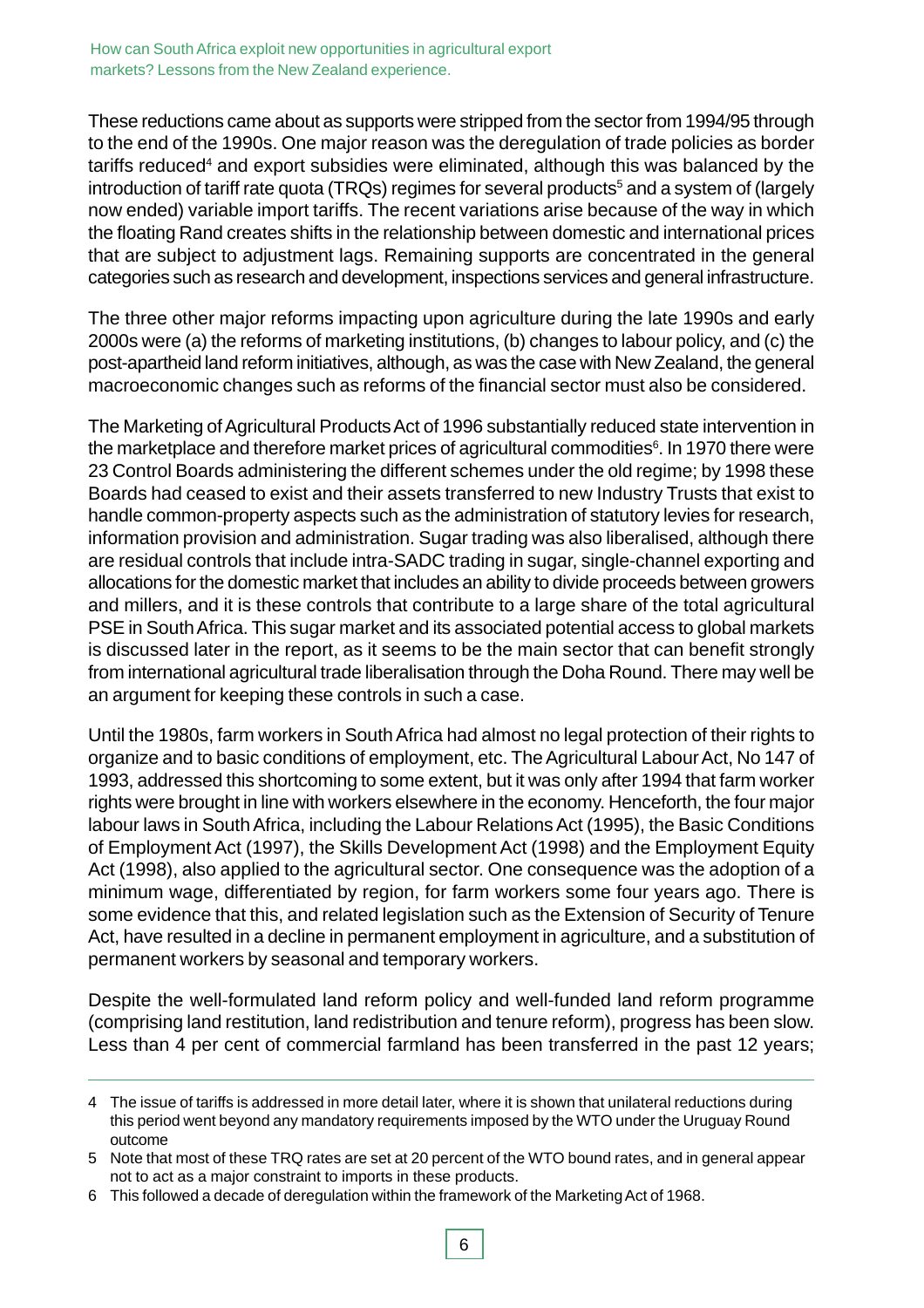production conditions in the communal farming areas have remained largely unchanged, or may even have worsened; and tenure forms have hardly changed in the communal areas despite attempts to provide greater tenure security. There is also no evidence that the supposed beneficiaries of land reform are better off as a result of their participation in the programme. Empirical evidence, in fact, shows that private transfers – some funded by mortgages from the Land Bank or the commercial banks – have occurred at about the same rate as state transfers. Nevertheless, there are some examples of land reform that have had local impacts, and that possibly serve as examples for future land reform:

- The best-known example of small farmer success in South Africa is in the sugar industry, with its 20 000–30 000 small-scale cane growers. While the support programme to small-scale cane growers in KwaZulu-Natal predates the land reform programme by a few decades, it has recently been expanded considerably in Mpumalanga province, where new sugar cane plantations have been established;
- During the early 1990s, a project was launched to encourage the development of a land rental market on cropland in the communal areas by encouraging the traditional authority to adopt measures that would lower the transaction costs of land rental. As expected, this experiment has had interesting efficiency and equity results;
- A number of equity share schemes for farmer workers have been set up, mostly in the fruit export industries in the Western Cape. Farm workers use the land reform grant to buy shares in an operating farm business, mostly on the farm where they work. While the financial performance of these schemes still needs to be independently assessed, these schemes have attracted significant private sector investment;
- Concerns about the vulnerability of small producers of wool led the National Wool Growers' Association (NWGA) and the government to set up a new wool marketing channel by building and equipping shearing sheds in villages throughout the Transkei and Ciskei regions. In the first phase, the focus was on the provision of material support – a shearing shed, equipment and, for some villages, a dipping tank. In the second phase, institutional support was provided to increase access to information on breeding and training for proper shearing and grading, access to and knowledge of the use of inputs, and a market outlet. The NWGA also organises contact with the brokers to market the wool. The NWGA prescribes that candidate villages should have a minimum number of sheep but, more importantly, an active farmers' association, whereby the wool farmers form a local Wool Growers' Association;
- There are a range of empowerment schemes in aquaculture and mariculture (mussels, oysters, seaweed and abalone) situated along the west and south coasts of the country. These have the potential benefit of stemming the considerable poaching that has taken place in these areas, in addition to providing new opportunities for small-scale producers;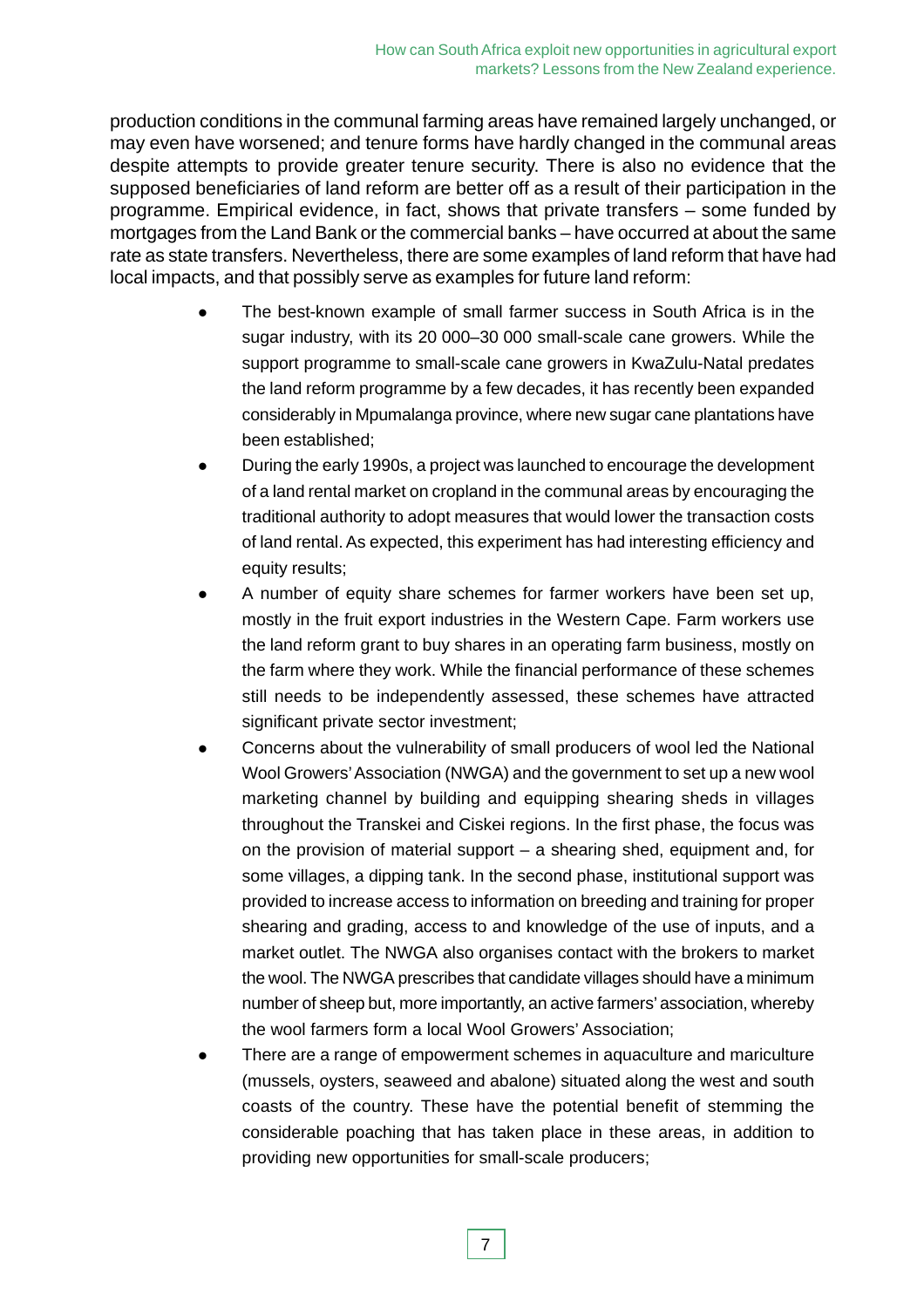- Similarly, there are a range of agricultural projects aimed at the production of specialty products, such as rooibos tea, honeybush tea, indigenous flowers, medicinal plants, essential oils, hydroponics and organic products. The purpose is to build new markets and to empower new producers;
- While the planned privatisation of the South African Forestry Company Limited (Safcol) has caused considerable controversy, it has been accompanied by a wide range of planned empowerment projects, either in forestry or in alternative land uses, mostly in the horticultural sector;
- There has always been an expectation that a successful land reform programme would result in a wider range of farm sizes, a diminution of the stark differences between commercial and 'traditional' agriculture, and a less marked border between the commercial and communal farming areas. At this stage, however, progress with the land reform programme has been too slow to produce noticeable effects.

PROVIDE (2005b) has quantified the inequality and large disparities between the income levels of white and black household levels, and found that not only are these inequalities within agriculture higher and more pronounced than in non-agriculture, but they can be explained to a large extent by differences in the ownership of land and productive capital. However, taking this a step further, much needs to be done to increase returns to non-commercial agriculture before it will become a poverty reduction solution.

## 2.3 The consequences

The consequences of these comprehensive shifts in policy have been extensively reported (see Vink, 2003). However, there are three consequences that are particularly important for the purposes of this report: the change in the agricultural production portfolio of the country, the shift in trade patterns, and the productivity impact.

### **2.3.1 The composition of output**

Over the period 1965-67 to 2001-03 animal production (40 per cent) maintained its relative share of total agricultural production, as can be expected, given the nature of South Africa's agricultural resources with only some 17 per cent of the available agricultural land suitable for cultivation. However, the relative share of different kinds of animal products has shifted over this period: the production and consumption of red meat has stagnated, while the production of poultry meat has increased considerably. Horticulture has increased its share of production by 10 percentage points to 27 per cent at the expense of field crops (33 per cent in the latter period from 43 per cent in the earlier one). As the production of virtually all agricultural commodities has increased over the past couple of decades, this means that the production of horticultural products has, on average, increased at a faster than average rate.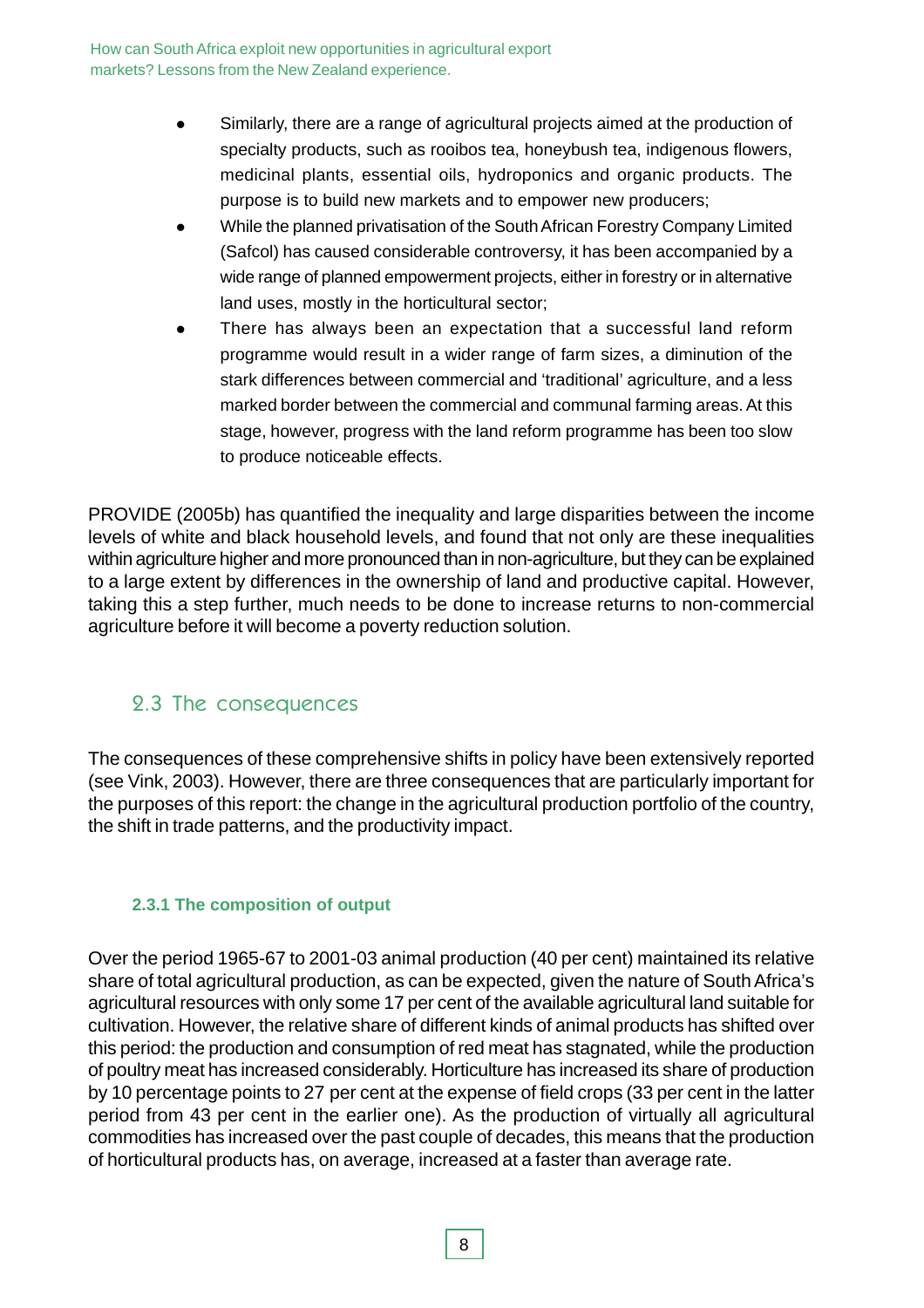### **2.3.2 The trade portfolio**

One of the main reasons for the relatively faster growth in the production of horticultural products is the increase in exports of these products. This, in turn, has influenced the agricultural trade balance of the country. A number of important shifts can be identified from trade data:

- While agricultural exports have grown rapidly, they have declined as a share of the total exports of goods and services from the country.
- At the same time the share of total agricultural output that is being exported has increased from a quarter in 1990 to almost a third in the 2000s.
- Exports of processed agricultural products have increased faster than exports of unprocessed agricultural products – the share of processed agricultural exports has increased from around half to around 60 per cent since the 1980s.
- Agricultural imports have grown faster than agricultural exports, more than doubling their share of total imports of goods and services into the country from 2.6 per cent to 5.4 per cent over the past two decades. During this period, imports increased from 6.2 per cent of total agricultural output to almost a fifth (19.3 per cent) of output.
- As a result, import cover (the ratio of agricultural exports to agricultural imports, a measure of the ability of the agricultural sector to pay for its own imports) has declined drastically from 5.6:1 to 1.7:1, although the latter remains a healthy ratio.
- The main reason for the relatively rapid increase in imports is the emergence of animal feeds, especially poultry feed, as South Africa's main agricultural import item (resulting in Argentina being the single largest source of agricultural imports).

At the end of the 19<sup>th</sup> century, South Africa's main agricultural exports were wool, fruit, and wine, and this is essentially still the case today (these contributed 58% of total agricultural exports in 2004). However, this aggregation hides a number of underlying trends that show that the sector has been relatively dynamic. For example, within fruit, both avocados and table grapes have shown a substantial increase in their share of the total over the past decade, while wool, which once dominated the country's total (agricultural and non-agricultural) exports, has become relatively insignificant.

At the same time, however, the origin of farm exports has not shifted much: most farm exports still come from the Western Cape, with recent significant increases been seen only from the Northern Cape with table grapes.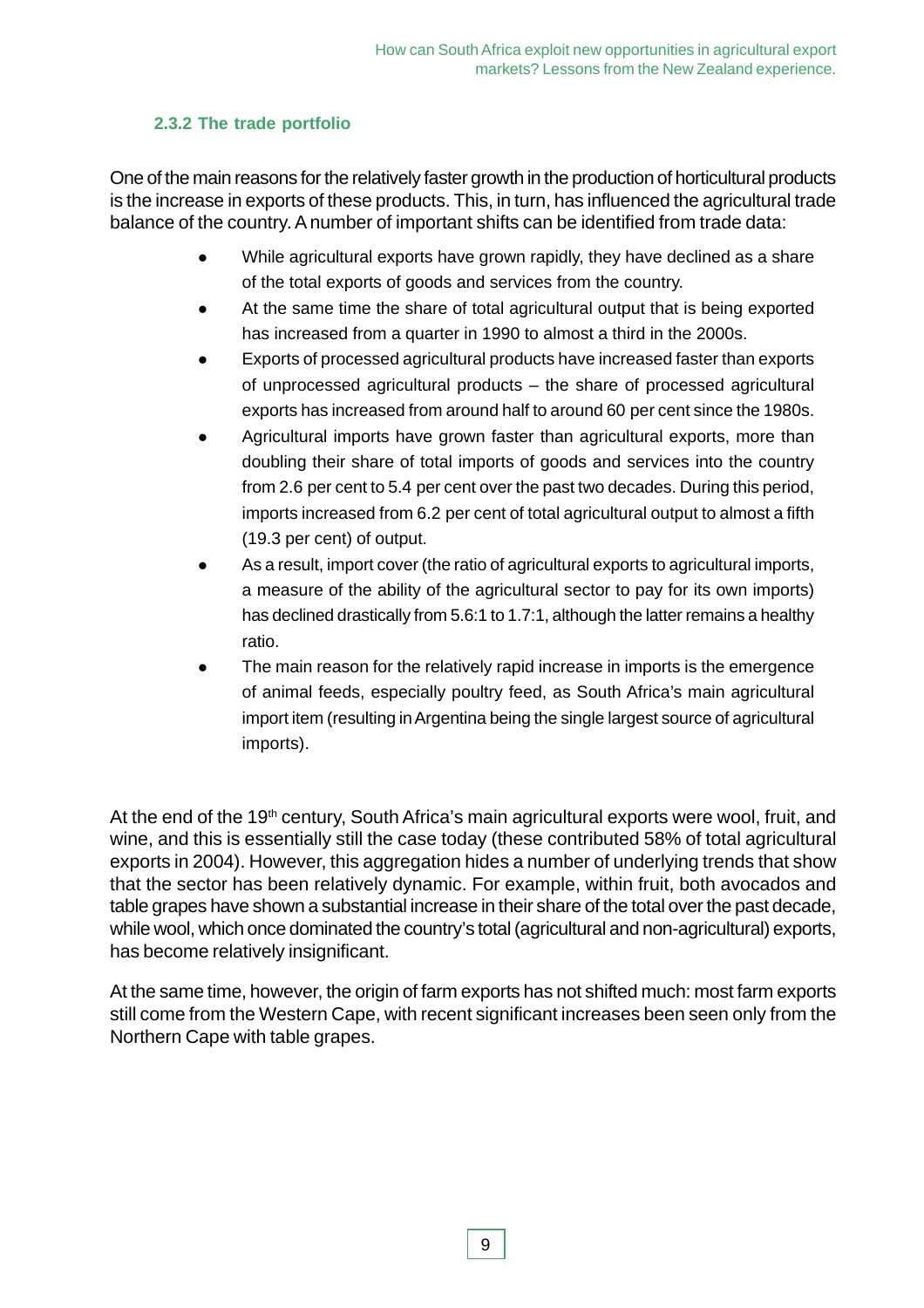### **2.3.3 Productivity**

Later in the paper productivity in New Zealand's agriculture is discussed and the assessment made that reforms had stimulated productivity. For South Africa, perhaps the elapsed time since the mid-1990s is too short, but there is an historical time series of productivity data. Figure 1 is from Thirtle et al  $(1993)^7$ , and shows inputs and outputs and the resultant productivity (total factor productivity - TFP) for South African agriculture from 1947/48 through to 1999/ 2000.

The trend in TFP (lower line) shows that before 1965, the index of outputs and inputs rose at roughly the same rate, so TFP did not grow, but from there the growth rate was 1.7% per annum, mainly due to the continued growth of output but little change in inputs. From that period employment declined as combine harvesters were introduced in field crop production, favourable tax breaks encouraged greater capital intensity, and agriculture's share of GDP decreased. From 1984/85, when the first round of deregulation commenced, there was a marked decline in inputs. Outputs recovered after the severe drought of the early 1990s, and increased through to 2000. TFP continued to grow over this period despite an increase in the use of inputs.

However, TFP growth in South African agriculture seems to be mainly the result of the reduction in the number of farm workers, as is the case in the developed countries. Yet in the developed countries labour is scarce and hence expensive, whereas in South Africa it is abundant and cheap. Therefore productivity increases in agriculture are at odds with the policy of trying to decrease rural unemployment and thus poverty. How to increase productivity in agriculture in a way that does not contradict policies to redistribute income to the rural poor is a challenge facing the bimodal and dualistic nature of South African agriculture.





<sup>7</sup> Updated to 2000 by Thirtle. The raw data are available from the authors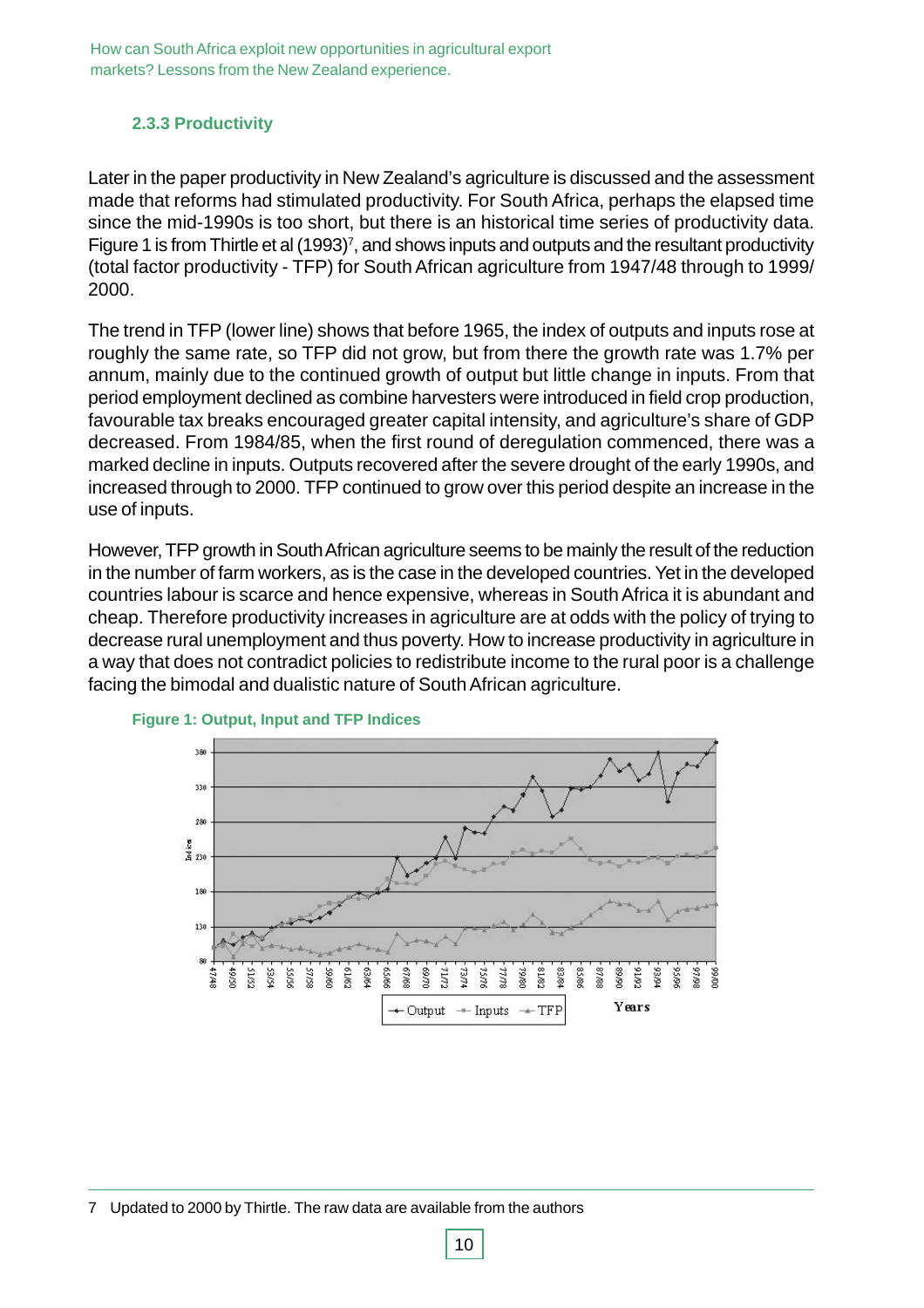# 3. Deregulation of New Zealand agriculture

## 3.1 Background

By the 1950s New Zealand had become one of the richest countries in the world on a per capita basis. The United Kingdom (UK) absorbed most of the produce New Zealand could supply; in 1960 the UK was the destination of 53.0 percent of all New Zealand's merchandise exports, and such was the dominance of pastoral agriculture that wool (33%), meat (24.2%) and dairy (23.9%) comprised 81.1 percent of total global exports. New Zealand was regarded as a British farm. From there the dream started to end, and by the early 1980s New Zealand had become a highly regulated economy, with extensive government involvement in most areas of the economy. This was especially so in agriculture, where by 1984 assistance to the sector had doubled over a very short three to four year period to reach 30 -34 percent of the final value of most pastoral farm output. Since then the economy in general has evolved to one of the most open in the world, and the agricultural sector is held up as the classical 'farming without subsidies' 8 example.

By the late 1960s, faced with growing balance of payment problems, successive governments sought to maintain New Zealand's high standard of living and full employment rate with increased levels of overseas borrowing and increasingly protective economic policies. The government introduced controls (quotas) for manufactured goods, increased tariffs, and undertook a huge capital works programme, building roads, houses, hospitals, power stations and telecommunications. The inevitable result was an inefficient manufacturing base, economic stagnation and increased government management of the economy. With export markets for agricultural produce guaranteed, increasing production became the name of the game. A turning point came around 1973 when the UK entered the Common Market and the cosy agricultural market arrangements ceased and the first international oil crisis hit, a crisis that New Zealand did not respond well towards, to its medium-term detriment.

By 1984 there was wide acceptance that a change in direction was required, and a number of acute problems had to be addressed:

- The fiscal deficit, which had reached nine percent of GDP;
- A growing public debt problem, with borrowing often being used to support consumption. Government net debt as a proportion of GDP had risen from 9 percent in 1976 to 41 percent by the mid 1980s;
- A persistent current external deficit, which was complicating overseas debt management and putting pressure on the exchange rate;
- Persistent inflationary pressures, with the consumer price index (CPI) reaching almost 20 percent before price controls were imposed in 1982;
- A lax monetary policy, which, because of the government's suppression of interest rates, had led to excessive monetary growth;

<sup>8</sup> With reference to the seminal book (Sandrey and Reynolds, 1990) that describes in detail the background, the policy shifts and the consequences of New Zealand's agricultural reforms.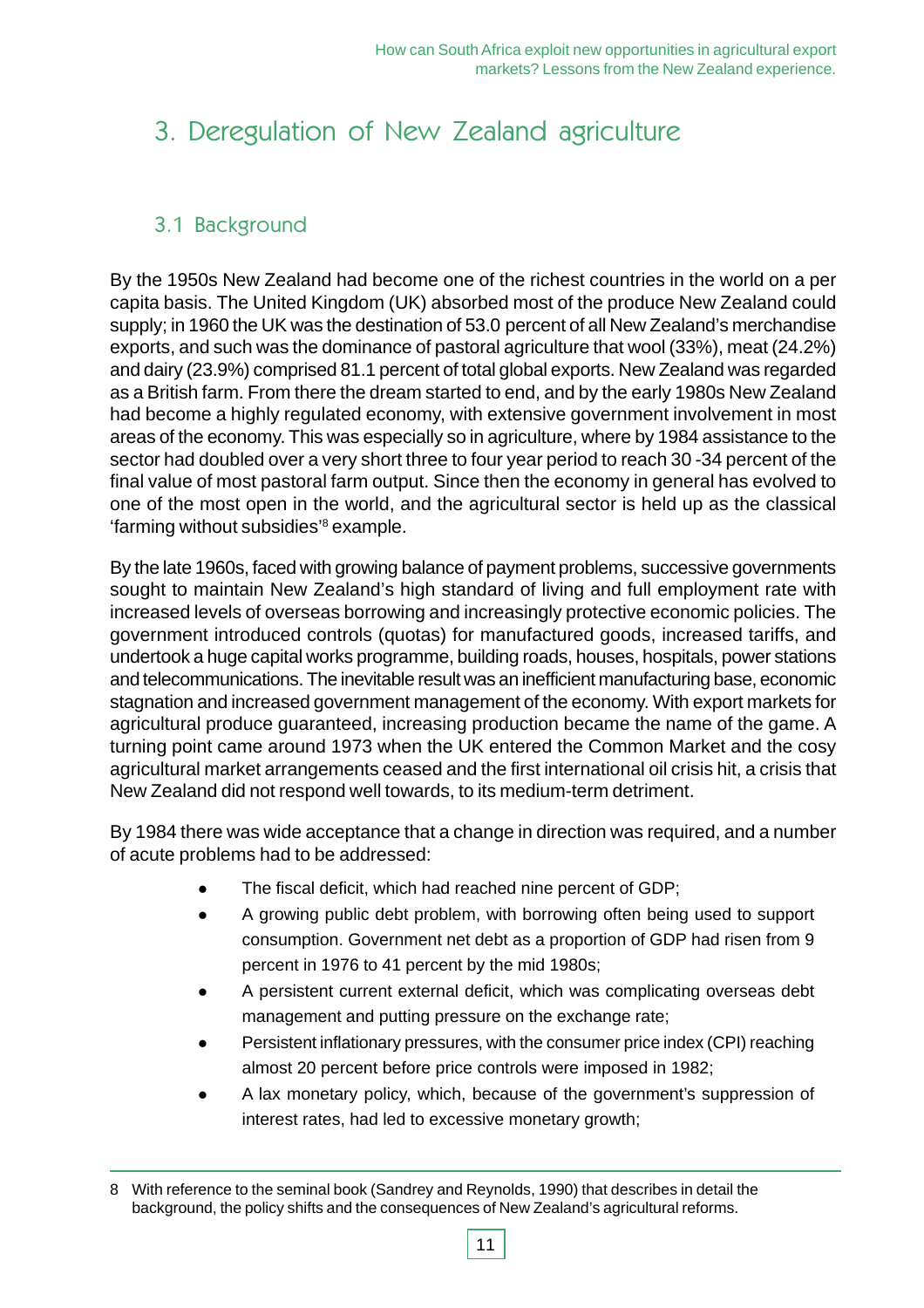- A growing unemployment rate, which had reached 7 percent by 1983; and
- A real GDP per capita growth between 1976 and 1984 that averaged only 1.15 percent per annum.

A 'snap' election in 1984 brought to power the Labour Party, with a Finance Minister committed to a less interventionist approach and with strong support from his senior colleagues. For a traditionally left-wing democratic party this approach was inconsistent with their general policy stances, and this contradiction demonstrated how far the previous government had drifted into intervention, the general disenchantment with intervention and the need for radical reform.

The real feature of the reforms from that point was their dramatic nature; attention focussed on stabilisation of the inflation rate, government deficit and overseas debt, and deregulation through reforms of commercial policies, the taxation system and the financial sector, and government trading policies. Agriculture became a central part of these reforms, partly because of its importance to the economy and partly because it was such a visible target and its reform enjoyed political support from the Labour Party's traditional worker base. However, reform of the agricultural sector also had many supporters within the sector itself, as the situation was regarded as unsustainable and farmers expected compensation through reforms elsewhere in the economy. They also expected that the newly-floated exchange rate would closely follow the agricultural terms of trade, given agriculture's importance in the economy. On the latter they were somewhat mislead; the reforms to agriculture took place much faster than many reforms elsewhere, and, contrary to conventional wisdom, the nominal exchange rate (and consequently the real exchange rate) actually appreciated strongly. Both accentuated problems for the sector and delayed its eventual recovery.

## 3.2 The reforms

The New Zealand dollar (the 'Kiwi') was immediately devalued, and then a few months later floated. Export assistance was discontinued, import protection was lowered, the tax base was widened and made more indirect, government trading activities were privatised and the public sector was reformed.

In the agricultural sector, subsidies were withdrawn and by 1991 their value had reduced to around 2 percent of output from the 1983 figure of 33 percent, and from then until the present time that level has prevailed, with the remaining minimal support concentrated upon research and extension, animal health and quarantine, and assistance in times of adverse events; concessionary farm loans were progressively brought into line with market rates for the government-owned Rural Bank (although some compensatory debt write-off was introduced by way of compensation, the only real compensation provided to the sector); user fees were introduced for most government services; and farm input subsidies were terminated. In addition, the reform of domestic marketing regulations resulted in complete deregulation of the wheat and egg sectors and a partial deregulation of the town (domestic) milk sector (the export milk sector deregulation proved to be a much harder nut to crack). All of this happened over a short two to three year period, and a notable feature was that very limited compensation was paid.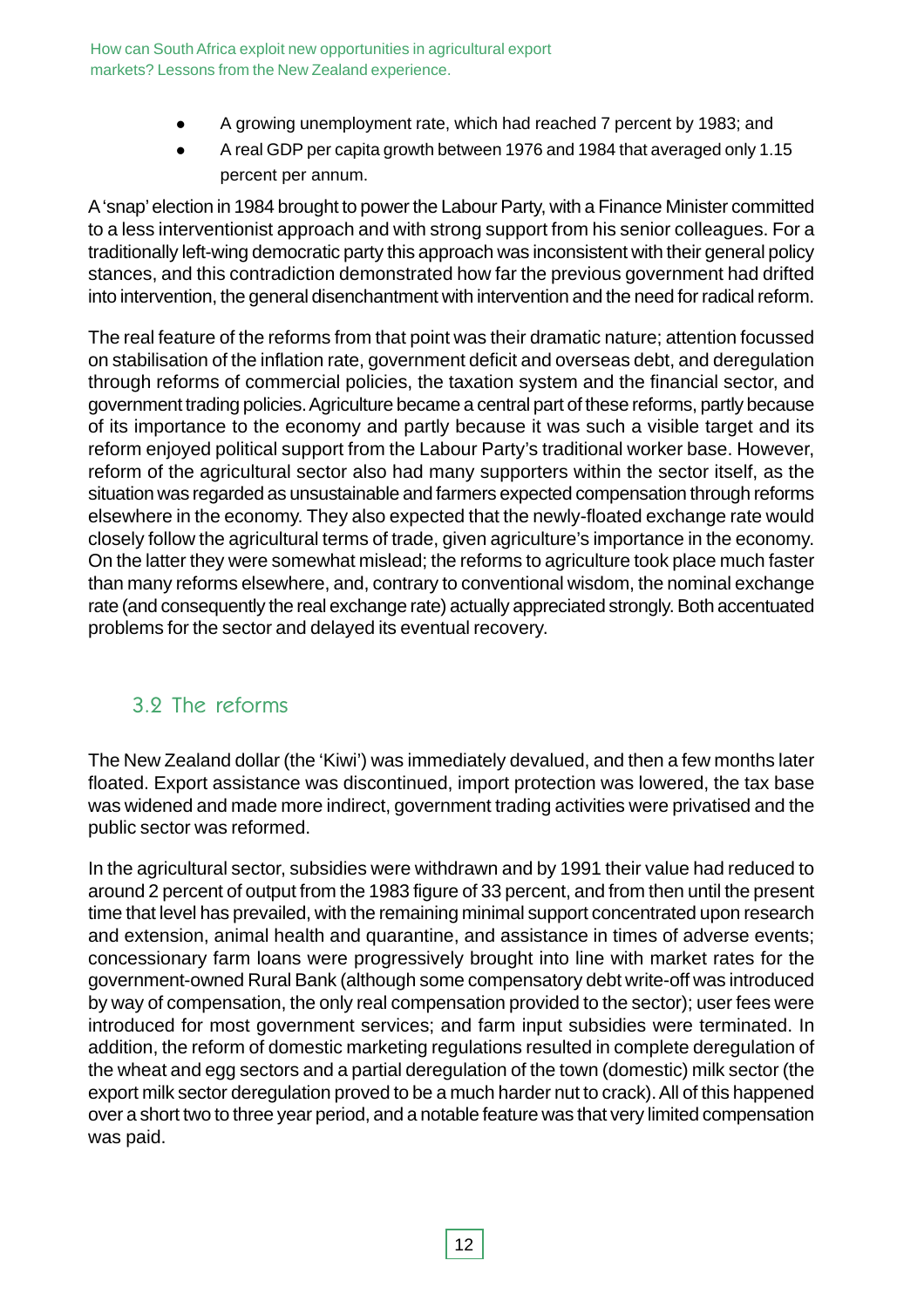### 3.3 The consequences

### **3.3.1 General consequences**

The brief euphoria of a devalued currency lasted for a year or so, and was followed by the pain of a sharply appreciating dollar for the next three or four years. As world commodity prices were volatile, the reforms immediately placed stress on onshore processing industries, which were forced to reduce their margins. And of course the subsidies were being removed. Table 1 shows the effects over the decade of the 1980s to put the reforms in perspective, using the farm gate returns for lamb as the example<sup>9</sup>.

Labour market reforms such as the abolition of compulsory union membership and greater flexibility in the labour negotiation process saw a transfer from the traditional large and inflexible plants to newer more flexible ones that were able to adjust to seasonality and other changes much faster. Freedom of exit, which had not been a feature in the past, took place concurrently with the new-found freedom of entry in the processing sector, although the consequences for farmers as shareholders in some of these plants was rather mixed as the adjustment process worked its way through.

The worst year for lamb was 1985/86, when all the contributions were negative and the farm gate price fell to under half of that of the previous year. The next year farmers were rescued by increasing international prices of meat and skins, as well as the end of the subsidy withdrawals. The patterns for mutton (older sheepmeat) were somewhat similar, while dairy, not being as highly supported, did not suffer the same subsidy withdrawal symptoms. Both wool and beef were intermediate between the two extremes of sheepmeat and dairy, although wool was more heavily supported and that support was withdrawn more quickly.

To fully appreciate the nominal exchange rate picture it is necessary to analyse the real exchange rate (RER) over the period. RER was remarkably stable from 1976 to 1984 as the currency was managed, then improved in 1985 as the nominal dollar depreciated sharply, deteriorated (from the farmers' perspective) from 1986 to 1988, and then recovered in 1989 as the inflation rate finally came under control and the New Zealand dollar stabilised.

<sup>9</sup> The skins prices are introduced as these (at the time valuable) by-products masked some of the changes. Note that the reference point is the actual 1979/80 farm gate price for lamb (86.0 NZc/kg), and also note the huge increase in onshore (slaughtering and processing) costs during the period, as the supports to farmer was escalated in the early 1980s in part as compensation for increased militancy and worker power in the processing sector.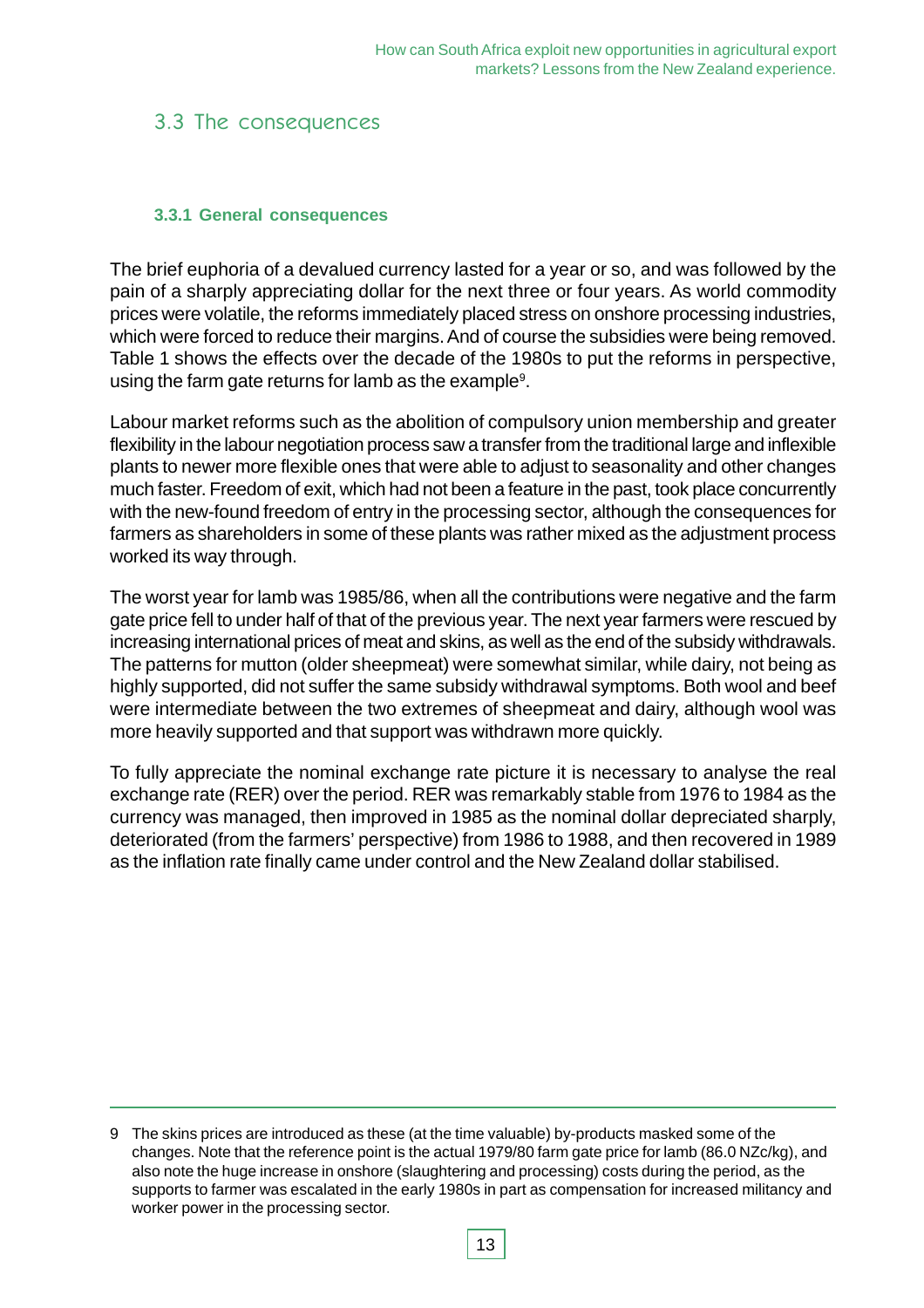| <b>June Year</b>             | $1 +$<br><b>Net</b><br>overseas<br>price | $2 +$<br><b>Exchange</b><br>rate<br>effect | $3 +$<br><b>Onshore</b><br>processing<br>margin | $4 +$<br><b>Skins</b> | $5 =$<br><b>Assistance</b> | $6\phantom{a}$<br><b>Final</b><br>farm gate<br>price |
|------------------------------|------------------------------------------|--------------------------------------------|-------------------------------------------------|-----------------------|----------------------------|------------------------------------------------------|
|                              |                                          |                                            | % change per year                               |                       |                            |                                                      |
| <b>Annual change</b><br>1981 | 28                                       | 5                                          | $-10$                                           | $-17$                 | $\boldsymbol{0}$           | $\,6\,$                                              |
| 1882                         | $-13$                                    | $6\phantom{a}$                             | 15                                              | 10                    | 23                         | 41                                                   |
| 1983                         | 16                                       | $6\phantom{1}$                             | $-87$                                           | $\mathbf 0$           | 67                         | 3                                                    |
| 1984                         | $-4$                                     | $\mathbf{1}$                               | $-19$                                           | $\overline{7}$        | 23                         | 8                                                    |
| 1985                         | 17                                       | 10                                         | $-4$                                            | 27                    | $-35$                      | 15                                                   |
| 1986                         | $-20$                                    | $-4$                                       | $-19$                                           | $-13$                 | $-27$                      | $-83$                                                |
| 1987                         | 67                                       | 5                                          | $-15$                                           | 48                    | $-49$                      | 57                                                   |
| 1988                         | $-30$                                    | $-14$                                      | 28                                              | $-19$                 | $-6$                       | $-41$                                                |
| 1989                         | 29                                       | $\boldsymbol{9}$                           | $-10$                                           | $-7$                  | $\pmb{0}$                  | 22                                                   |
| Averages                     |                                          |                                            |                                                 |                       |                            |                                                      |
| 1981-84                      | $\overline{7}$                           | 5                                          | $-25$                                           | $\mathbf{0}$          | 28                         | 15                                                   |
| 1985-89                      | 13                                       | $-1$                                       | $-4$                                            | $\overline{7}$        | $-23$                      | $-6$                                                 |

#### **Table 1: The relative influence on farm gate returns for lamb, NZc/kg**

*Source: Sandrey and Reynolds, 1990: 149*.

There are three main areas where it is useful to track the consequences for agriculture. These are farm incomes, land prices and the composition of farm production, although all three have complex and often lagged interrelationships. By 1987 nominal farm land values had reduced to below 1981-82 boom prices, and in real terms were only about 40 percent of their peak values. Prices increased in subsequent years, and by 1995 the price of most categories of farm land had recovered to around 86 percent of their 1982 value in real terms. The price of most categories of farm land is now higher than the pre-reform peak.

These initial declines, coupled with higher interest rates and lower incomes, placed stress upon farmer equity and debt levels. Despite these adverse conditions, few farmers were forced to exit the land, as most confounded expectations and stayed on by a combination of tightening spending, drawing on reserves and seeking outside employment (along with spousal support on all three). Although accurate figures are not available, it is thought that perhaps only 1 percent of farmers were forced off the land rather than the predicted 10 percent. Table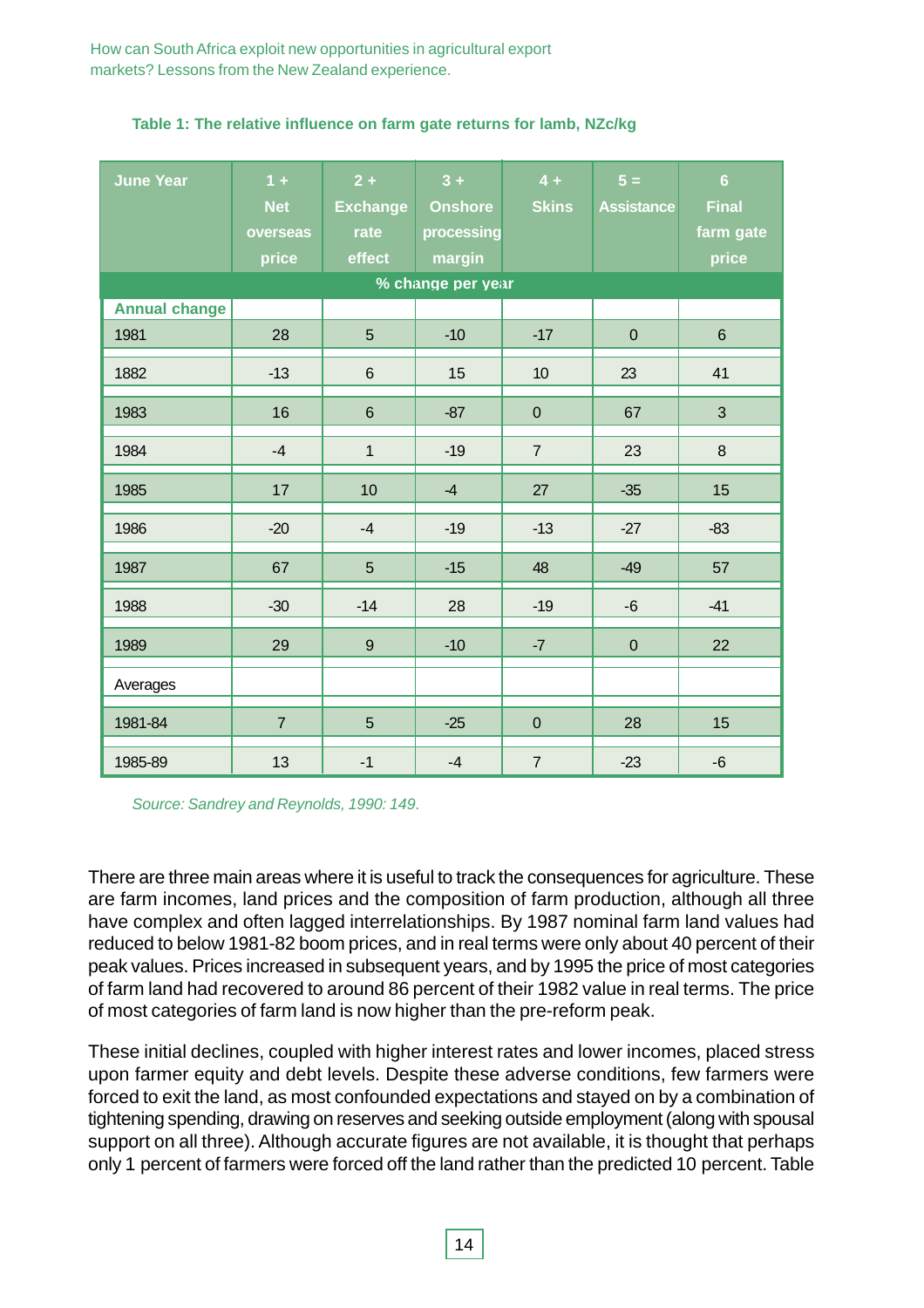2 gives an indication of the relationship between farm incomes for sheep and beef farmers and for dairy farmers and farm land values. This shows clearly the split emerging between the heavily supported sheep and beef farmers and the lightly supported dairy farmers as the subsidies were withdrawn.

| Year                                      | 1983 | 1985 | 1987 | 1990 |
|-------------------------------------------|------|------|------|------|
| Land values $(1982 = 1000)$               | 908  | 702  | 462  | 445  |
| Sheep and beef income $(1976 = 1000)$ 663 |      | 832  | 475  | 506  |
| Dairy income $(1976 = 1000)$              | 837  | 969  | 592  | 1308 |

### **Table 2: Farm income/Land value index**

#### *Source: MAF, 2005*

Initially the reforms had little effect on farm size. However, subsequent to the implementation of the reforms some of the most fertile farm land has been converted into horticulture and there has been a growth in the number of farms producing horticultural products, which typically are smaller in size than other land uses. Additionally, areas of marginal land were converted to forestry and the most marginal of land was withdrawn from agriculture production and retired into native bush. Ballingall and Lattimore (2004) report that the distribution of farms has become more bimodal, with sheep and beef farms becoming fewer but larger and a number of smaller, diversified farms emerging, although official data on this is hard to interpret, as the definitions seem to change over time

Perhaps the real story is in stock numbers. While a relative comparison between livestock numbers has become more complex as the productivity from a breeding ewe or diary cow thirty years ago has changed through technology, it does appear that rather than a major reduction in overall livestock equivalents over time there has been a movement around the composition of these units. The most striking feature of Table 3 is the reduction in sheep numbers as the move away from that highly subsidised sector took place. The beef sector in New Zealand is split between traditional beef cattle and cull dairy cows for the US market of largely so-called manufacturing or hamburger beef. The deer sector is a fascinating case study that will be examined in more detail later, while the mohair goat industry came and largely went. Overall, agricultural production did not decline following the reforms in the decade though to 1984, and indeed has steadily increased since then as dairy, deer and fruit production replaced the traditional sheep and beef sectors. Part of this was due to production lags, and in particular the fruit sector that was stimulated by export incentives through the early 1980s.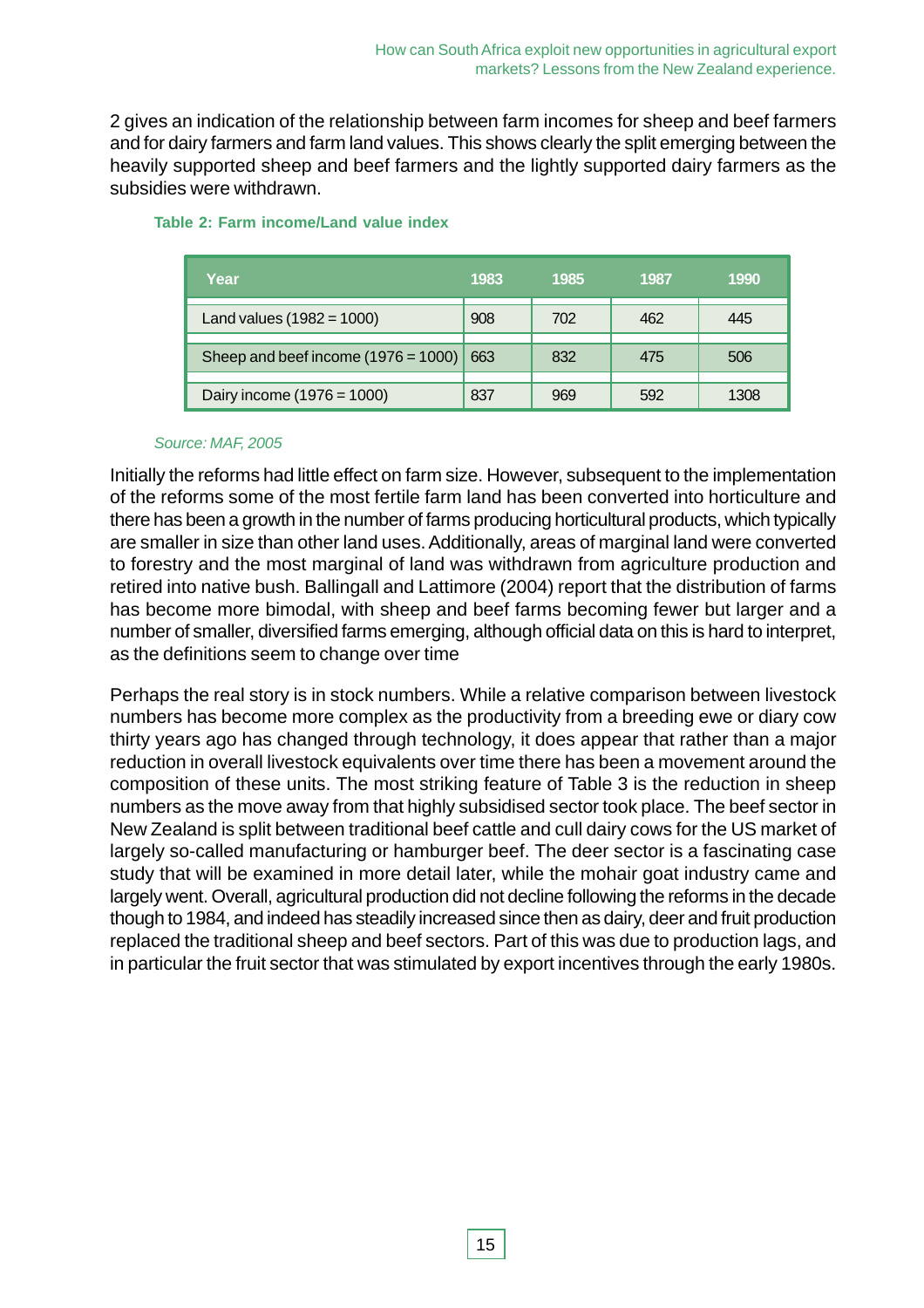| <b>Year</b> | <b>Sheep</b> | <b>Dairy cows</b> | <b>Beef cattle</b> | <b>Deer</b>       | <b>Goats</b> |
|-------------|--------------|-------------------|--------------------|-------------------|--------------|
|             |              | million           |                    | <b>Actual</b>     |              |
| 1950        | 33.8         | 2.9               | 2.1                |                   |              |
| 1960        | 47.1         | 3.0               | 3.0                |                   |              |
| 1970        | 60.3         | 3.7               | 5.0                | 200               |              |
| 1980        | 68.8         | 3.0               | 5.2                | 104,359           | 52,000       |
| 1985        | 67.9         | 3.3               | 4.6                | 319,908           | 426,887      |
| 1990        | 57.9         | 3.4               | 4.6                | 1.03m             | 1.06m        |
| 1995        | 48.8         | 4.1               | 5.2                | 1.22m             | 336,812      |
| 2000        | 42.8         | 4.6               | 4.7                | 1.49m             | 173,400      |
| 2005        | 39.5         | 5.3               | 4.4                | 1.61 <sub>m</sub> | 154,500      |

**Table 3: New Zealand's stock numbers**

#### *Source: MAF 2005 and earlier editions*

Production since the reforms has been driven by market prices, although the role of production lags and the inter-linkages between dairy and beef output that comes from around half of the beef output being cull dairy cows cannot be ignored. Figure 2 shows the real price changes since 1987 for dairy, beef (represented as manufacturing cull cows from the dairy herd) and lamb through to 2005. The data are presented in real terms, anchored to 1987 for comparative purposes.





*Source: MAF, 2005*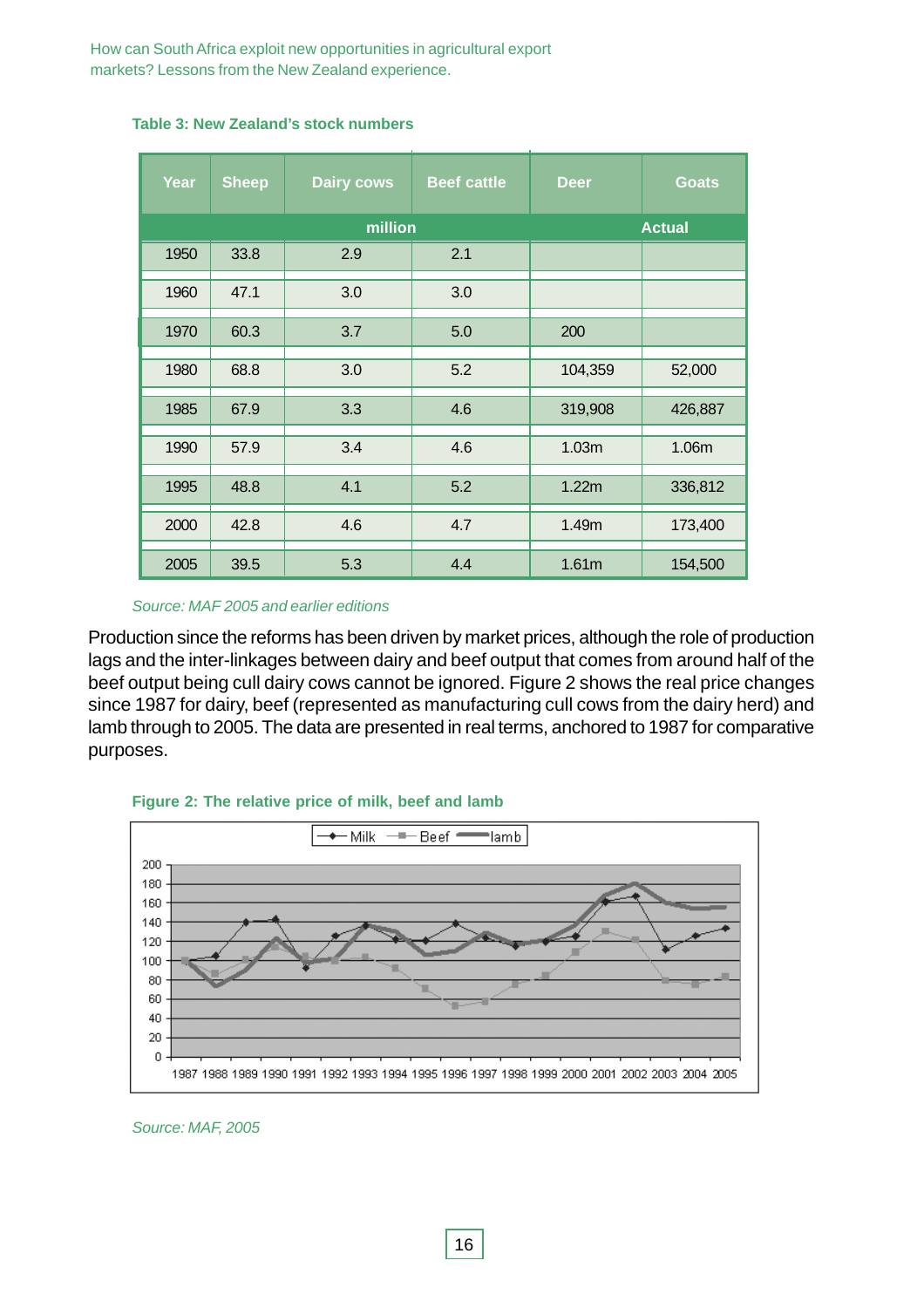The commodity boom of the early years of this decade can be seen for all three products. Dairy has consistently been above the reference point, while lamb recovered from its 1998 lows and beef has struggled. Not shown is that dairy and lamb (and both wool and apples, shown later) are consistently below their levels of the 1960s and 1970s. To complete the picture, Figure 3 shows the same analysis for wool, venison and wheat prices.





*Source: MAF, 2005*

Wheat has been the most consistent performer, and largely at or above the 1987 reference point. Venison reacted to the increasing supplies coming onto the market, and fell to around half of the reference price before recovering in that same boom of the early 2000s. Wool has continued to perform poorly, and by 2005 was at a level of only around 15 percent of that in 1956 (and 1953 rather than 1956 was the real boom year).

### **3.3.2 Productivity**

The productivity story is interesting, as the reforms seemed to force enhanced productivity changes in the sector. Hall and Scobie (2006) report examples that show spectacular gains in productivity in sheep breeding, with the export revenues generated from around 40 million sheep in 2002 exceeding that generated from 70 million sheep in the 1980s. This is largely because of increased farm productivity in the sector and more processing and value adding taking place in New Zealand. In 1986/87, around 72 percent of lamb was exported as carcasses. Today, around 95 percent is exported as processed (higher value-added) products. They also found that lambing percentages have increased by over 20% since 1990, that the amount of lamb sold per ewe has increased by over 60% in the same period, and that the dairy industry has seen very strong productivity growth, with milk solids per cow increasing by over 30% since 1990.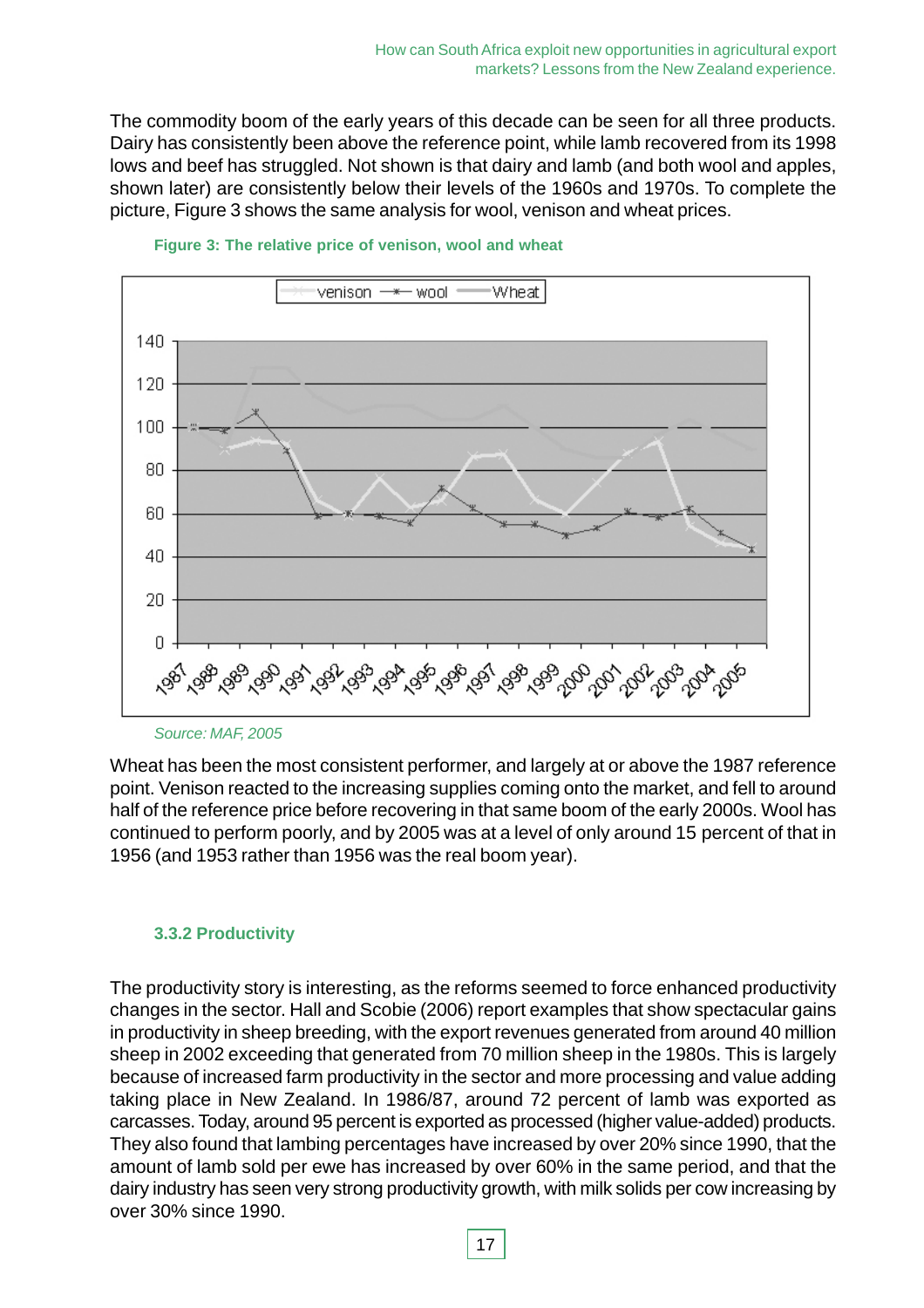



*Source: Harrington (2005): 13*

Figure 4<sup>10</sup> shows the estimated productivity changes in New Zealand agriculture from 1972 through to 2003. There appear to be three periods that are consistent with the hypothesis that the reforms induced these productivity changes:

- 1) Modest but uneven growth from 1972 to 1985;
- 2) An almost linear increase from 1985 to 1995, except for the 1993 year; and
- 3) An evening out or even a decline since then.

### **3.3.3 The role of marketing changes11**

Until the reforms the essential link between farm gate and the final marketplace for the major agricultural products were largely controlled by producer marketing boards. For dairy products, apples and kiwifruit these boards had exclusive export powers, while for meat exporters were licensed and their activities regulated by the Meat Board (from October 1982 to December 1985 the Meat Producers Board took exclusive control of meat exporting). The only real exception was wool exports, as most of the product was auctioned. In addition, town milk (the domestic fresh milk market) and eggs were subject to supply controls under the umbrella of their respective boards. These sectors, along with wheat in the arable sector, will be examined separately. In most sectors the marketing boards either directly or indirectly operated price smoothing mechanisms for farmer returns as well. The crucial question is the extent to which these marketing arrangements were reformed and their consequential impact upon the sector's performance.

<sup>10</sup> Lattimore shows a similar pattern through to around 2000, but from there to 2004 he shows TFP increasing dramatically over the four years through to 2004. Lattimore's breakdown shows an average from 1972 through to 1984 ('with subsidies') of 1.5 percent per annum but a significantly higher average from 1984 through to 2004 ('no subsidies') of 2.5 percent.

<sup>11</sup> This section draws heavily from Sandrey and Reynolds (1990), Harrington (2005), and Evans and Meade (2005)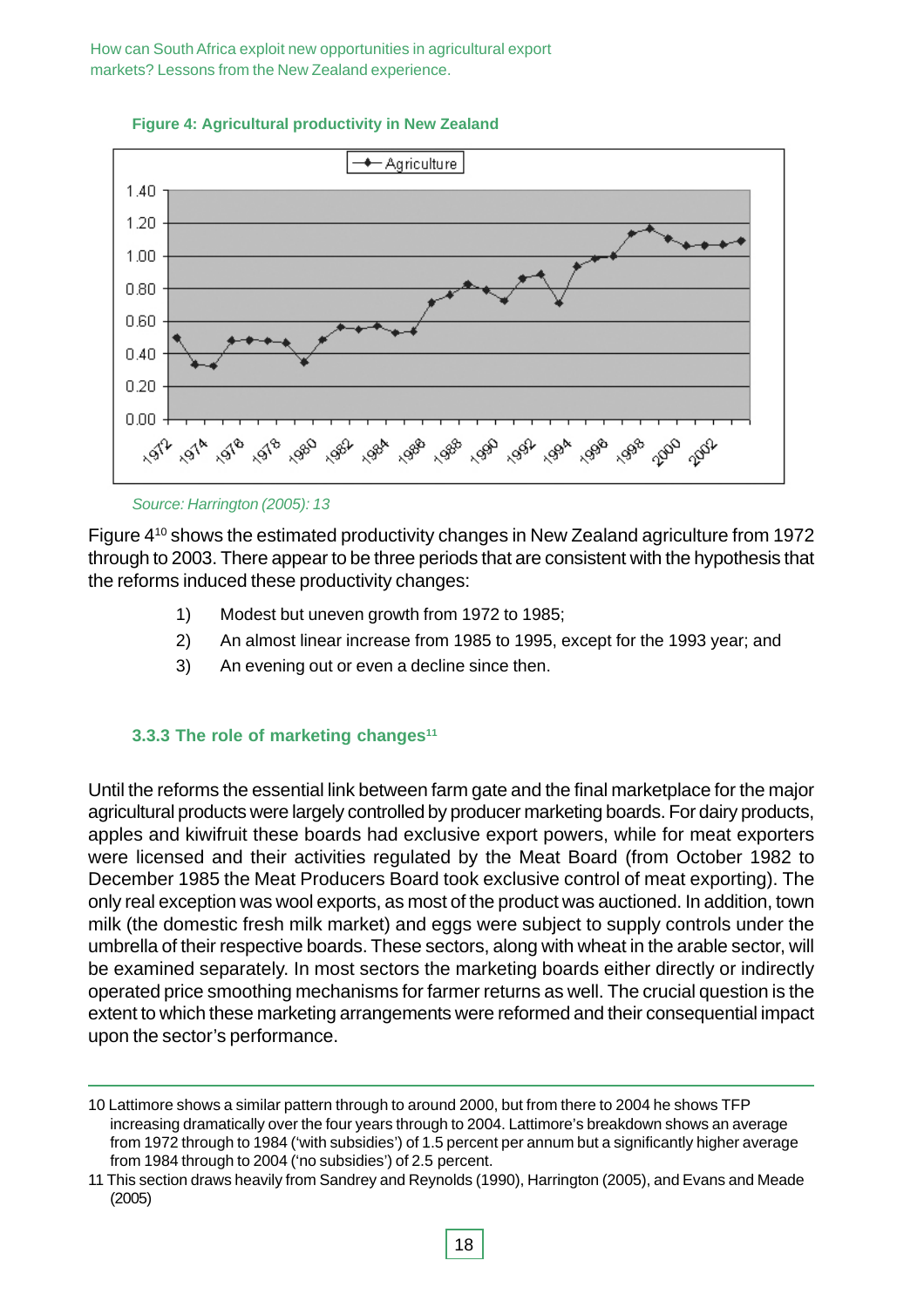Given the large percentage of agricultural produce that is exported, this relationship is pivotal, and arguments ranged freely on the extent that the marketing boards were able to enhance returns through single desk selling or market coordination on the one hand versus adding a burden through bureaucratic inefficiencies on the other. Interestingly, some members of the WTO have targeted the New Zealand Dairy Board (and its successor, Fonterra), as State Trading Enterprises (STEs) that must have their powers reduced under any WTO settlement, thus suggesting that at least some believe the former is true and market power does exist.

The **dairy** sector has faced the fewest adjustments; partly because fewer subsidies were directed to this sector and partly because the vexing question of the control of and economic rents associated with international quota markets has been difficult to resolve. The processing industry has been almost exclusively a cooperative-based one, with a steady process of mergers and amalgamations from the 168 dairy companies in 1961 through to 42 in 1981, 9 in 1998 and only 4 in 2001. At this latter date the two major companies and the Dairy Board merged into Fonterra, a cooperative company that processes around 95 percent of New Zealand's milk supply and controls at least one third of the world trade in dairy products. The statutory powers of export monopoly were removed, although a mechanism for allocating quota to the lucrative EU and other markets remains, and the almost-complete dominance of cooperatives in the New Zealand dairy sector remains a feature of the market, along with the strong international processing and marketing linkages of Fonterra. Another feature is that an analysis of exports of New Zealand's dairy produce shows that 24 separate individual countries were the destination of at least one percent each of these total exports during 2005, demonstrating both the wide global connectiveness and marketing of the industry and, although not specifically proven but alluded to, product innovation through an extremely diversified product mix that comprises over 1,000 different products.

The **meat** sector went through dramatic changes. At the time of the reforms it had complete control of the beef and sheepmeat (but not venison) export market (but not processing), and the changing profitability of the sector that led to declining sheep numbers also led to a significant industry restructuring that had considerable animal and corporate 'blood on the floor' as this restructuring worked through in the face of considerable overcapacity and newer technologies. Cooperatives were relatively new to this sector, a sector traditionally dominated by overseas interests, but Evans and Meade (2005) report that cooperatives now account for around half or more of the current processing. It was interesting that during the 'procurement wars' of the late 1980s and perhaps early 1990s in response to declining stock numbers many farmers showed little loyalty to their own processing cooperatives but rather sold to the highest bidder, thus suggesting that the farm gate to final market chain of cooperatives may not be that strong in many cases – a sharp contrast to the dairy sector. The once-mighty Meat Board now operates as two shells; one the Meat Industry Association to allocate and monitor the lamb supply for the EU quota, the other the combined Meat and Wool New Zealand body to coordinate the industry (but without any powers of enforcement) and collect and disburse the compulsory industry levies for functions that include research and development. Otherwise, the market where New Zealand holds a 50 percent and 8 percent global share of the sheepmeat and beef trade respectively remains an open and competitive one. It must be reported also that around two-thirds of both New Zealand's lamb and beef are exported under quota to the EU and the US respectively, and that these quota rents are, especially in the case of EU sheepmeats, substantial. Any change either in market access for competitors or to the administrative mechanisms through a WTO settlement, and consequently the loss of economic rents from the EU, would be costly to New Zealand.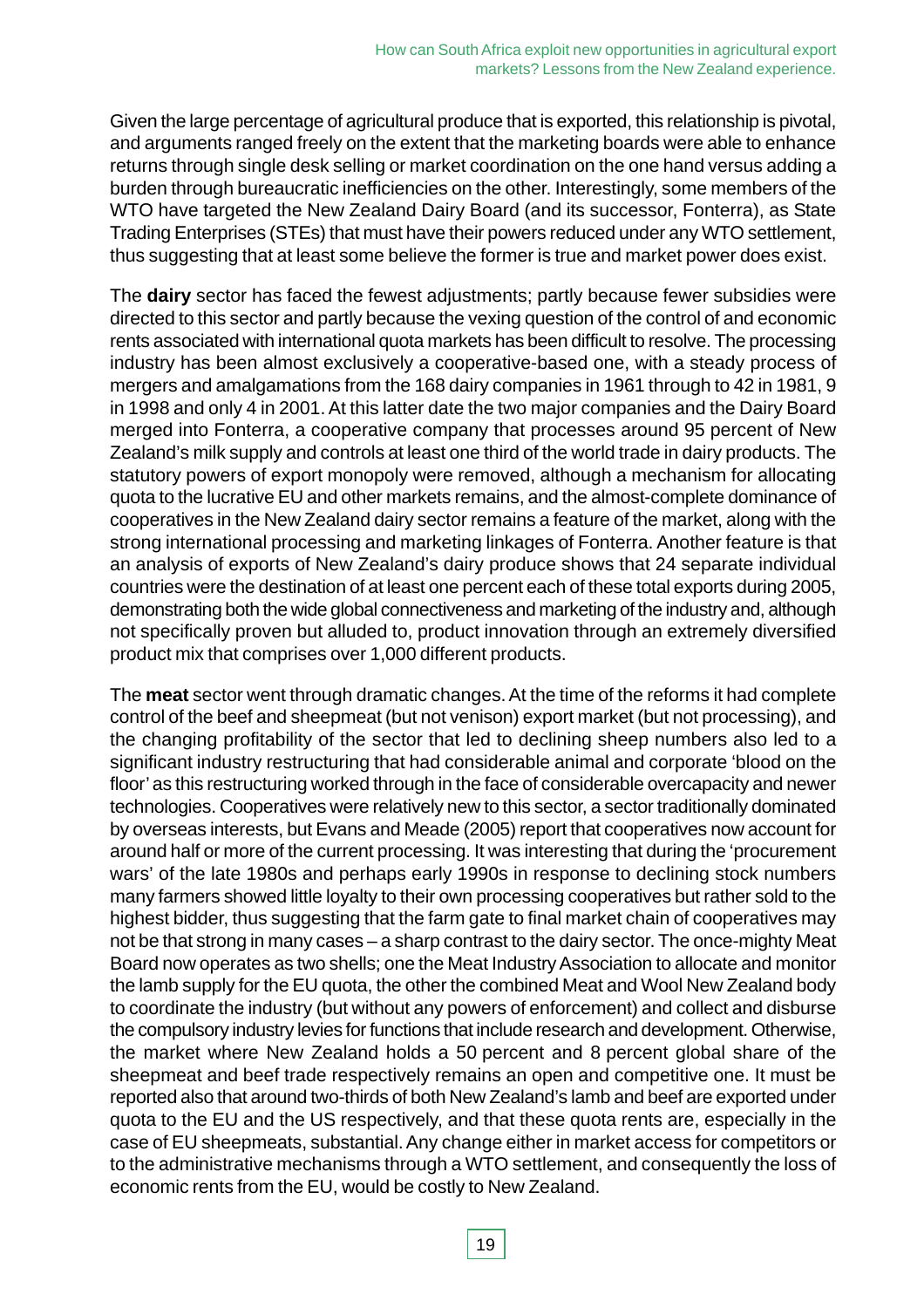Since accounting for one third of total exports in 1960, the importance of **wool** has steadily declined in tandem with its relative prices to become largely a by-product to the meat sector. Marketing has traditionally been through the auction floor, and this has remained important as around 80 percent of the clip is sent overseas with limited further processing. Recent developments have included the setting up of a grower-controlled private company to market the premium fine merino wool and the rise of wool brokers operating as commissioned agents between growers and final buyers. In effect, little has changes since the reforms except the continual decline in prices and perhaps the slow emerging of some more sophistication in the marketing of the product.

No analysis of New Zealand's recent farming performance is complete without looking at the **deer** industry. An early history of this sector and the associated projected time-path for its development is contained in Sandrey and Zwart (1986). Deer were introduced into New Zealand by the white settlers, and by the early to mid part of the  $20<sup>th</sup>$  century they had become both a recreational hunting facility but more importantly a pest in the bushlands. In the late 1960s commercial hunters started harvesting the feral animals for venison to supply the European market and velvet for the lucrative Asian market. In the 1970s this evolved into capturing the feral breeding stock for commercial farm production as the animals were domesticated, and by the early 1980s the industry was generating economic rents to owners of female animals, who were able to take advantage of disequilibrium prices that fuelled the industry as new entrants clamoured to get in. At this stage the by-product velvet was supplying returns to owners of stock, as few animals were being slaughtered for venison. Around the end of the 1980s the high prices for female animals collapsed and reverted to breeding rather than speculative values as the herd began an orderly transition to a new domestic livestock industry. This saw the end of feral capture and the start of the marketing of venison globally as a premium meat. Breeding numbers have stabilized at around 1.5 million head in recent years as the industry has matured (Table 3).

Technological innovation has been a feature of this industry at all stages of its progression; from the helicopter harvesting techniques through to innovative farming practices and marketing developments. Government assistance was limited to some tax advantages in the early stages of the sector's growth and the usual research and development contributions (although most of the practitioners were ahead of the scientists in the early days).

Why New Zealand and not South Africa? New Zealand had excellent access to the European Red deer and this animal may be more conducive to commercial farming than its African counterparts. Perhaps the industry, like the kiwifruit industry, could conceivably have been developed in South Africa as well as or instead of New Zealand. In both cases entrepreneurial skills and innovation were the keys, as South Africa lacks neither deer (antelope) to commercialize nor the climate to grow kiwifruit, although we do consider that South Africa's lack of good quality land and assured summer rainfall may be a constraint.

We must, however, acknowledge the role of small antelope such as impala as vital cogs in the fuel chain for both big game hunting and viewing in South Africa, with the former estimated to be a R500 million a year industry and the latter probably the dominant attraction of the South African tourism industry. Also, South Africa does have an ostrich industry<sup>12</sup>, although exports were voluntarily banned to the main EU market in 2004 following the avian flu virus on some farms. At that time the industry generated R1.2 billion a year from exports, of which 30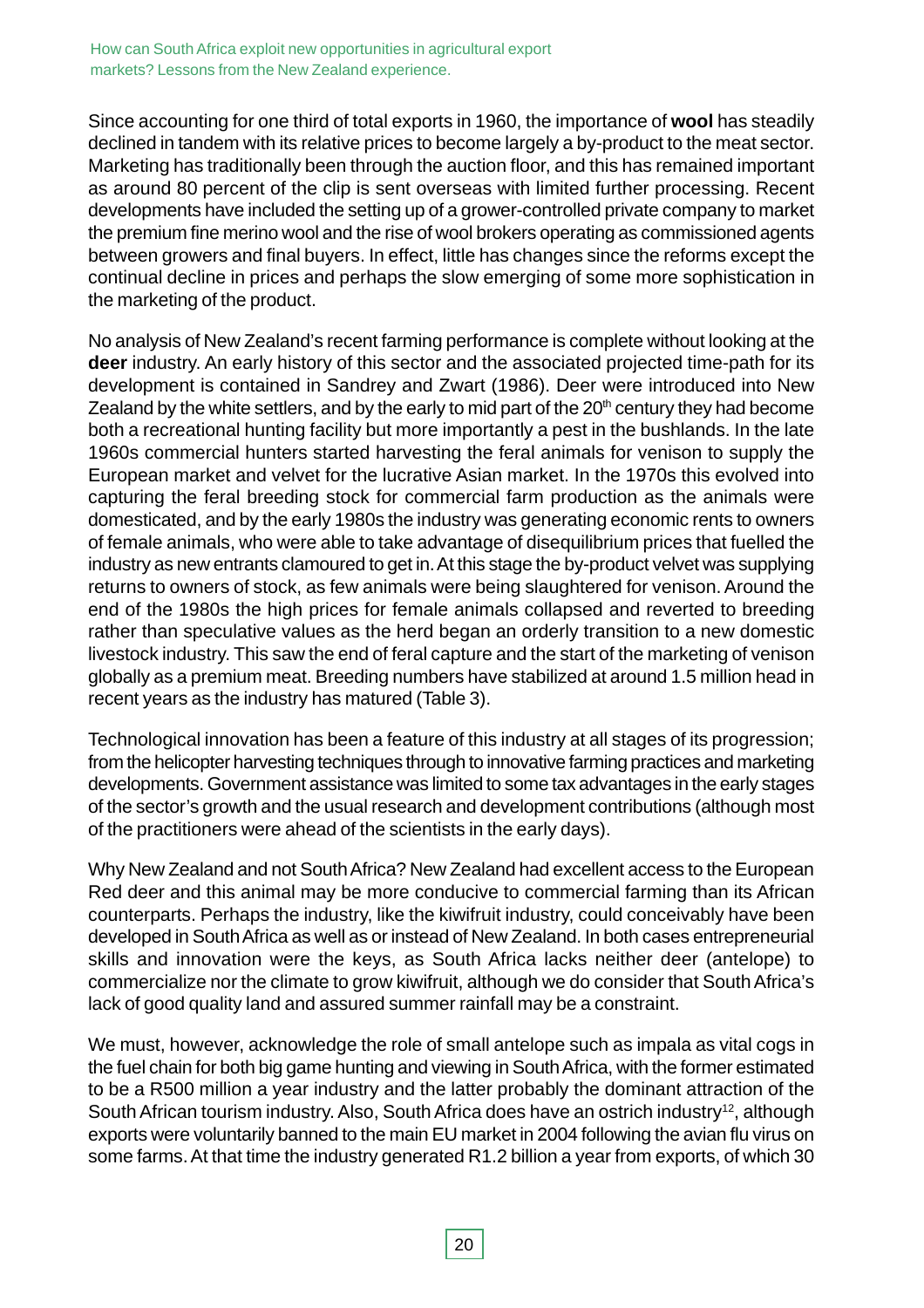percent came from the sale of ostrich meat and the balance from leather and feathers. South Africa has long dominated the world ostrich industry, although the early boom was a century ago in feathers. In 1964 the first abattoir was opened and in 1970 the first tannery was established but meat production didn't really expand until the mid 1980's, a similar timing to that of New Zealand's venison as international consumers sought a healthier alternative to beef. From some 770,000 birds at the height of the feather craze to just 23,000 in 1930s the total number of birds in South Africa has risen to roughly 300,000.

Exports of apples and kiwifruit dominate the **horticulture** sector, with New Zealand holding a global trade share of around 5 and 25 percent respectively, and around 55 and 95 percent of the domestic production respectively being exported. Wine should also be included in this category, a horticultural product that is both riding and creating the so-called new world wine industry wave along with, inter alia, South Africa. Figure 5 below shows their respective price indices relative to the same the common base of 1987 as used above. Kiwifruit has fared the worst, with apples little better while wine has boomed despite dramatically increased supplies, both domestically and on the world market.





Production of the two fruit sectors has followed different time-paths; apples are a traditional but declining export crop, while kiwifruit was the darling industry of the early 1980s that has matured. Wine production (and quality) increased significantly from the mid 1970s, and this export market has been based around the Sauvignon Blanc flagship. These time-paths are shown in Table 4, and they raise interesting questions as to 'why New Zealand' and 'did the reforms play a part' for the kiwifruit and wine sectors in particular.

<sup>12</sup> Based on http://ostrichblog.blogspot.com/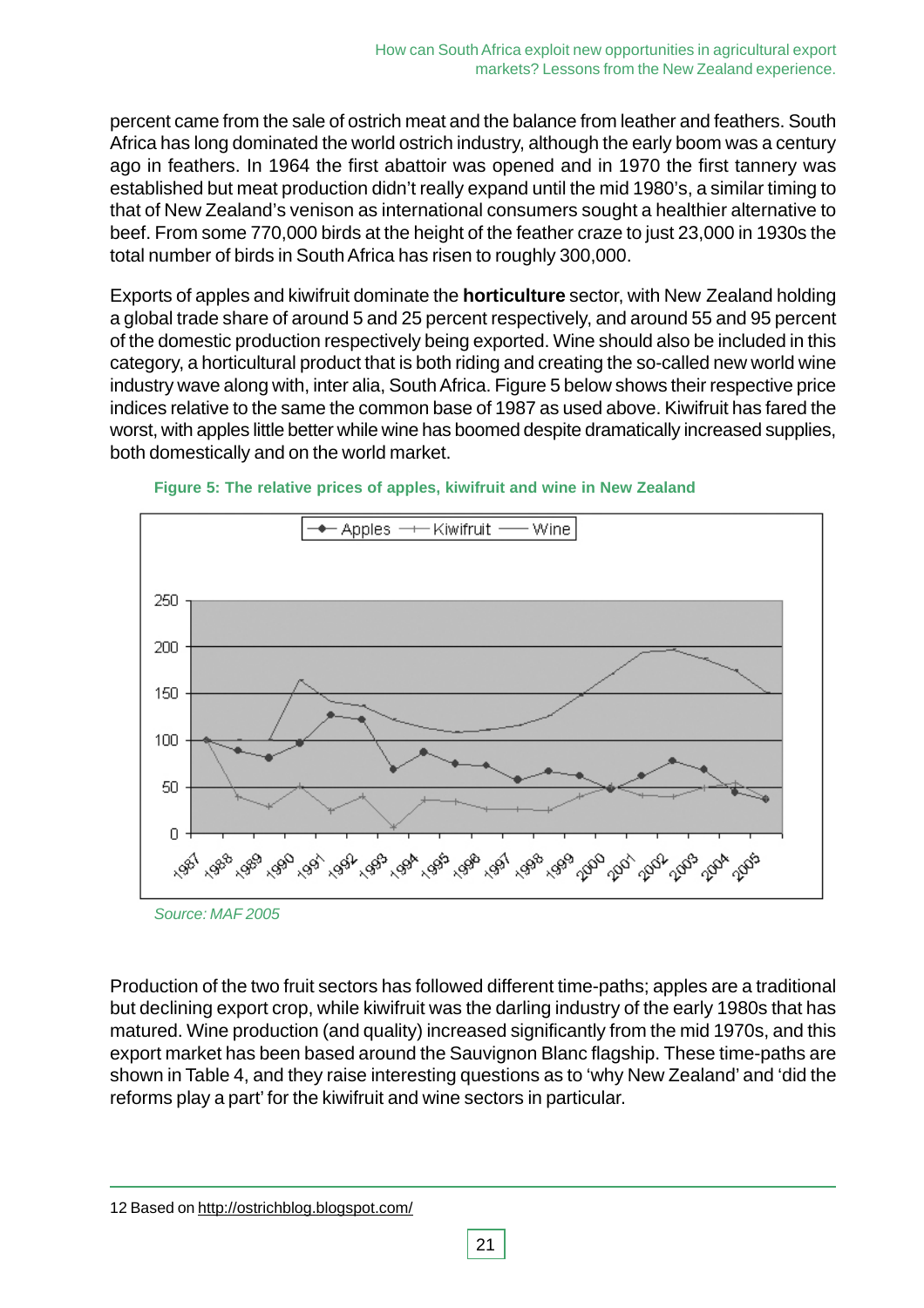The glamorous kiwifruit sector benefited from marketing and input subsidies, and particularly taxation subsidies, during the 1978-82 period that fostered the growing boom and led to high returns to early entrants, while, except for a grape pull-out scheme in the mid 1980s, wine has 'gone it alone'. The marketing structures for these three sectors have varied, and the comment must be made that in the case of both wine and kiwifruit product differentiation and astute marketing in the face of increased global supplies has been a major factor in the success of these two sectors.

| <b>Product/Year</b> | 1975 | 1985  | 1995    | 2000    | 2005    |
|---------------------|------|-------|---------|---------|---------|
| Apples              | 19.3 | 108.2 | 343.6   | 404.5   | 387.0   |
| Kiwifruit           | 2.9  | 171.9 | 320.8   | 462.0   | 720.2   |
| Wine                | 0.1  | 3.0   | 42.0    | 169.8   | 432.7   |
| Other*              | 11.2 | 198.1 | 595.6   | 662.4   | 763     |
| <b>Total</b>        | 33.5 | 481.2 | 1,302.0 | 1,698.7 | 2,302.9 |

### **Table 4: The export of New Zealand horticulture, NZ \$m**

*Source: New Zealand Hort Research, 2005. Where "other" in 2005 included fresh vegetables (\$200m), processed vegetables (\$264m), and processed fruit (\$100m).*

The restructuring of the old Apple Board was completed in the early 2000s. Earlier, an independent regulatory board had been stripped out, and this was abolished, and the merger of the marketing arm with a private company signalled the end of monopoly exporting. This has led to a situation where almost 100 exporters currently operate, and whether the current poor returns are a function of too much competition in the market place or not is a moot point. In either case these reforms lagged the 'big bang' of the mid 1980s, and the heterogeneity of the different varieties and the associated price differences between 'old' and 'new' varieties has always been a feature of apple marketing, with the oversupply of the 'old' varieties contributing to industry woes.

Kiwifruit was marketed by companies operating under the New Zealand Kiwifruit Authority, and New Zealand enjoyed a dominant global market share. In 1989 the Authority became the Board with single-desk selling powers. Contrary to the trend in other sectors, growers were happy with this arrangement, and despite some changes the restructured Board (now a grower controlled company called Zespri) still has monopoly powers to non-Australian markets that purchases product from a variety of packhouses and coolstore facilities.

The wine industry benefited from a subsidised vine pull scheme to reduce the wine glut in New Zealand and replace the older, unwanted varieties with the more commercially viable ones. This scheme was regarded with askance by economic purists, but it possibly was a big catalyst in setting the industry on its modern path. Concurrently with this supply-side activity were the deregulation and liberalisation of imports of wine into New Zealand, through both the CER trade agreement with Australia and more generally unilateral border protection liberalisation. This gave a major incentive for the New Zealand sector to enhance quality, and until relatively recently imports and exports of wine were somewhat in balance. A few large firms dominate the sector by value, but they operate alongside the medium to smaller ones,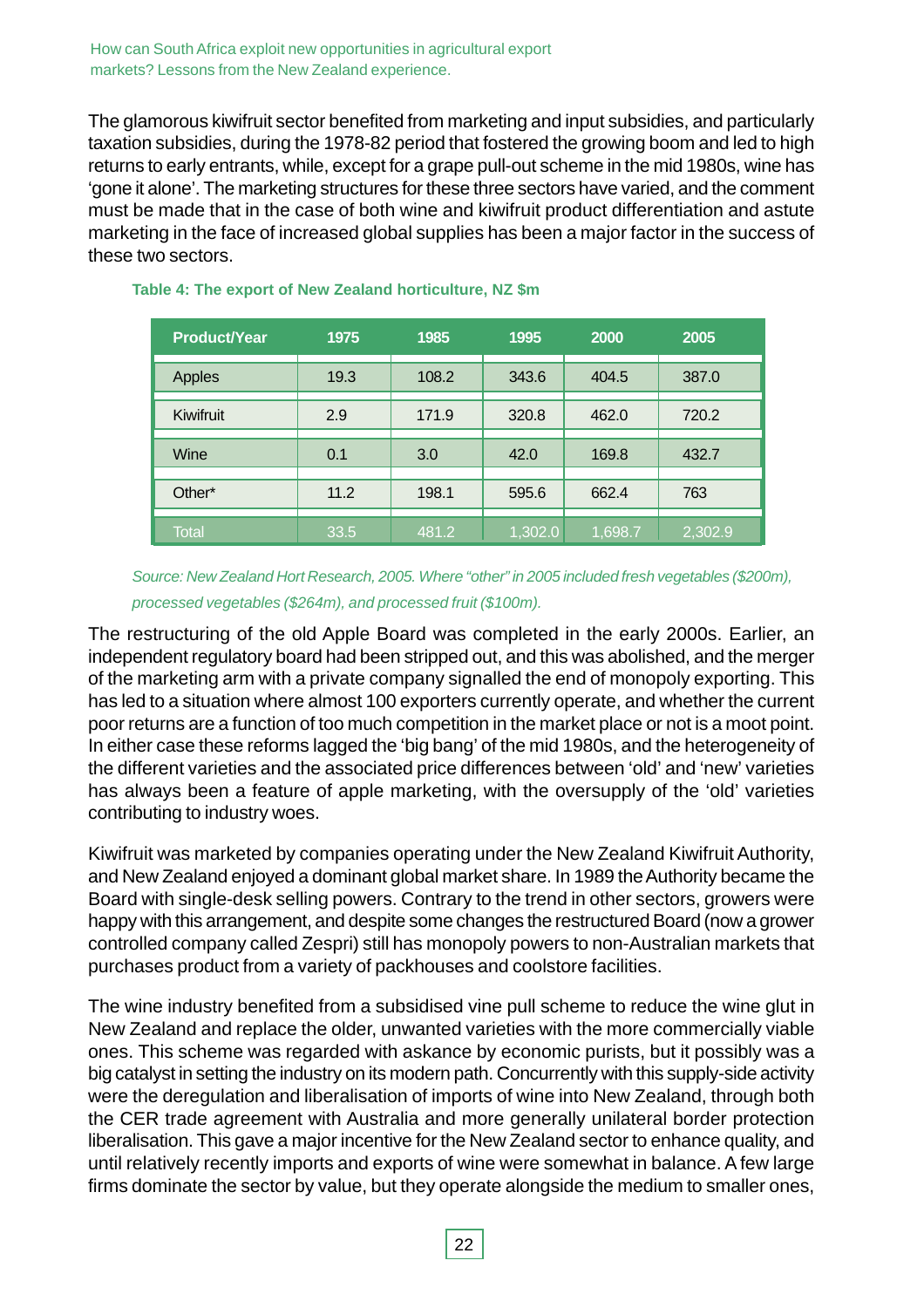and the industry has became an excellent case study of brand naming and niche marketing undertaken within a relatively cooperative manner that has had little or no government involvement. In a sector where New Zealand enjoys outstanding success on world markets with a price to match but produces only 0.3 percent of global wine output, marketing must have played a major role.

There are three case studies of lesser agricultural products that were classical case studies during the 1980s deregulation. These are wheat, eggs and town or market milk for domestic consumption. All three were heavily regulated leading into the 1980s; the first two were completely deregulated while the town milk sector was partially deregulated. Sandrey (1990) provides the sequence of events for this and the results through to early 1990.

The **wheat** and its associated milling and flour industries returned to the free market after the abolition of the controlling Wheat Board in January 1985. The adjustment process coincided with difficult financial conditions for producers as the Australian (world) price and quality became the benchmark. The market responded by growing more wheat nearer to the main demand centre of the North island, and quality improvement was a definite plus. This all flowed through to flour and bread quality, and a restructuring of flour mill locations, operations and management structures took place. Producers now fully operate on a world market that is benchmarked to Australia, with New Zealand producing around half of its domestic wheat consumption, with most imports going to the North Island as the inter-Island freight costs are similar to trans-Tasman costs. The South Island is largely self-sufficient.

Similarly, the **egg** marketing arrangements 'took a cold shower' as the highly regulated sector was partially deregulated in April 1986 as pricing and marketing controls were lifted and a pathway to production freedom was instigated through a transferable bird entitlement program. Remaining product control and the old Poultry Board were consigned to the dustbin of history in 1988. The immediate result was a rapid decline in producers to little more than half of the pre-reform numbers although some of the wealth transfers to producers from consumers still remained in 1988 but that rent was evolving downwards.

Reform of the **domestic milk** market was more complex.13 The major players in the game were producers and processors (with a strong interrelationship between these two through the cooperative nature of the processors) on one side and milk vendors on the other. These vendors delivered milk literally to consumer doorways and small 'corner' groceries in legislated milk bottles, and fiercely regarded themselves as independent operators and not employees of the processing plants. Minor players were the supermarkets who had strict marketing constraints, and the end consumers. In the middle was the Milk Board calculating margins at all stages of the chain to several decimal points and allocating vendor territories.

Through a series of 'strategic withdrawals' the Milk Board dissolved itself in late 1987 and left a small administrative shell to gradually hand over the remaining pricing regulations to industry. By late 1989 the milk vendors had declined in numbers and had a new role that entailed less consumer door delivery and more direct supermarket supplies as supermarkets took over a greater role, bottles had been replaced by the now-universal cartons, the producer pricing regimes were restructured and the consumer was paying more for milk as the latter exercised

<sup>13</sup> One author of this paper (Dr Sandrey) was directly involved in the latter stages of the reform process as government representative on the New Zealand Milk Board during the year of its dissolution (1987) when he actively participated as conduit between the Minister and the Board in engineering that dissolution.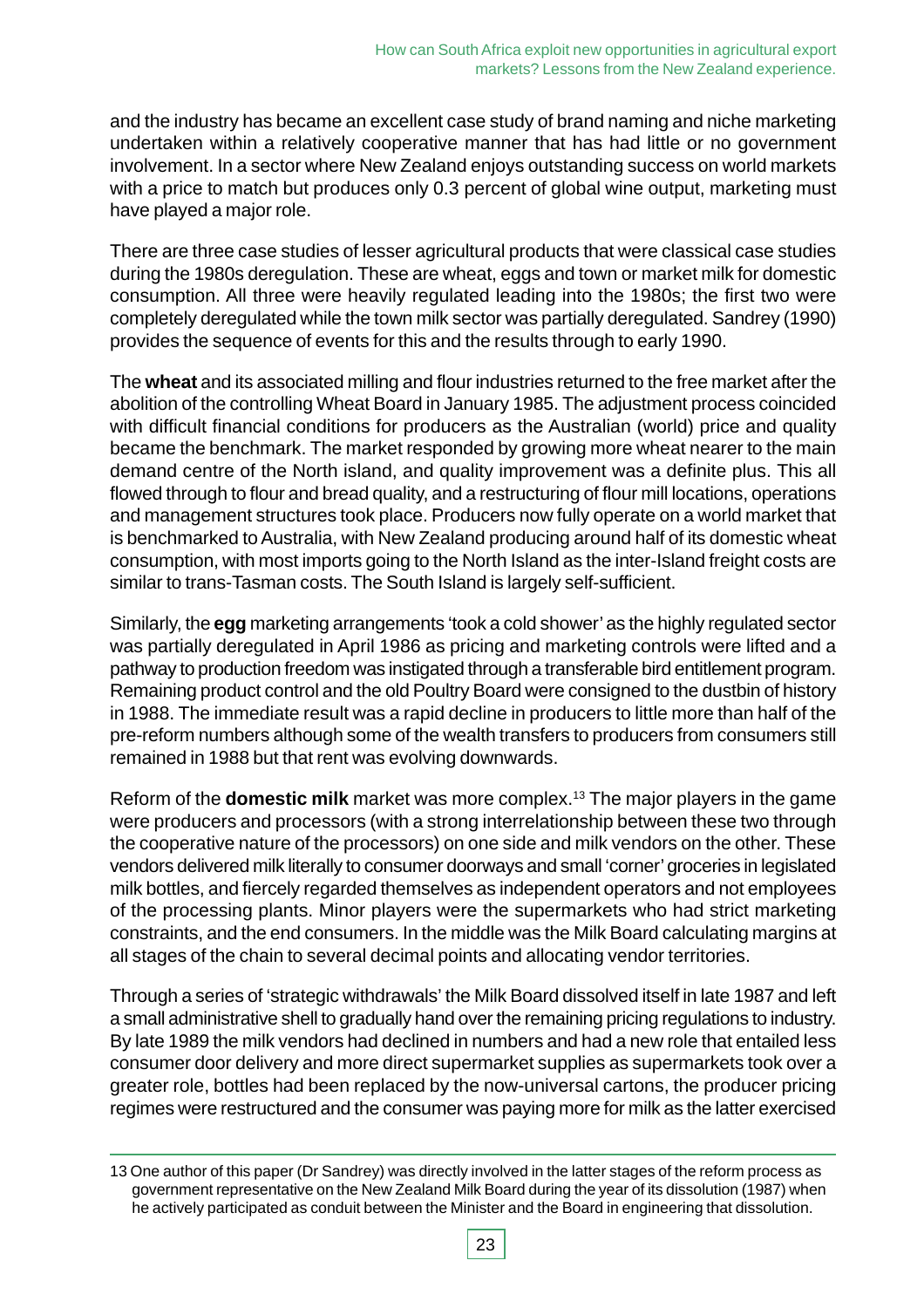their powers through their dual producer-processor role. This sector was a classic example for following the strategies of industry participants as regulation was swiftly replaced by market powers, and in this case those market powers had the shadow of the New Zealand Dairy Board controlling all of the domestic seasonal milk production but not directly the year-round smaller town milk sector cast upon them. Figure 2 shows that the real price of export milk rose dramatically in 1989, and this clouded the picture as the producer price paralleled this increase to the detriment of consumer prices as the export and domestic sectors started to merge.

**In summary** there is a large diversity in the marketing structures and their evolution in response to deregulation. The successful evolvers have been the dairy and kiwifruit sectors, the disasters have been the meat and apple sectors, while the wool and wine sectors have really stood on the sidelines. Is it a coincidence that the evolvers have been the successful industries following deregulation? Perhaps, but then wine has been very successful as well, and, conversely, the sheepmeat industry went through the largest structural changes at both the farm and off-farm levels. Overall, Zwart and Moore (1990) considered (in 1989) that despite New Zealand's reputation for sophistication in its marketing structures, the value of its major commodity exports was not higher than that of comparable countries. Evans and Meade, concentrating upon the role of cooperatives, found the policy implications included the following:

- 1) Cooperatives do not arise in New Zealand to a greater degree than they do overseas, although there are variations;
- 2) The relationship between cooperatives and performance seems to be slightly positive; and
- 3) There is the necessary flexibility in their structures.

## 3.4 The New Zealand experience: overall conclusions

Table 5 shows how New Zealand's export profile has changed since 1960. How much of this can be attributed to the reforms of the mid 1980s is of course a moot point, as many of the changes were already in movement at that time. Noticeable is that dairy has not even regained ground overall since the 1960s, but of course this is partly due to the increase in non-traditional exports. Wool has been on a steady decline to obscurity as the world price has declined, but otherwise there has been little change from 1992 in the meat, fruit and vegetables, fish, forestry and aluminium export shares. This reaffirms that much of the response to the reforms had been competed by 1992, and more recent changes (not withstanding lag responses) have been from global market returns as agriculture has actually maintained its overall share in New Zealand's exports.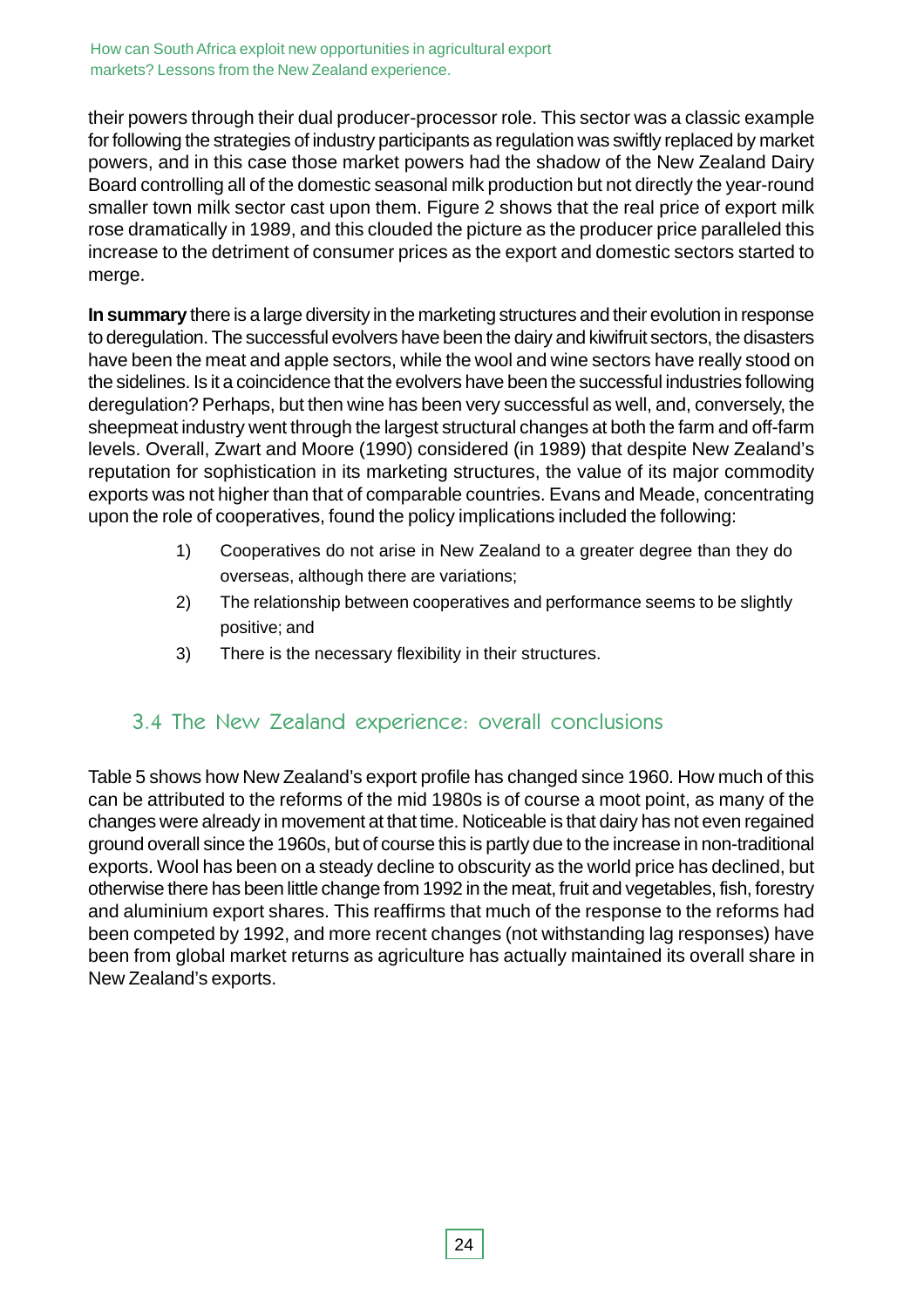| <b>Product/Year</b>       | 1960           | 1970           | 1980             | 1992             | 2005             |
|---------------------------|----------------|----------------|------------------|------------------|------------------|
| Wool                      | 33             | 18.8           | 18.1             | 6                | 2.7              |
| Meat                      | 24.2           | 33.5           | 23               | 16.8             | 15.8             |
| Dairy                     | 23.9           | 19.7           | 15.9             | 15.7             | 20.5             |
| Fruit &<br>Vegetables     | 1.2            | $\overline{2}$ | 2.5              | 6.5              | 5.2              |
| Agriculture               | 79.3           | 74.0           | 59.5             | 45.0             | 44.2             |
| Fish                      | 0.2            | 1.4            | 2.5              | 6.5              | 3.8              |
| Forest                    | 1.3            | 5.8            | 8.5              | 10               | 9.6              |
| <b>Aluminium</b>          | $\overline{0}$ | $\overline{0}$ | $\overline{3.2}$ | $\overline{3.7}$ | $\overline{3.7}$ |
| Non-<br>Commodity<br>Man. | 1.2            | 5.7            | 12.8             | 17.0             |                  |

**Table 5: Main exports from New Zealand, % share**

*Source: Author calculations*

In many ways Sandrey and Reynolds were too close to the 'action' to give a final report mark. Others have done so later, with more hindsight benefits. We would agree with the New Zealand Institute of Economic Research (NZIER) in that a number of lessons can be concluded from the New Zealand experience. Crucially, farmers have the scope and ability to make changes in reaction to the reduction in assistance, therefore raising business profitability above what it would have been had such a reaction not occurred. Importantly, they do not bear all the adjustment costs, as they do not face perfectly inelastic supply or demand curves and as a result the burden of adjustment is shared across the markets. Given time, profits recover from the initial shock as asset prices adjust to lower product prices, outputs change and demand grows: resources will be redirected towards those products with comparative advantage. Macroeconomic stability plays an important role in re-establishing agricultural profitability, but adoption and innovation in the sector are by far the most important factors in re-invigorating the sector post-reform.

Similar conclusions were stated closer to the reform period by Sandrey (1991), who wrote that the important lesson emerging from New Zealand's experience is that changes in broad economic policies can adversely effect the agricultural sector, and especially so if it is export dependent. He also considered that whether or not the overall impact could have been reduced by a different sequencing of policies was unclear, as (a) a longer reform period may have lacked the credibility to sustain those reforms and (b) such a statement begs the question of what is the optimal sequencing. Overall, the main feature of the reforms was their comprehensiveness and speed, and in this situation sequencing becomes somewhat of a sterile debate.

In a speech to Federated Farmers Alan Bollard, the Governor of the Reserve Bank of New Zealand<sup>14</sup>, examined the new relationships between agriculture, monetary policy and the New Zealand economy. Against expectations, the role of the agricultural sector has increased in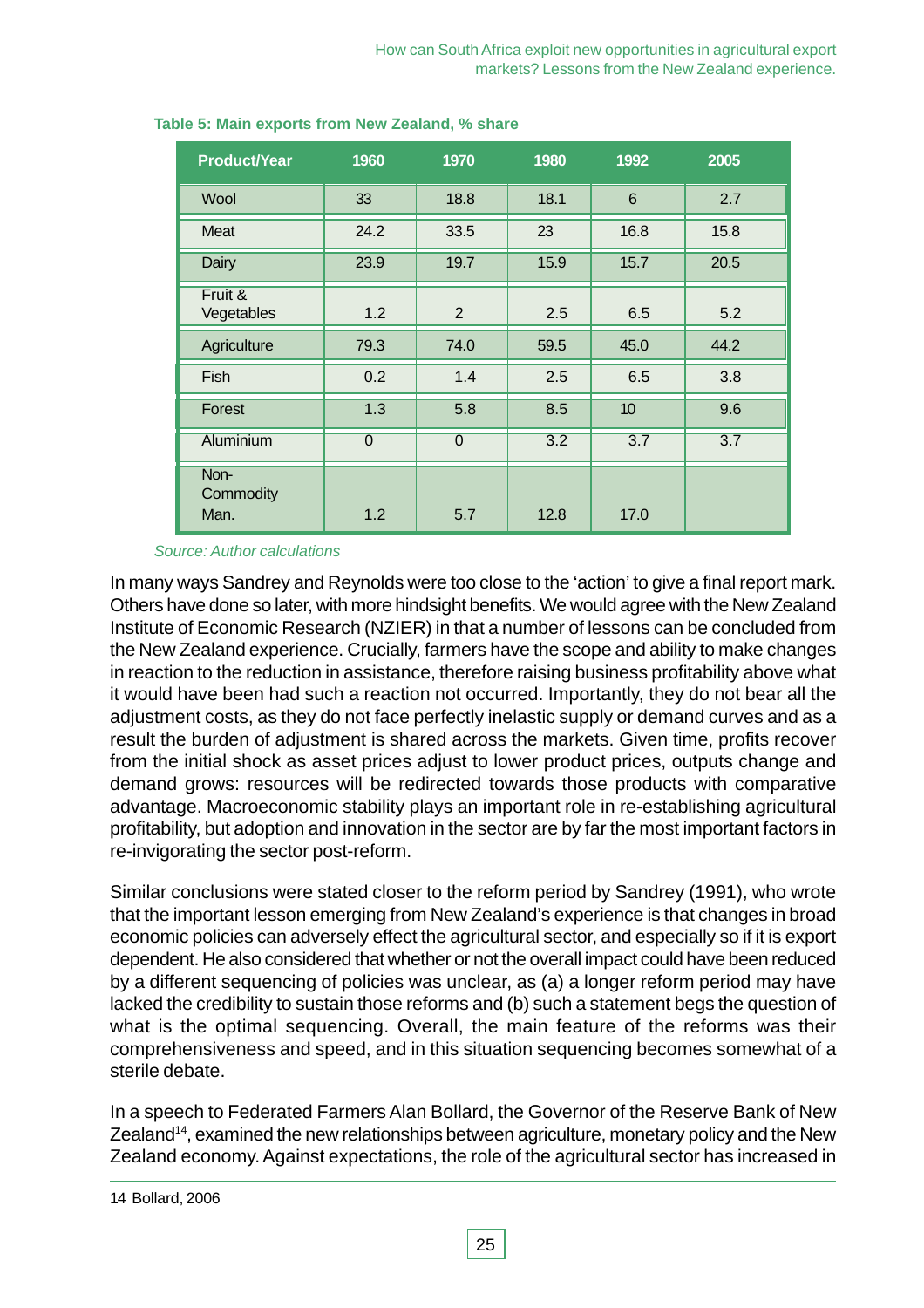recent years, with much of this being due to the enhanced technological change (as discussed in this paper) that a market approach has brought to the sector and global 'shocks' in recent years that have been benign to New Zealand. These shocks have included the foot and mouth outbreak in Europe increasing sheep meat prices and North American mad cow outbreaks increasing demand for Australasian beef in Japan at a time when Australian droughts reduced beef exports from that country. In particular, farmers have learned to become more sophisticated in handling volatility, and this has in turn increased the demand for farmland to the extent that agricultural lending now represents around one third of all registered bank lending to the corporate sector in New Zealand. In a true central banker fashion the Governor warns against the downside of this exposure for both bankers and their clients, but he does temper this by concluding that the sector is in a much better position to handle the looming 'rebalancing' than it was 'in the turbulent 1980s'.

Support that the liberalisation programme has enabled New Zealand to increase its prosperity since 1980 is given by Borkin (2006), who examined developments in New Zealand's terms of trade. Volatility in the terms of trade had a negative effect upon New Zealand's economic growth from 1950 through to 2005, but rather than the level of the terms of trade it has been the export prices that had a significant positive effect upon this growth. In particular, the terms of trade have shown an increasing trend since 1974, and given that the country is largely an exporter of primary commodities this is a surprising find and runs counter to the usual hypothesis that commodity exporters will face terms of trade that trend downwards over time. This increase in export prices exceeded the terms of trade relative to world commodity prices, and he finds that the change in the composition of New Zealand's export basket and the recent 'de-commodification' of these exports through new value-added approaches and global marketing has contributed to this. He also points out that the liberalisation in New Zealand's border protection has enabled import sources to move towards the low cost manufacturing countries in East Asia, and this has been a factor in enhancing terms of trade as well, although this effect seems to be minor.

A question posed at the beginning of this paper was 'did New Zealand re-gear itself, or was it just lucky', and Borkin attempts to answer this analytically. He finds that it is difficult to test empirically how the compositional change in exports have contributed, as there are complex feedbacks and endogeneity effects, but concludes that an economy that is more dynamic is able to adjust faster and the reforms of the mid 1980s certainly enabled just that. However, he also finds that holding the bundle of export goods constant at their 1980 share would have resulted in a slightly lower terms of trade index value over the 2003-2005 period than they actually were, thus posing some doubts on the reforms as assessed from this perspective, but this results because both dairy and meats were enjoying a boom over the last three years and their overall rather than agricultural share of exports was higher in 1980. This analysis is also dependent upon the choice of base year, as using 1960 gives a result that is significantly better currently for New Zealand.

But perhaps we should give the final word to farmers themselves. Federated Farmers of New Zealand (2005) report on 'Life after Subsidies' 15 in a glowing testament to an agricultural sector operating in the absence of subsidies and urges international reform with a missionary zeal. They glorify the better life after subsidies, stress the productivity growth that exposure to market forces has dictated and relish being 'more in charge of their own destiny'.

<sup>15</sup> This short note is not to be confused with Sandrey and Reynolds's 'Farming Without Subsidies'.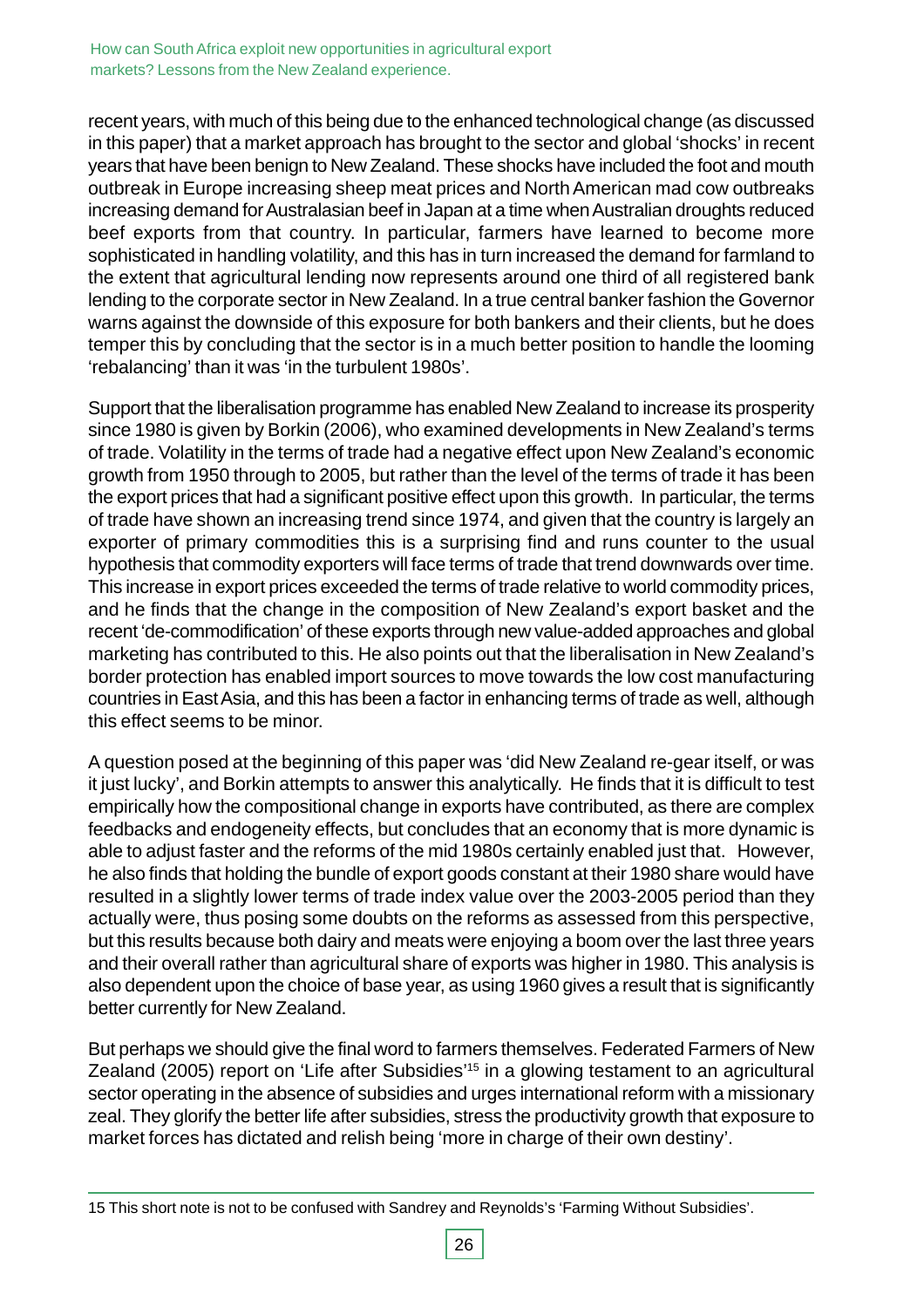# 4. The gathering of the threads

There are both similarities and differences between the New Zealand and South African agricultural sectors that have to be taken into account in any comparison of the impact of policy shifts between the two countries:

- Both share a relatively recent white colonialist past that was superimposed upon indigenous peoples; however, in New Zealand the minority indigenous peoples have largely been integrated into agriculture, while this is not the case for the majority in South Africa as that country emerges from the troubled years and seeks to address the injustices of the past.
- Both share a generally similar southern hemisphere climate and potentially can and do compete in some products internationally, although New Zealand is blessed with more reliable rainfall and better soil conditions overall. However, New Zealand, with its smaller domestic population is more export-oriented.
- Both underwent dramatic reforms of both their economies and their agricultural sectors; New Zealand in the mid 1980s and South Africa a decade later, and in both of these cases economic reason either partially or wholly drove these reforms although the political motivation in the case of South Africa may have been equally or even more important.
- Both now are Cairns Group members that lead the world in having an unsubsidised agricultural sector, although the New Zealand sector has adjusted to this regime better than the South African sector has to date. That last 'to date' qualification is important, as the New Zealand experience shows that times lags can be longer than expected.

As a result, the impact of marketing deregulation in South Africa and New Zealand is difficult to assess, as the discussion in Sections 2 and 3 above also shows that marketing reform was, in both cases, part of a broader package of agricultural-sector reforms that included:

- A reduction in general support to agriculture in South Africa, but not in New Zealand;
- A reduction in commodity specific subsidies in both countries;
- Deregulation of agricultural markets in both countries; and
- Trade liberalisation as a result of the Agreement on Agriculture in 1994.

There are some similarities in the process of deregulation of agricultural markets between the two countries. Marketing reform was triggered by external macroeconomic factors in both. In New Zealand, unsatisfactory macroeconomic performance and economic stagnation resulted in a change in government in 1984, and a subsequent drive to liberalise the economy. For various reasons (see p10), agriculture became a central part of these reforms.

In South Africa, the trigger also had macroeconomic precedents, as attempts to stabilise the economy, starting in the late 1970s, resulted in a rapid increase in interest rates to farmers, which had an immediate and strong impact on agriculture, triggering a long period of piecemeal deregulation in agricultural markets throughout the 1980s.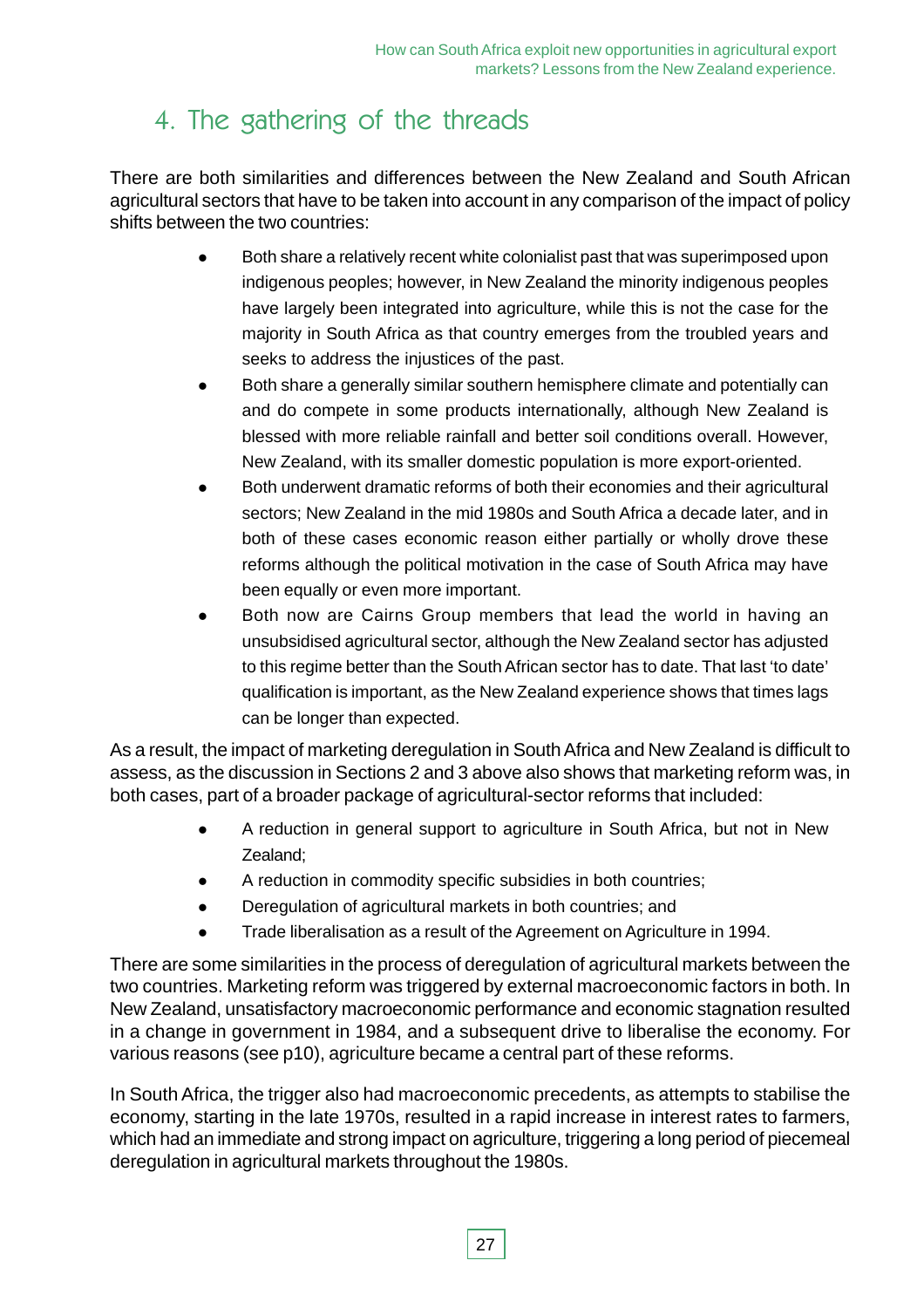Thus, both countries embarked on the reform of agricultural marketing at about the same time. However, the process from that time onwards was markedly different. To understand these differences, and their consequences, it is necessary to compare the reforms in terms of their timing, sequencing, breadth, and depth.

## 4.1 Timing of the reforms

Most of the New Zealand agricultural policy reforms, including the reduction in subsidies, the removal of 'soft' interest rates, and the introduction of user fees for government services, were implemented within three years of the 1984 elections, i.e. by 1988. The result was that New Zealand's PSE declined to below 5% after 1988 (Helm, 1994), and has since declined to below 1% (OECD, 2006).

In South Africa, the reduction in general expenditure on agriculture and the reduction in commodity specific subsidies took place over a longer period (from the early 1980s to the mid-1990s). However, marketing reforms were accomplished in a 'big bang' process that lasted for the statutorily-defined 12 months starting in January 1997. Hence, the New Zealand reforms preceded the South African reforms by a decade. As a result of the South African reforms, the country's PSE remained at above 10% until 1995 (Helm, 1994; Kirsten *et al.* 2000) after which it declined to below 5%, a level which it has maintained since (OECD, 2006).

## 4.2 Sequencing of the reforms

The deregulation process in New Zealand had two distinguishing features with respect to the sequencing of the reforms:

- The domestic part of the reforms was accomplished over a very short period of three years, with no apparent pattern in terms of the sequencing;
- These domestic reforms preceded international trade liberalisation as sanctioned under the Agreement on Agriculture.

In South Africa, on the other hand, the sequencing was a bit more complex, as the piecemeal reforms of the 1980s and early 1990s preceded trade liberalisation after the Agreement on Agriculture. This in turn preceded the radical 'big bang' deregulation of agricultural markets that took place during 1997. Furthermore, new policy initiatives with respect to labour, land and water were introduced between the time of the implementation of the Agreement on Agriculture and 1997.

However, there is no evidence that policy makers followed any deliberate sequence of reforms. In the case of New Zealand the reforms were so rapid that the issue of sequencing seems less relevant. In South Africa, on the other hand, external (political and/or macroeconomic) factors seem to have had a stronger influence on the agenda of reform, and there is little evidence that any prior thought was given to their sequencing.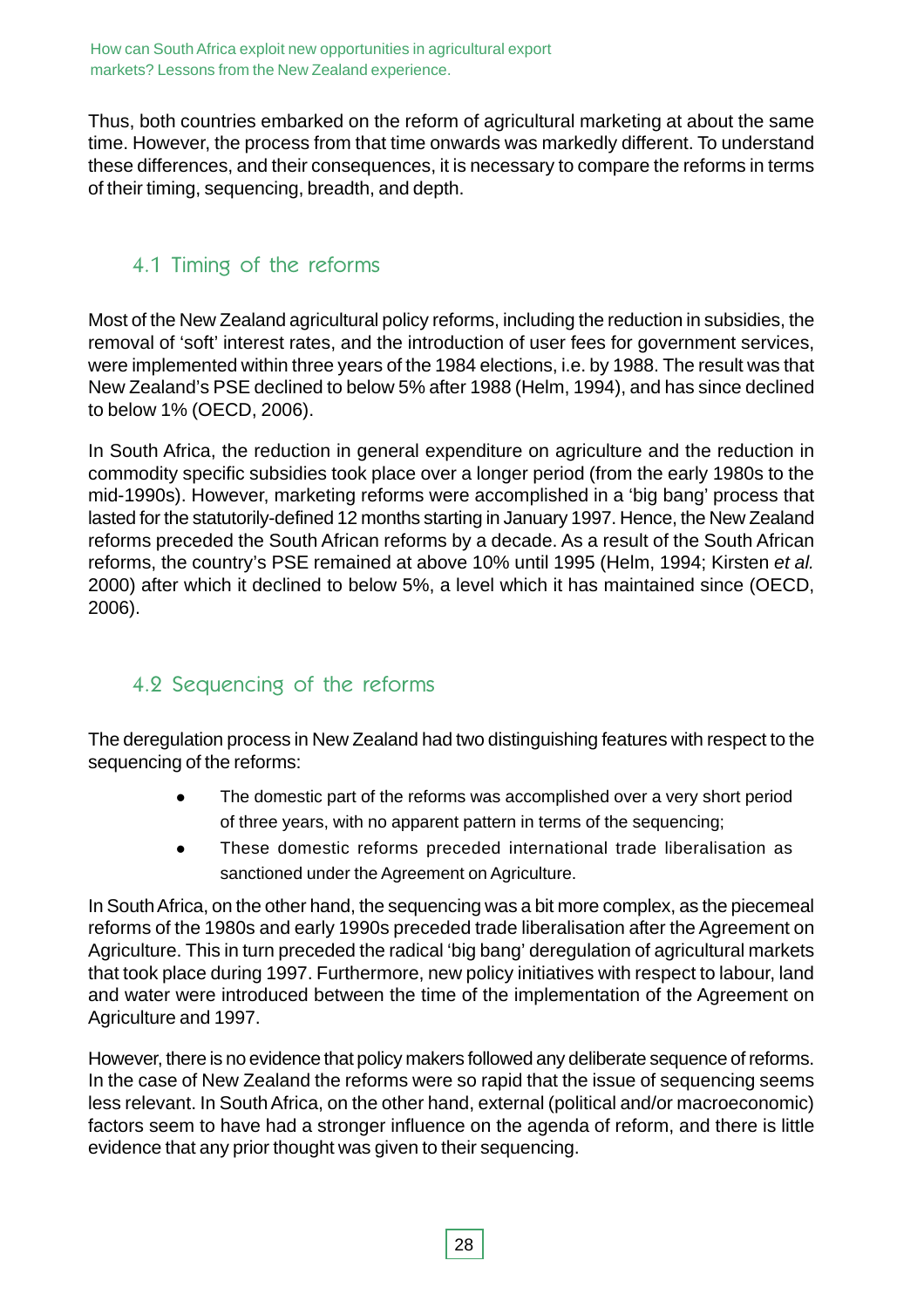## 4.3 The breadth of the reforms

Virtually the entire New Zealand agricultural production was subject to statutory intervention before deregulation. This included sheep meat, dairy, wool, beef, apples and kiwifruit, as described in this report. Commodities that were excluded from control included deer and wine. As in the case of South Africa, there is much evidence that such industries have, in the long run, been the most successful. New Zealand also implemented labour market reforms, which resulted in more flexible labour markets.

In 1995/96, the year before deregulation, some 80% of agricultural products in South Africa were marketed through 'controlled' markets, as measured by the gross value of agricultural production. This included those commodities that fell under marketing schemes promulgated under the Marketing Act, as well as commodities that were controlled under their own legislation (e.g. sugar, wine) or under the Cooperative Societies Act (ostriches, wattle bark). Uncontrolled products included poultry meat (13.4% of gross value of production) and vegetables (4.1%) as well as smaller commodities such as tea, nuts and flowers and commodities that had already abolished their control schemes (bananas). By the end of the 'big bang' period, the only commodity where there was still a measure of control was sugar (6.4% of the gross value of agricultural production in 1998/99). Therefore, deregulation covered virtually the entire range of agricultural products in South Africa.

## 4.4 The depth of the reforms

The most fundamental difference between the processes of marketing reforms in South Africa and New Zealand are to be found in the depth of the reforms. In the case of South Africa, all statutory powers were removed, with two exceptions:

- The protection that is still afforded the sugar industry;
- The powers that exist under the Marketing of Agricultural Products Act that allow industry bodies that qualify to implement statutory levies in order to raise funds to finance the provision of information, industry-relevant research, generic product promotion, and 'transformation' initiatives.

In the case of New Zealand, the end result of deregulation was more nuanced. This report has highlighted the following results for the more important commodities:

- **Dairy.** While the industry lost the monopoly powers as sole exporter, it still controls the quota allocation into the EU and USA markets, giving it a 95% export market share.
- **Meat.** The industry body allocates and monitors the supply of New Zealand lamb for the quota allocation into the EU and USA markets, and is able to collect compulsory levies.
- **Kiwifruit.** The industry is currently able to operate a single desk, with monopoly export powers to all markets other than Australia.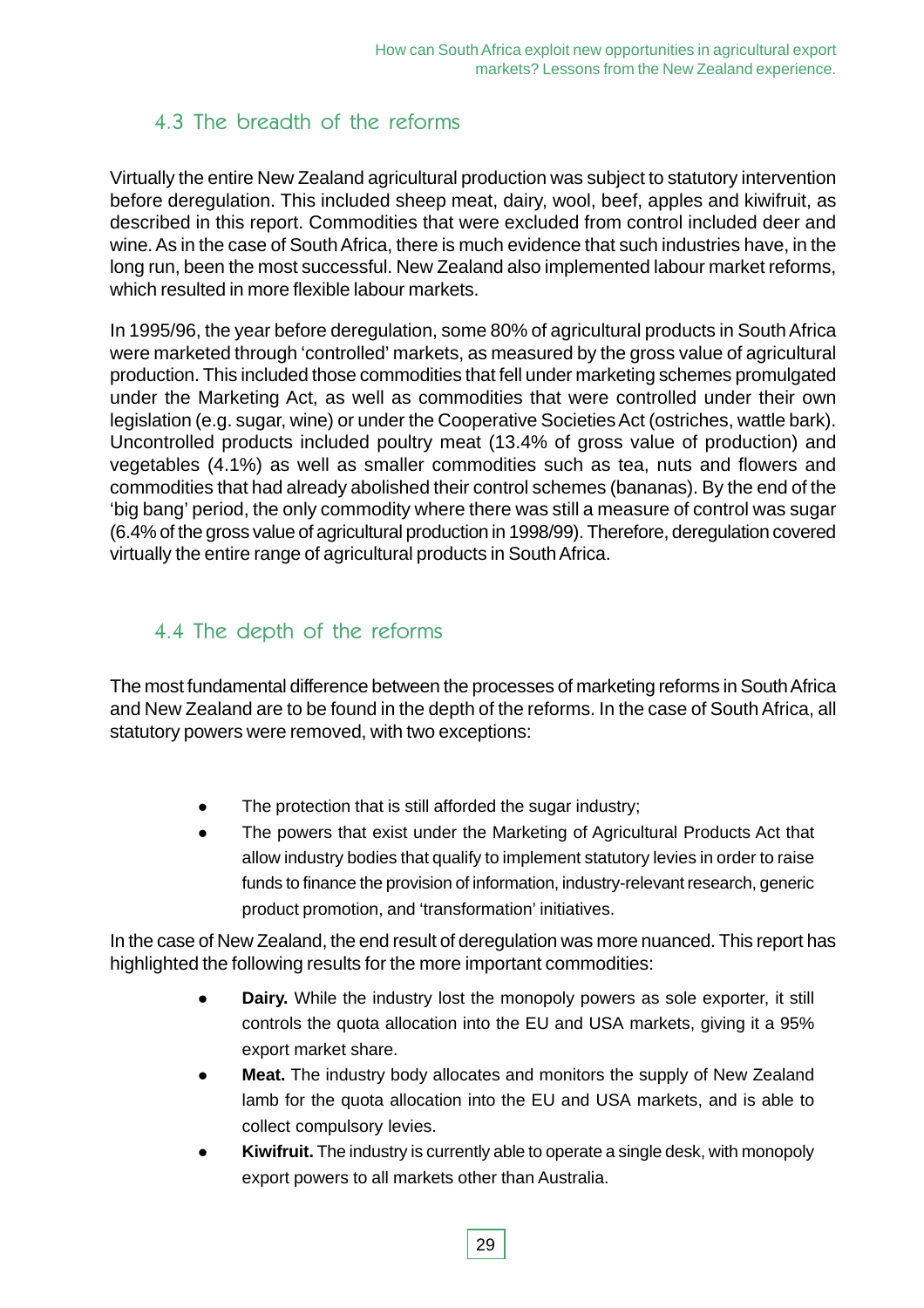Nevertheless, all other industries (including apples, wheat and eggs) were completely deregulated, while industries that had never been regulated (wine, deer) remained so. Yet in these three key export-oriented industries, characterised in the case of meat and dairy by preferential access to the EU and US markets, the state allowed some measure of market control. It is interesting to note that this did not result in a higher PSE for New Zealand, largely because import controls are not necessary to maintain such control, hence domestic prices and the price gap between domestic and world prices, the key to the measurement of PSE, is unaffected.

Experience shows that the ability to coordinate exports confers economic rents on those who have access to the market, and hence is favoured by such producers. However, this comes at a cost: to individual producers who do not have access to the market and who do not have the freedom to sell what they want in the markets they wish to serve; and to society as a whole in the form of 'rent-seeking activities', attempts to control supply and a general lack of innovativeness in the long run.

These latter factors were taken into account in the Kassier Report (1993), but in South Africa the main problem lies with the former: the barriers to access for new producers.

## 4.5 The implications: market access for emerging farmers in South Africa

The dualistic nature of South African agriculture means that particular efforts should be made to allow new entrants into agriculture to gain access to markets. In the interests of transformation and the long run economic health of the sector, this means access to markets for black farmers. Because of their historically poor position, however, they will be more vulnerable to exclusion in the face of market access barriers. For this reason, the reintroduction of market controls, even if to favour black farmers only, will be counter-productive: there is every reason to believe that it will favour only the few with the better access, and that it will result in all the other costs of interference in the market.

For this reason, transformation should focus rather on direct support to new farmers, which also has the advantage of being WTO compatible, as such direct support can be designed to be 'green box' compliant, and/or will fit the description of special and differential treatment. It is in this respect that the reforms in South African agriculture were wrong: while market reforms have had a positive result for agriculture and for the economy as a whole, the removal of direct support to farmers came at the wrong time, i.e. just when emerging black farmers gained *de jure* access to agricultural markets.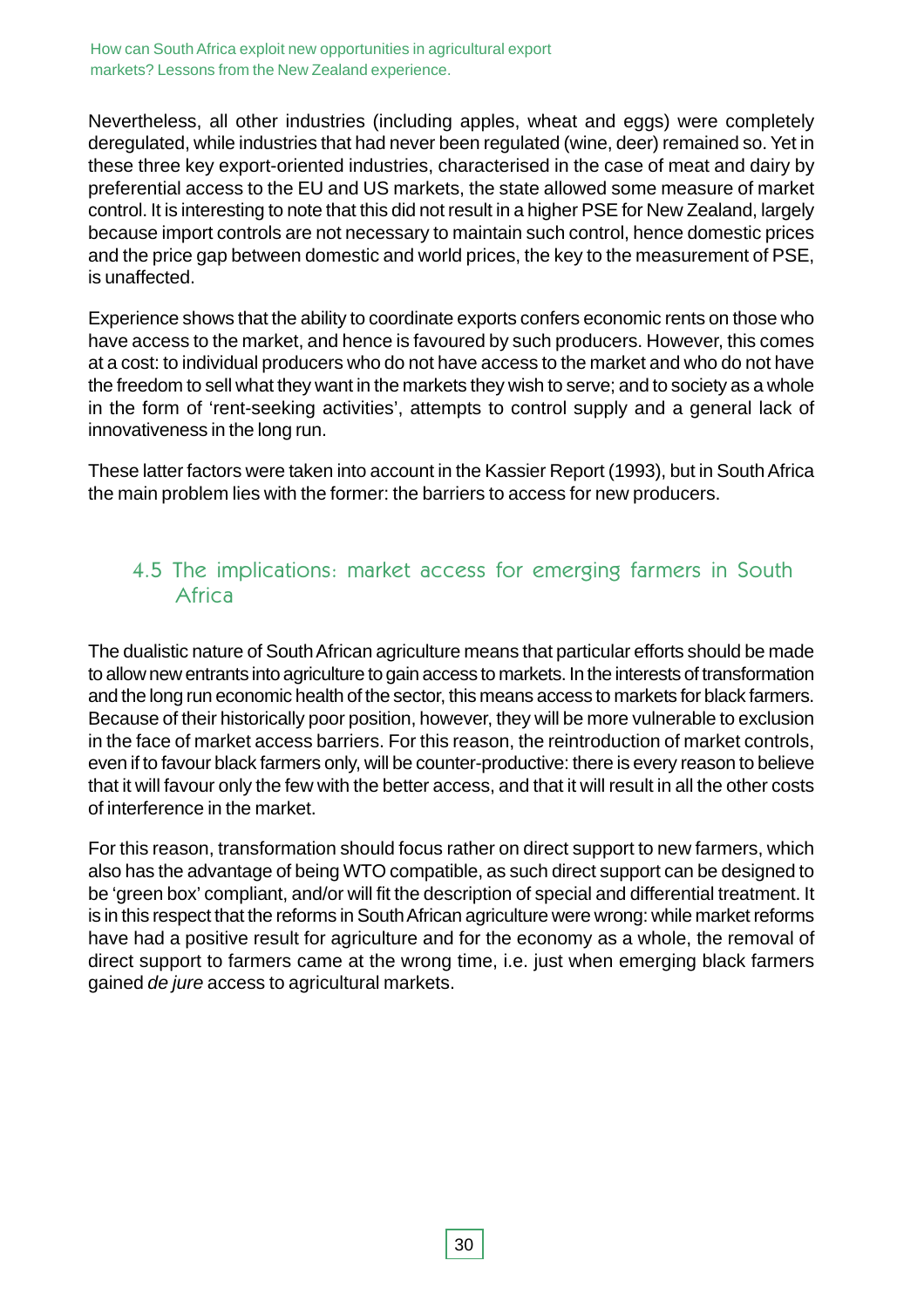## PART II: THE AGREEMENT ON AGRICULTURE

## 5. The influence of the Uruguay Round on agriculture in New Zealand and South Africa

The purpose in this second part of the report is to assess the impact of the Uruguay Round (UR) of trade negotiations on New Zealand and South African agriculture respectively, and then to establish what opportunities arise in the emerging Chinese and Indian markets for agricultural exports from South Africa and New Zealand.

## 5.1 New Zealand

In a comprehensive and detailed examination of the impacts of the UR, Sandrey and Smith (2003) examined that country's agricultural exports pre- and post- the Agreement on Agriculture (AoA). It was estimated that as a consequence of the UR agreement to lower tariff barriers, all New Zealand exporters, both agricultural and non-agricultural, could potentially be NZ\$3.1 billion better off than they otherwise would have been over the period 1995-2004. Note that this analysis only reviewed markets in member countries of the WTO at the time of its inception after the UR, and not those in countries that have subsequently joined the WTO, or New Zealand's main trading partner Australia where an FTA with duty free access for all trade exists. It also excluded changes to tariffs in countries such as Chile that, like New Zealand itself, unilaterally liberalised their tariff schedules much further than they were required to do so under the AoA. This means that the gains accruing from China's accession to the WTO are not factored in, and these are likely to have been important (although China will be examined in detail later).

In addition, using the best available comprehensive, sector-specific global computer models, the study estimated that the UR increased New Zealand agricultural export receipts by NZ\$6.13 billion over the 1995-2004 period through greater market access using the TRQs in lamb and beef products and WTO members being less able to use trade-distorting export subsidies in the crucial dairy markets of the world. Therefore the overall estimate of UR gains was in excess of NZ\$9 billion, most from the agricultural sector. Gains will continue to be generated long after this, as UR commitments cannot be reversed.

While there is not a one-for-one mapping between the agricultural sectors and policies in New Zealand and South Africa, there are enough similarities to draw some conclusions from the New Zealand experience that suggest its relevance. The main one is that after a comprehensive liberalisation a decade before South Africa's, New Zealand's unsubsidised agriculture was in a position to take advantage of the changed market conditions offered by the AoA. It also highlights that the pain from liberalisation occurs before the gain, and this is often one of the factors acting against global liberalisation. We do note, however, that while both countries are temperate climate agricultural exporters, the export product mix is not quite similar and the New Zealand gains were largely in the dairy and meat sectors rather than the common fruit sectors.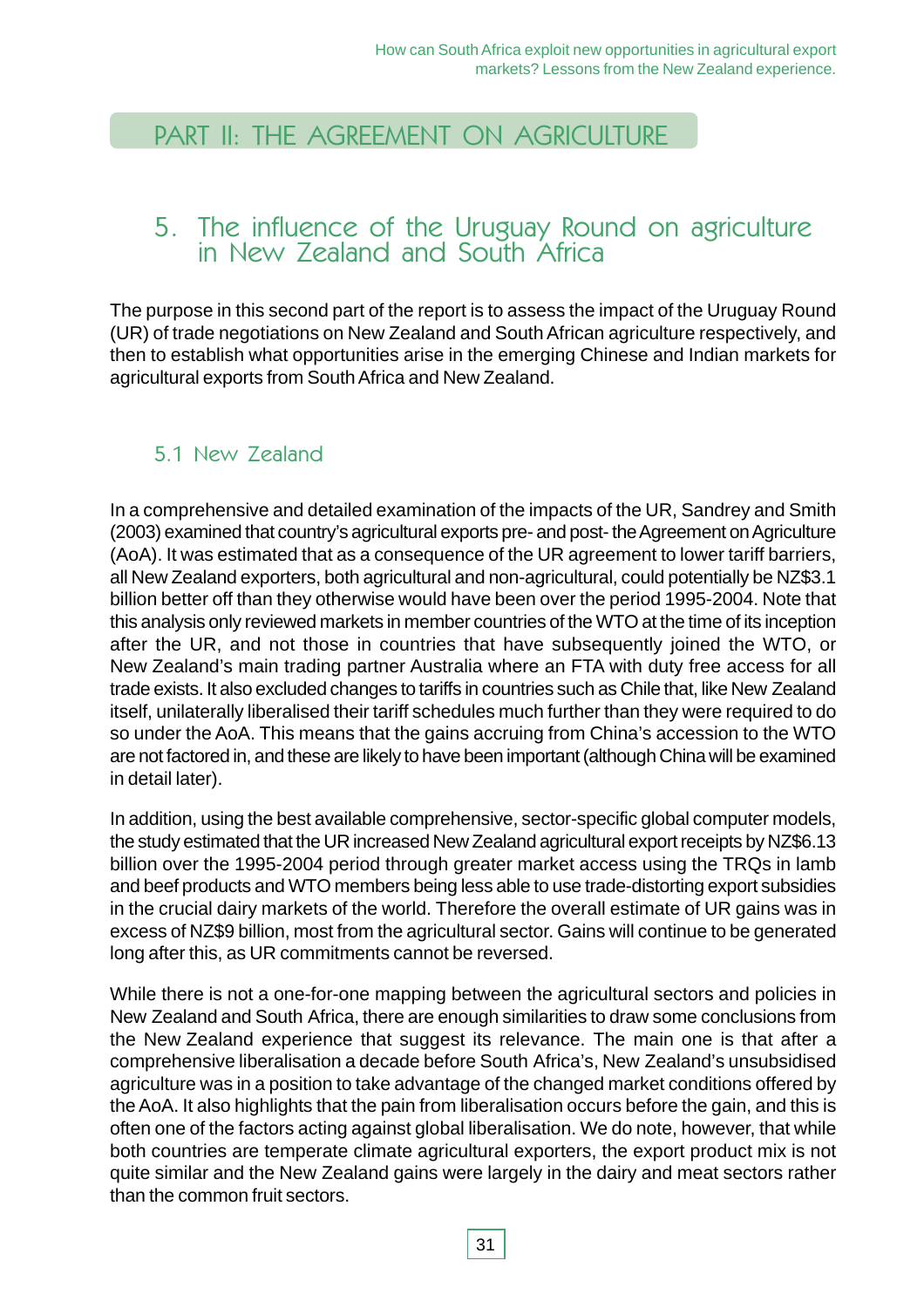Prior to the UR, New Zealand's beef exports to the important United States (US) market were subject to the US Meat Import Law. New Zealand often entered into annual Voluntary Restraint Agreements to avoid the introduction of more draconian import measures. This led to an unstable export market because access levels were being determined by domestic factors within the US. Under the UR agreement, the US abolished the Meat Import Law and restraint agreements and increased global beef import levels under tariff quotas. New Zealand was then able to negotiate a 213,402 tonne tariff quota, 15.7 percent higher than the 1994 restraint agreement level.

It is estimated that with the certainty of access to the US market for New Zealand beef exporters, additional export revenue of NZ\$168 million was generated between 1995 and 2004. The UR also provided increased access opportunities for New Zealand to other markets such as Japan and Korea.

The sheep meat industry similarly benefited through an increased tariff quota - effectively an increase in New Zealand's tariff quota access into the European Union (EU). Although New Zealand exports had a zero tariff rate prior to the UR, the EU agreed to bind the in-quota tariff rate at zero, along with a higher quota volume. This meant the access level couldn't be reduced as it had prior to the conclusion of the UR. Of further significance was the termination of the quantitative restriction on the volume of chilled sheep meat that could be exported to the EU. Prior to the UR, New Zealand had been restricted to an increase in total chilled sheep meat exports of just 1,500 tonnes per year.

As a result of the change in trading patterns due to the increase in quota access, it is estimated that additional revenue of NZ\$1.46 billion over the 1995-2004 period will have been generated than would have been the case without the UR. As with the beef sector, the UR also increased New Zealand's ability to access other restricted sheep meat markets such as the US.

The agreement to impose ceiling levels and reduction commitments on export subsidy use was a major outcome for New Zealand's dairy industry. It also gained from the EU's agreement to increase New Zealand's existing butter quota, albeit at a higher tariff rate. The certainty of a greater market access level outweighed the cost of paying higher import duties, especially as the access level had decreased over the years leading up to 1995. New Zealand also benefited from greater levels of access to other dairy markets. Estimates suggest overall dairy export revenue generated during 1995-2004 will be NZ\$4.5 billion higher with the UR conclusion, which highlights the trade-distorting nature of export subsidies and the benefits from a more open world market. These gains come as world dairy prices are estimated to be 10-15 percent higher for butter, cheese and WMP and approximately 3 percent higher for SMP as a result of the UR than they otherwise would have been. This in turn induced increased milk supply and thus production of dairy products in New Zealand.

Gains in other sectors were more muted, and generally resulted from small declines in applied tariff rates in the few cases where the UR reductions in bound rates actually forced a decline in these applied rates. Outside of the dairy, sheep meat and beef sectors, TRQs and export subsidies are not an issue for New Zealand.

Why then did New Zealand gain so much, and did the reforms of the 1980s set the sector up to take advantage of these opportunities? The answer is unquestionably 'yes', as the expanded dairy sector was well placed by the late 1990s to gain from both milk products directly and beef products indirectly, while the productivity increases since deregulation helped both the meat and dairy sectors.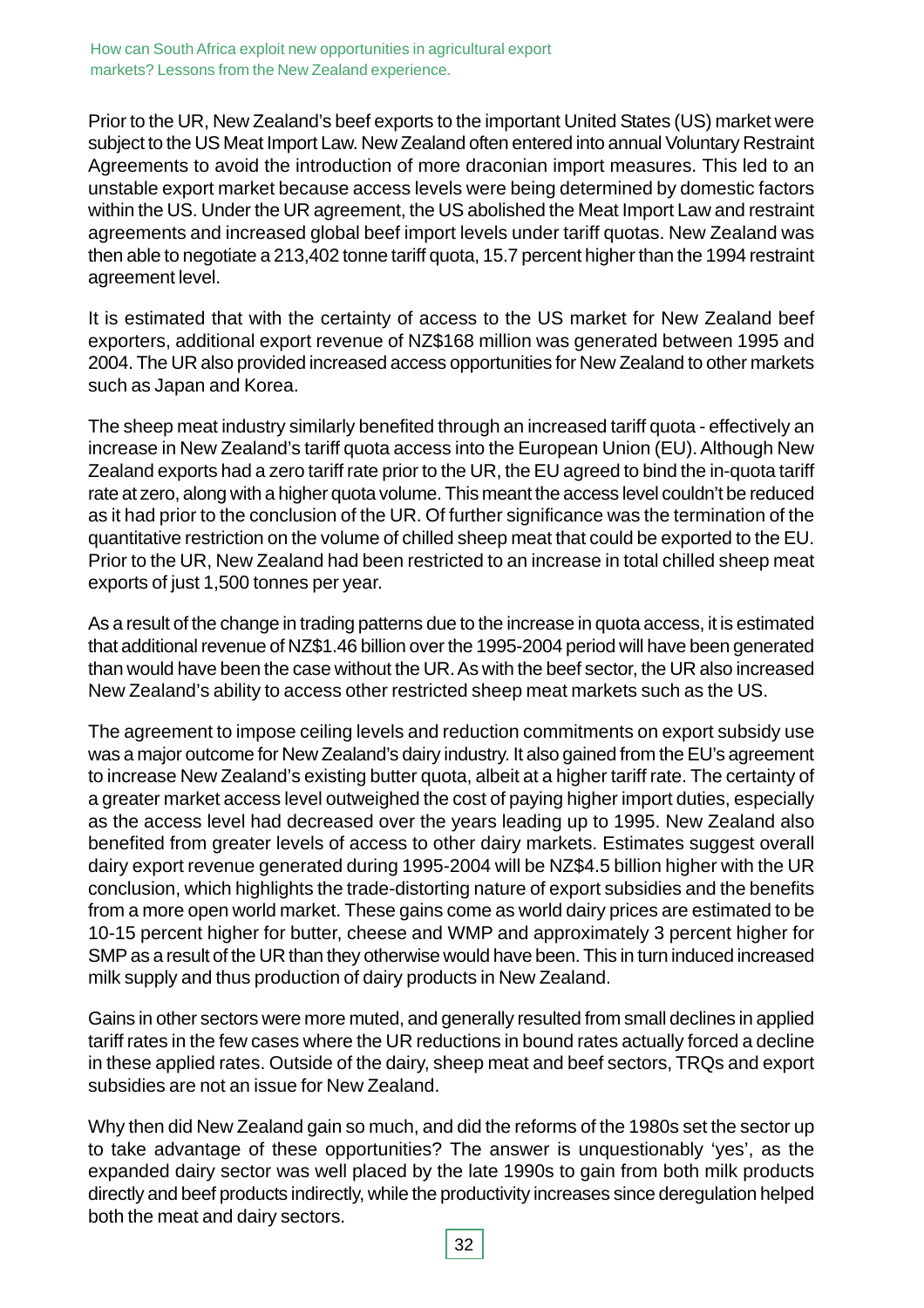There is one common theme that ran through almost all of the pre and early post Uruguay Round analysis world-wide, namely that the dairy sector stood to gain the most and New Zealand, as the world's reference price provider, stood to gain the most from global reforms in this sector. This general condition still largely applies, indicating that a similar outcome could be expected from the current WTO negotiations<sup>16</sup>. It is also interesting to hypothesise that the sheep meat sector in New Zealand has little to gain from more liberalisation but could face a downside as its privileged position in the EU is eroded and the value of preferences is reduced.

## 5.2 South Africa

There are several different channels through which the AoA may have impacted upon the agricultural sector in South Africa. These include domestic policy (with tariff policy as subset), and offshore market access conditions. While, of course, consistent with the spirit of the AoA, and having largely taken place over a time period that is similar to but lagging the case in New Zealand, South Africa's tariff reforms went beyond anything mandated by the AoA. Thus, market access and related gains globally become the focus just as they do for New Zealand.

Indeed, as the official WTO schedule on South Africa reports:

"As a result of the substantial inflation rate experienced by South Africa during the period under review, together with the marked reduction in the value of the South African rand over the same period and the widely fluctuating crop harvests as a result of the weather, the AMS has been calculated in real terms, in US dollar terms and in percentage terms. In all three cases the reduction from the base period to 1991 has been significant and well beyond the 20% reduction discipline. South Africa has also unilaterally undergone significant changes in agricultural policy in the spirit of the Uruguay Round … South Africa agrees to reduce its AMS by the agreed 20% over 6 years with the understanding that the factors indicated above are taken into consideration."

Similarly for tariffs, as during the 1990s South Africa fast-tracked the liberalisation of its (and SACUs) tariff schedule; from 1990 to 1999 the maximum rate fell from 1,389 per cent to 55 per cent, while the average (unweighted) rate fell from 27.5 per cent to 7.1 per cent over the same time. Within this band agricultural tariffs were a lesser 4.6 per cent unweighted and an even more insignificant 1.9 per cent weighted (Lewis, 2001).

<sup>16</sup> It was however interesting to hear the New Zealand Fonterra (the major dairy company) representative at the Hong Kong Ministerial of the WTO in December 2005 state that they would be happy to maintain or even slightly lose market share internationally as a trade-off for higher prices. Given that New Zealand is the bench-mark lowest cost producer, this implies that Fonterra must consider that they have the market power to restrict new entrants into the sector in New Zealand to control that market share. This would seem to be contradictory to their claim that they do not act in a monopoly manner.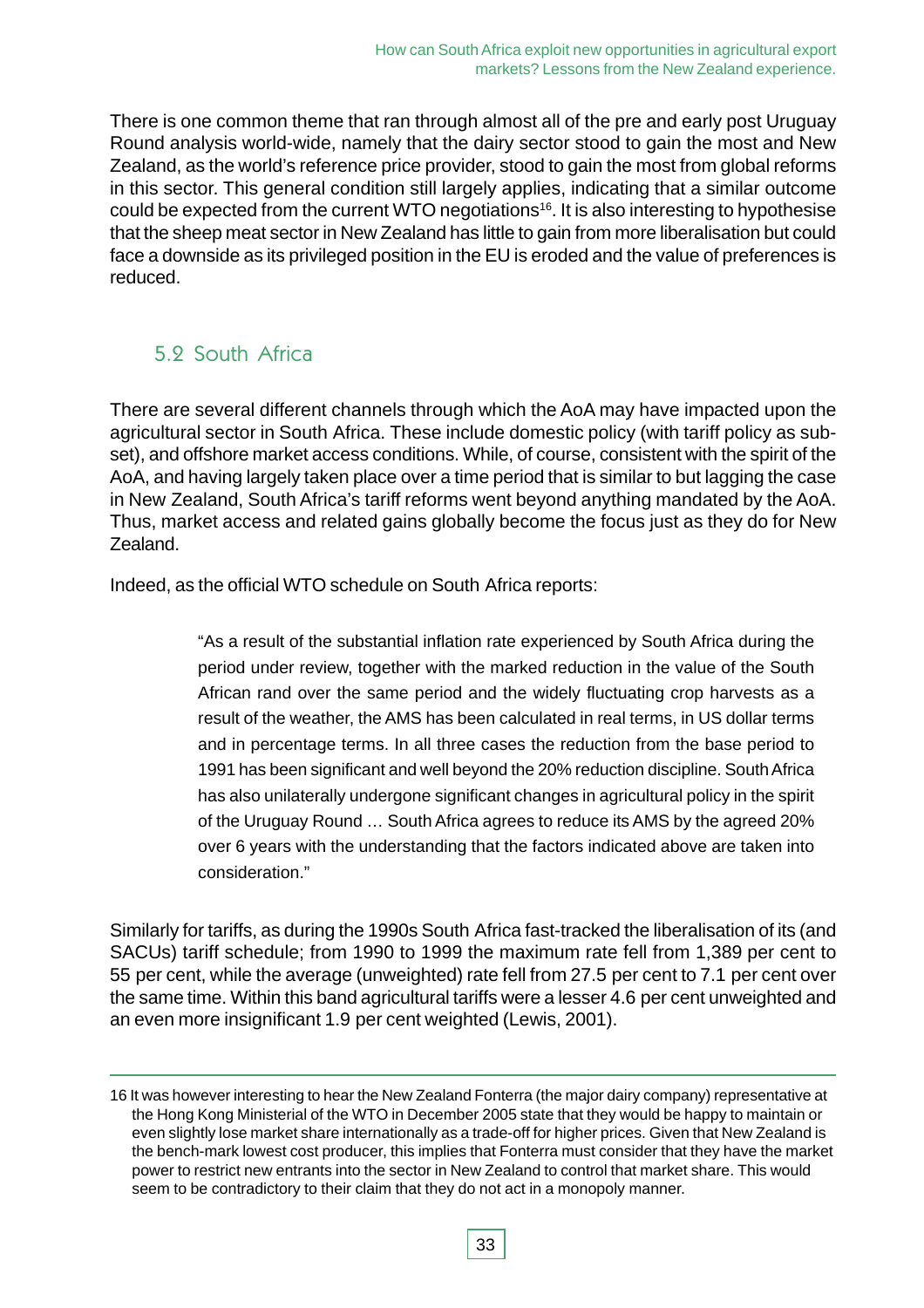That these cuts are beyond those mandated by the AoA is confirmed by a reconciliation of the UR Schedule against the current South African (SACU) tariff schedule. In the first instance most of the bound tariffs are significantly below the base rates, and, more importantly, the actual applied MFN current rates in turn are significantly below the bound rates in most instances. Although an accurate one-for-one mapping is difficult, exceptions where the applied rates are similar to the bound rates appear to be restricted to dairy and related products, eggs, honey, isolated vegetables lines, citrus fruits, liquorices and ginseng, cocoa and products, some bakery products, some hides and skins, and some minor natural fibres.

While South Africa has TRQs for a large range of products that include at least some components of meat, dairy, eggs, vegetables, dried fruits, grapes, tea and coffee, grains, oil seeds, vegetable oils, sugar, food preparations, wine and spirits, soybean meal, tobacco and cotton, an analysis of imports in these TRQs for the most recent year (2004) suggests they are not binding. MFN tariffs on most of the significant lines appear to be at or below the blanket 20 per cent AoA scheduled maximum rate for TRQs, and consequently many are filled several times over.

#### **5.2.1 The impact on South African exports**

Hence, it is difficult to see where the AoA may have had any impact upon South African domestic agricultural policies. Did it have any influence upon exports, as was demonstrated to have been the case for its fellow Cairns Group member New Zealand? The following arguments can be made:

- During 2004 exports of South African agricultural products (as defined by the WTO) totalled some US\$3,577 million, and represented 7.8 per cent of total exports. While the US\$ figure is subject to currency fluctuations, the percentage share figure is not; this 2004 figure was the lowest since a value of 7.5 per cent registered in 2000 (all others values over the last nine years since 1996 have consistently ranged between 8.8 per cent in 2001 to the 2003 high of 9.8 per cent). Since the dominant exports from South Africa are products from the mineral sector, products where the UR had virtually no impact, a sweeping generalisation could be made that the AoA may have had a limited impact upon the export profile.
- These global exports were dominated in 2004 by exports of fresh fruit (32.8%), beverages (20.6%), processed fruit and vegetables (8.5%) and sugar (6.9%). By markets, these were the EU (46.8%), Japan (4.9%), the US (4.6%), and Mozambique (4.2%) in 2004. The relative shares for 1996 were 35.5, 8.7, 3.8 and 4.7 per cent for these markets respectively. Thus, the EU, while remaining the main market, has increased its dominance to nearly one half. While some exports may, in the future, face lower tariffs at the EU borders as a result of the TDCA agreement between the EU and South Africa, limited impact would have been apparent by 2004, as many of the negotiated access concessions were not phased in by that time as the GSP access was superior to the TDCA until around this period (Kalaba *et. al*., 2005).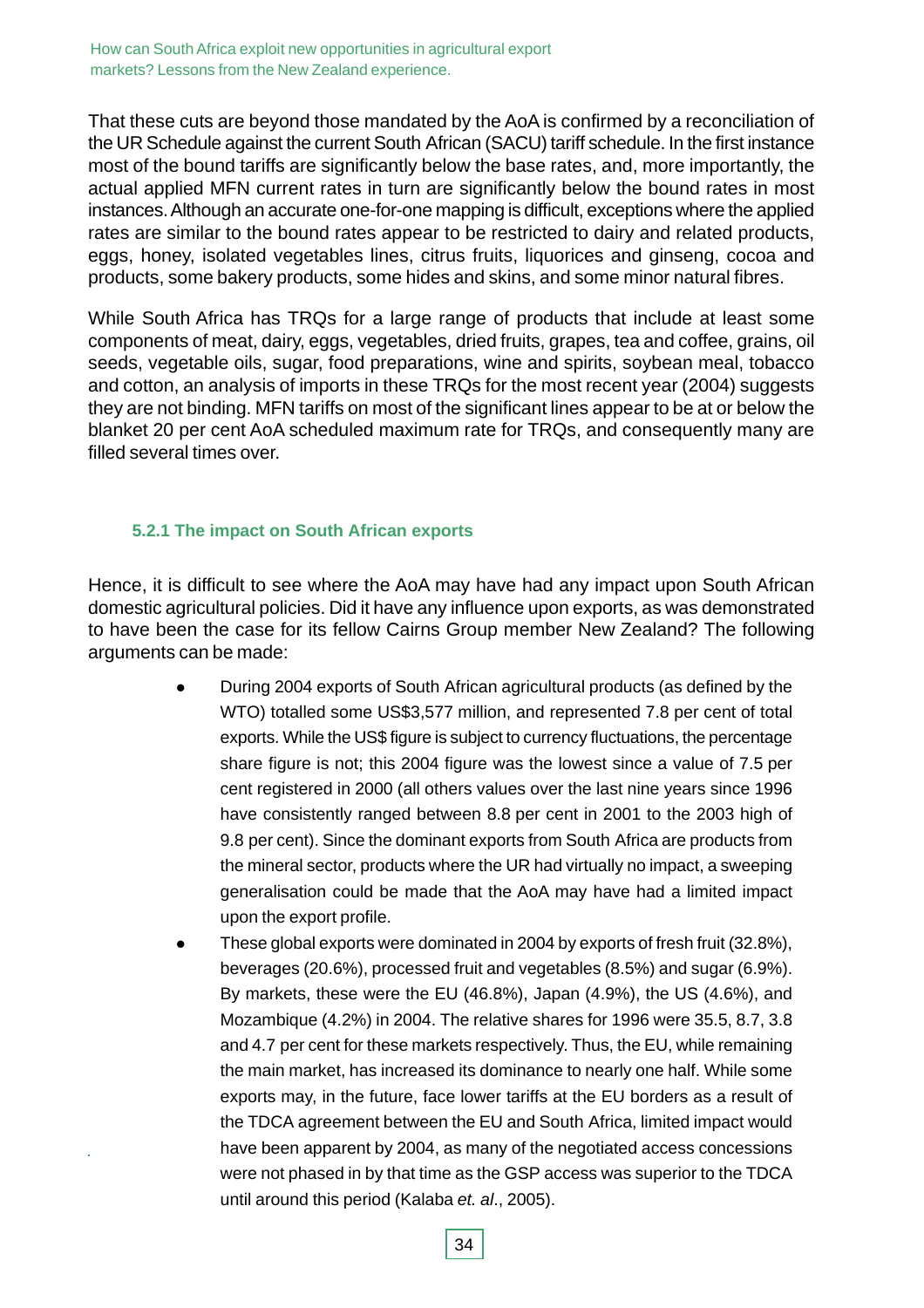- South African exports of **fresh fruit** face a complex regime into the EU, where a seasonal tariff regime is coupled with TRQs, although the maximum tariffs for grapes, oranges and apples of 14, 16 and 9 per cent is not that high by EU standards, and these reduce further (when seasonal variations and concessions are considered) to 3, 6 and 2 per cent respectively. Other markets are also mainly low-tariff markets. Impacts from the AoA are hard to assess, but these duties are lower than the EU bound rates and therefore not subject to AoA tariff reductions in general.
- **Wine** is a fast developing export from the Republic, with around 81 per cent of the exports currently directed to the EU where, under a bilateral agreement, there is a binding TRQ that allows access with zero duties. Out-of-quota exports enter at an average duty of around 6 per cent. The next most important destinations are the US (duty free) and Canada (2%). Thus, wines are not subjected to meaningful duties, and since the AoA did little or nothing to reduce these duties there were no gains from that agreement to South Africa.
- **Sugar** is a more complex situation. Although the sector is heavily protected domestically at domestic prices that are currently nearly double world prices<sup>17</sup>, South Africa is an important global exporter.<sup>18</sup> During 2004 these exports went to a variety of destinations. African markets included Mozambique (17% of the total), Kenya (7%), Madagascar (5%) and even Mauritius (4%). The AoA would have done nothing to open these markets. Other markets included Japan (13%), Korea (10%), the US (4%) and the EU (2%). For the latter market South Africa has no access under the quota, and faces tariffs of 93 per cent for refined sugar. Japan's tariff is zero, while Korea maintains a minimal three per cent duty.

The disruptive polices of the EU, the US and Japan cause most of the problems by heavily subsidising their sugar producers. In 2000 the world reference price for sugar was around US\$ 220 per tonne, but the US, EU and Japanese producer prices were around \$410, \$510 and \$800 per tonne respectively. These levels of protection are made possible by domestic support in all three areas, limited quota access and very high out-of-quota tariffs to maintain these regimes. Accentuating the problems for competitive producers are the export subsidies that the EU uses to sell surpluses onto remaining free-world markets.

The Australian Centre for International Economics (CIE) estimates the value of these economic rents to have been almost one billion US dollars annually: \$300-million from the US and \$560 million from the EU. While there are no gains to Southern African countries into the US, Mauritius (nearly \$200-million), Swaziland (\$75-million), and Zimbabwe (\$25 million) are three of the six main beneficiaries from access into the EU market. Simulations of the liberalisation of production and trade show the predictable results of reduced production and higher

<sup>17</sup> This has changed over the last couple of years, as in 1999-2000 the PSE was a much lower 15%, although imports remain protected by TRQs.

<sup>18</sup> Ranking 7<sup>th</sup> during the 2000-02 period with a 2.9% share, behind Brazil at 29%, EU, Thailand, Australia, Cuba and India but ahead of Mauritius in 11<sup>th</sup> place with 1%. During 2004 South African sugar exports (HS 1701) were some R 1.4 billion, and during 2005 they increased to R 1.7 billion.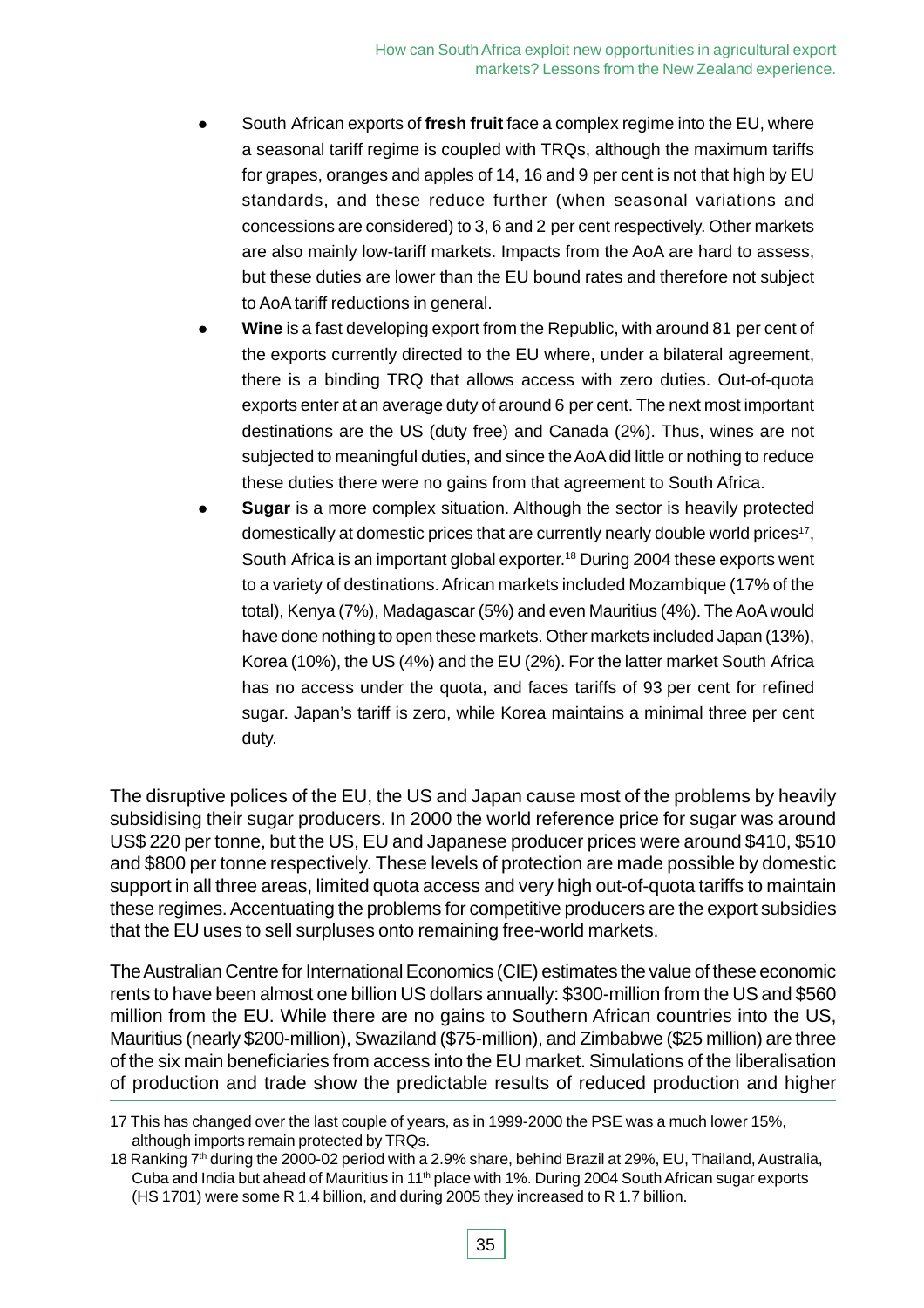consumption in the protected markets as prices are reduced, balanced by increased global prices, production and trade from the largely developing countries in response, although the extent of these changes varies. A study by the OECD confirmed this, and estimated that South Africa production would increase by around 40 per cent with exports doubling while ACP countries as a group reduced production by around 25 per cent and halved exports in response to world price increases of around 20 per cent<sup>19</sup>. Consequently, African preference and non-preference exporter countries are pitted against one another, with those losing preference rents feeling aggrieved. The WTO challenge to the EU sugar regime as a result of the AoA dispute settlement process and not the AoA per se has set this battle in motion.

The Western Cape PROVIDE (2004) programme has undertaken modelling research on this sector. They combine analysis of global liberalisation both from the impacts of assumed global prices increases and, more unusually but possibly more importantly, the impacts of domestic liberalisation and consequential efficiency gains in the domestic processing chain. In the small country case of South Africa not influencing the world price and with technical change introduced into the processing sector, GDP raises by some 0.078 percent. This is a significant change for reforms in one sector<sup>20</sup>. However, introducing the large country assumption (South Africa has some impact upon world prices through its exports) most or even all of these gains are wiped out. But in the event of global price increases the largest gainers are in the KwaZulu-Natal area, and by household across the country there is some evidence of the gains being biased towards the lower income families as they are concentrated in the African and Coloured households. The final paragraph in the paper reinforces that, as sugar cane land is particularly favoured for redistribution, the coordination of growing, cutting and milling is important to maintain the profitability of these land reform farms.

In summary, the AoA per se did little or nothing to assist the South African sugar sector, although the dispute settlement regime case as discussed above may have set in place a movement towards the freer global trade regime that should benefit the Republic notwithstanding its domestic protection. The OECD concurs with this judgment, and considers that the AoA had little substantive impact on world sugar markets, other than for export subsidies. At the conclusion of the UR implementation period in 2000 for OECD countries, the world sugar trade continued to be distorted by average bound tariffs, special safeguard measures and TRQ tariff-quotas that are amongst the highest of all agricultural products. Although export subsidy use was disciplined by the AoA, market access for sugar into developed markets was essentially unchanged by the AoA.21

> • The PROVIDE team also analysed the welfare and distributional impacts of increasing tariffs in **maize and summer cereals** (PROVIDE 2005a) and **wheat** (PROVIDE 2005c) respectively. This is, in effect, analogous to the mirror of examining the benefits or otherwise of reducing these tariffs in the first place. Increasing the tariffs for summer cereals will result in little effect as South Africa does not import much maize, while, producers will benefit should the

<sup>19</sup> OECD. 2004. This analysis conflicts a little with the 2006 OECD survey of South African agriculture where (page 135) they consider that "this suggests that South Africa has little comparative advantage in exporting sugar, but exports are actually made possible due to price discrimination between production destined for exports and for the domestic consumption". Both of course may be correct, with the latter referring to the presently distorted global market and the former a liberalised global regime.

<sup>20</sup> It is around 50 percent greater than tralac's (2006) estimates of the welfare gains to South Africa from an FTA with China, for example

<sup>21</sup> OECD. 2001.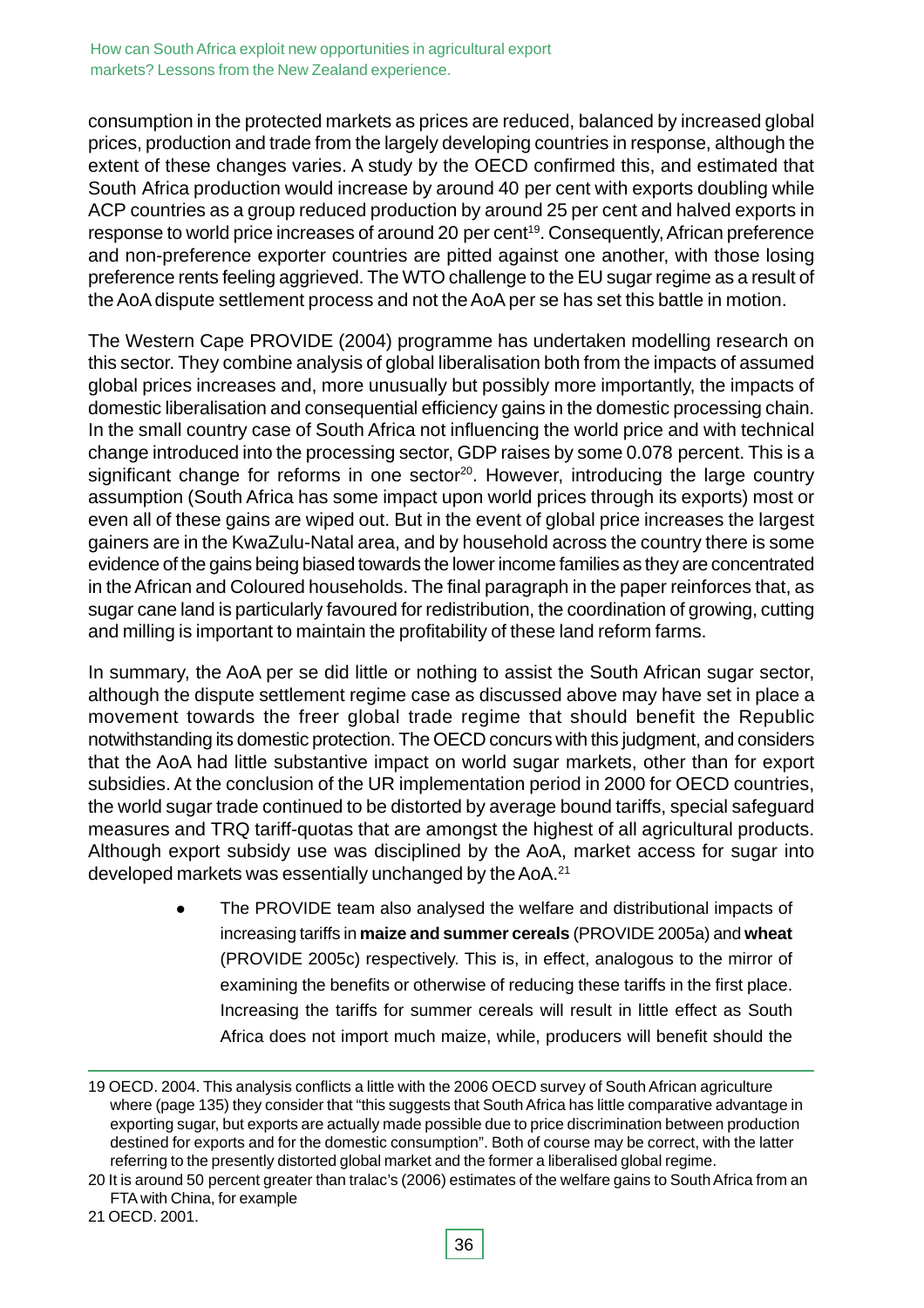world price increase for summer cereals through global liberalisation. However, these benefits are largely offset by increased costs to other sectors (such as livestock producers) in the economy. Similarly, imposing a 25 percent tariff on wheat imports increases producer welfare but the loss to other sectors such as low income consumers through higher food prices is greater, with a net result of reduced overall welfare to South Africa.

Overall, there does not seem to be a compelling case that the AoA cemented in significant economic gains as seemed to be the case in New Zealand. There are, of course, avenues that have not been explored, such as any gains from the reductions in export subsidies, but given the agricultural product mix it is not intuitively obvious where these gains may have come from.

### **5.2.2 Future global liberalisation: implications for South Africa**

A notable feature of the December 2005 WTO Hong Kong Ministerial was the use and citation of models, and the more recent ones are showing a considerable reduction in global welfare gains from trade liberalisation, and in particular an almost-disappearance of the gains to developing countries. Why are the gains shrinking? Part of the answer is that some of the assumptions are being re-visited (employment, for example), while the newer version of the GTAP model and its associated database enables analysts to use better trade and tariff data and incorporate both the EU expansion and China's WTO accession into their nowupdated base work. These combinations are making a huge difference, and it is only by using Version 6 of the GTAP data base that we now can get a better idea of these more accurate gains from liberalisation.

Using the Version 6 database, the World Bank has revising the potential benefits downwards to a miserly \$3.13 per head in the developing world (in contrast to the \$79.04 per head in the developed world)<sup>22</sup>. This work acknowledges the difficulties associated with anticipating an outcome for the Doha Development Agenda (DDA) and recognises some of the issues such as sensitive products, the bound versus applied tariffs, problems of quota rates and preference erosion and that of defining and disciplining reductions in agricultural supports in OECD countries, but nonetheless the model has South Africa as a separate country (although Australia and New Zealand are aggregated). The scenarios focus on cuts to agricultural protection, and include scenarios where different exemptions for sensitive sectors are allowed. Results are expressed as dollar and percentage changes in real income at 2015 from what they otherwise would have been.

Globally the results for possible agricultural outcomes are modest: from only \$13.4 billion or 0,03 percent of world income under a situation where special products are allowed to be exempted, to \$74.5 billion where they are not<sup>23</sup>. High income countries are the winners, and in some instance where special products can be exempted the developing countries as a group actually lose out. For South Africa the gains are very modest but always positive: from

<sup>22</sup> Anderson, K. and Martin, W. (2005), and Hertel, T. and Winters, A. (2005)

<sup>23</sup> Using increases in agricultural trade rather than aggregate welfare recent Australian modelling also using Version 6 database for their GTEM model finds a similar ratio of fu 'more market oriented' liberalisation increasing trade by \$30 billion and 'less market oriented' liberalisation by a much lesser \$6 billion. (Australian Commodities, 2006)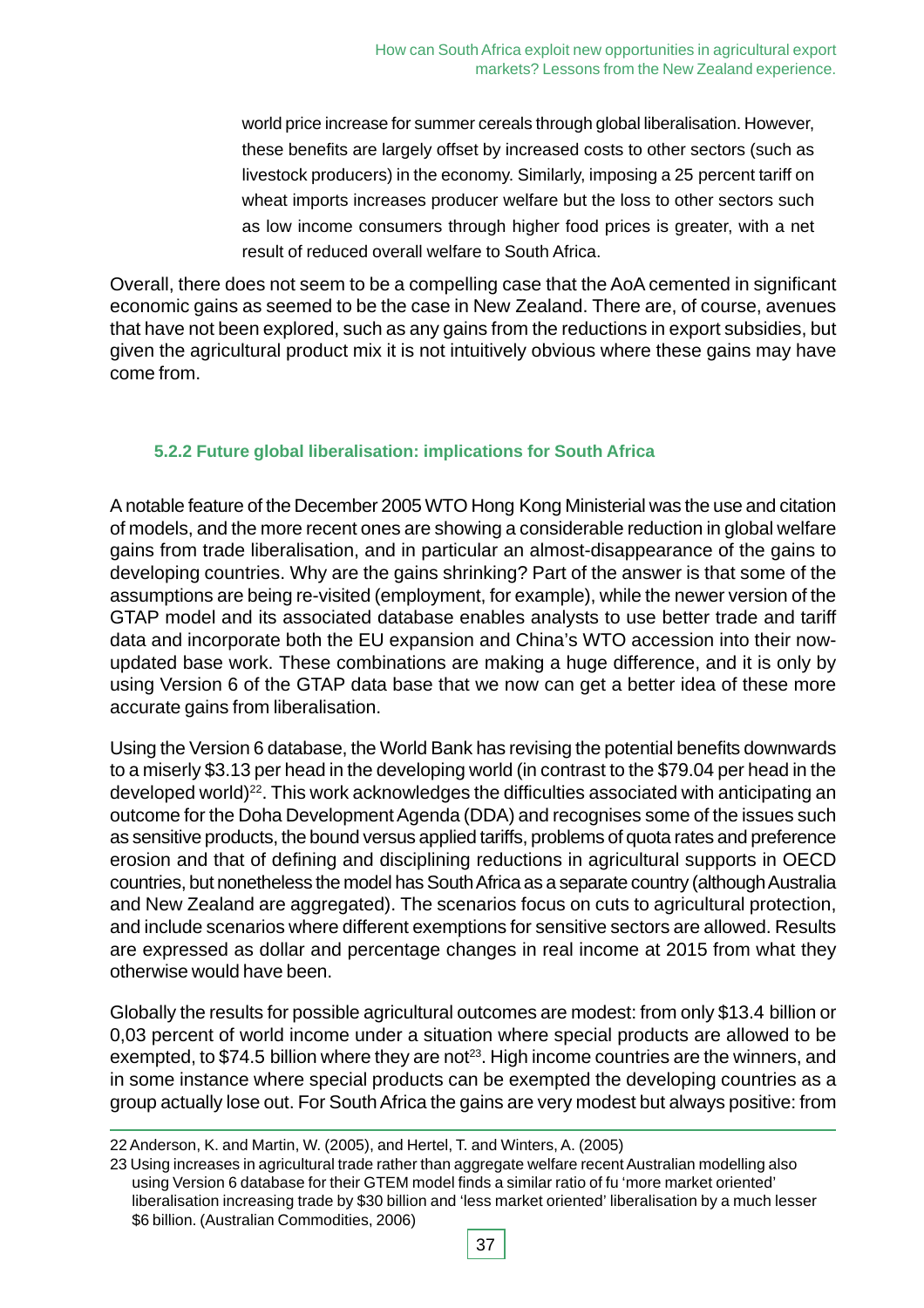\$0.01 to \$0.03 billion under the agricultural scenarios (0.05 to 0.17 percentage change in real income at 2015). Looking at the extreme position of complete global liberalisation in all sectors (including non-agriculture) South African gains for agriculture increase to \$9.3 billion, of which \$3.4 billion comes from agriculture (with \$2.5 and \$0.9 billion of this latter from primary agricultural products and processed foods respectively). Limiting the changes to some sensitive products in markets such as Japan, Korea and Taiwan results in gains of only twothirds of this level, indicating just how sensitive both the models and the DDA is to scenario changes. The big gainers overall from full agricultural liberalisation are the Latin American countries of Brazil and Argentina, and New Zealand and Australia (with the latter as a grouping so we cannot give a figure for New Zealand, but we might assume that it is likely to be perhaps the highest globally in percentage terms for agricultural reforms, with the possible exception of Brazil).

Another source of information detailing the potential benefits to South Africa from liberalisation of OECD agricultural policies is the recent OECD review of South African agriculture (OECD, 2006). Here they use the OECD version of the GTAP model, but we must caution that it is based upon Version 5 (1997 base year) and not Version 6 using the 2001 base year data. In addition, the different assumptions make it difficult to compare results, but with partial global liberalisation in both agriculture and non-agriculture the global gain is some \$45.6 billion, with \$251 million of this accruing to South Africa (and \$1.58 billion to Brazil). Around one-third of the South African gains (\$88m) come from agriculture, with \$63 million resulting from changes to OECD regimes and the remaining \$25 million resulting from changes to non-OECD regimes. For South Africa the most import contributions are from global reforms in wheat, fruit and vegetables, dairy products, processed sugar and other processed food sectors.

Polaski (2006), using a very detailed approach based upon the GTAP model's database, found that agricultural liberalisation benefits only a relatively small subset of developing countries. Global gains range from an insignificant \$2.9 billion with a limited agricultural liberalisation and \$5.4 billion under the current DDA agriculture-only liberalisation through to a maximum of \$168 billion for comprehensive liberalisation. Those benefiting from agricultural liberalisation include Brazil, Argentina, most of Latin America, South Africa, and some Association of Southeast Asian Nations (ASEAN) member countries, notably Thailand. Accounting for this is the "Special Products" (SP) scenario, where this was an "outer bound" of any agreement that might be reached in which least developing countries are to shelter *all* their agricultural products from liberalisation as SPs.

For South Africa, modelled as a separate country, gains are some \$57 million from the DDA agricultural-only outcome (New Zealand is modelled in the 'rest of OECD' category and therefore we cannot report on the gains here). Sugar prices increase by 1.94 percent, grains by 3.53 percent and meat and dairy combined by 5.53 percent; in response, South African net exports increase by 62 percent for sugar, 39 percent for grain and 110 percent for meat and dairy. Land prices increase by 5 percent and the demand for unskilled labour by 0.26 percent (but a greater 1.4 percent for agricultural labour) in South Africa with a DDA scenario. Oilseeds and sugar show the greatest increase in both value-added and production.

Polaski (2006) found that these overall results for South Africa appear to be consistent with more recent international studies that are directly comparable and use the latest version of the GTAP database. This includes the World Bank study discussed above, which is the 'outlier' in the studies that she examined in that it shows the highest gains for agricultural liberalisation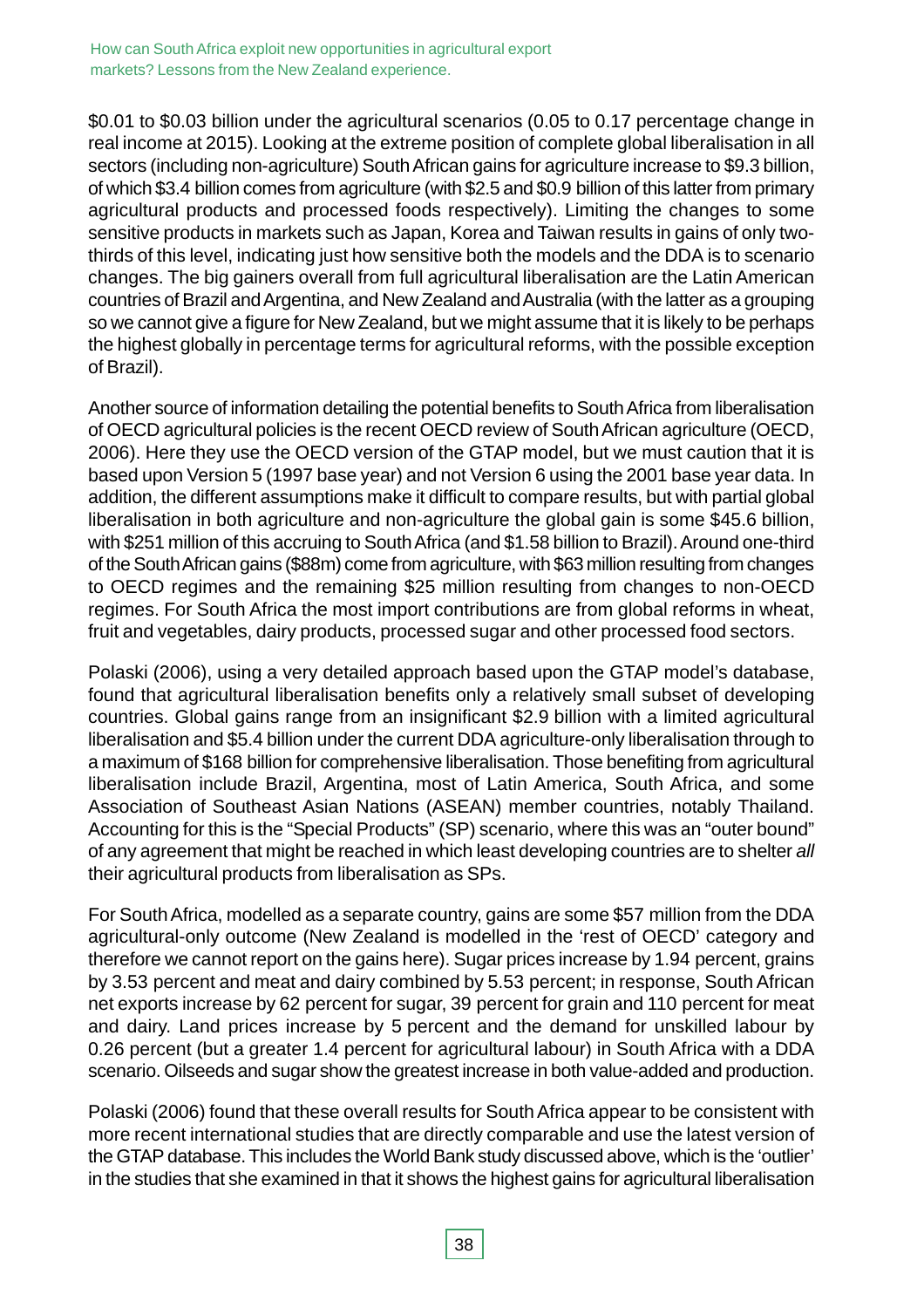globally. We would note that the OECD study reporting specifically on South Africa uses the older version 5 of the GTAP database, and that has several limitations when compared with the recent version 6 database. Results of full global liberalisation are unfortunately not reported by country in the Polaski study.

## 6. What are the opportunities for diversifying South Africa's export portfolio?

Even though it is possible to conclude that the AoA had little impact on South African agriculture, and specifically on the export portfolio, it remains important to identify opportunities for the diversification of this portfolio. In this section, the opportunities in the two most important emerging markets, namely China and India, are explored.

### 6.1 China

### **6.1.1 Introduction**

During 2005 China imported agricultural goods, as defined by the WTO, to the value of US\$26,269.84 billion, a value that represented some 3.98 percent of the total Chinese imports. Of these imports, \$637.7 million were from New Zealand, but only \$46.9 million were from South Africa. To show how the pattern of these imports is changing over time and set the scene for evaluating the relative performance of both New Zealand and South Africa, in 1995 agricultural imports were 8.85 percent of total Chinese imports. Over this period the total increased by 14.6 percent<sup>24</sup>, while agricultural imports increased by a lesser 7.4 percent. The respective data for South Africa is 14.6 percent overall and 10.5 percent for agriculture, while for New Zealand it is 12.3 percent overall and 9.3 percent for agriculture.

In 2005 New Zealand held a market share of 2.43 percent in Chinese agricultural imports, compared with South Africa's much lower 0.18 percent. Both countries have increased their shares from 1995, the earliest period for which comparable data are available: New Zealand's from 1.96 percent and South Africa's from 0.13 percent. South Africa's market share of overall imports into China was 0.52 percent during 2005 (the same as for 1995<sup>25</sup>) while New Zealand's share was a lesser 0.20 percent, a fall from the 1995 market share of 0.26 percent. China is therefore more important to South Africa for non-agricultural trade in contrast to the New Zealand situation, although in both cases New Zealand and South Africa have increased their non-agricultural trade faster than their agricultural trade.

To narrow the analysis down to a manageable size we selected the HS 6 lines where imports into China were at least \$100,000 during 2005. This gave some 592 lines in total, but only 150 of these had combined imports from New Zealand and South Africa of at least \$10,000. For both New Zealand and South Africa this accounted for 100.0 percent of their agricultural

<sup>24</sup> Percentage increases in this section are expressed in log form, using the formula LN(last observation/ first observation)/Number of observations.

<sup>25</sup> See Sandrey, 2006 for a full discussion of the South African performance in the Chinese market.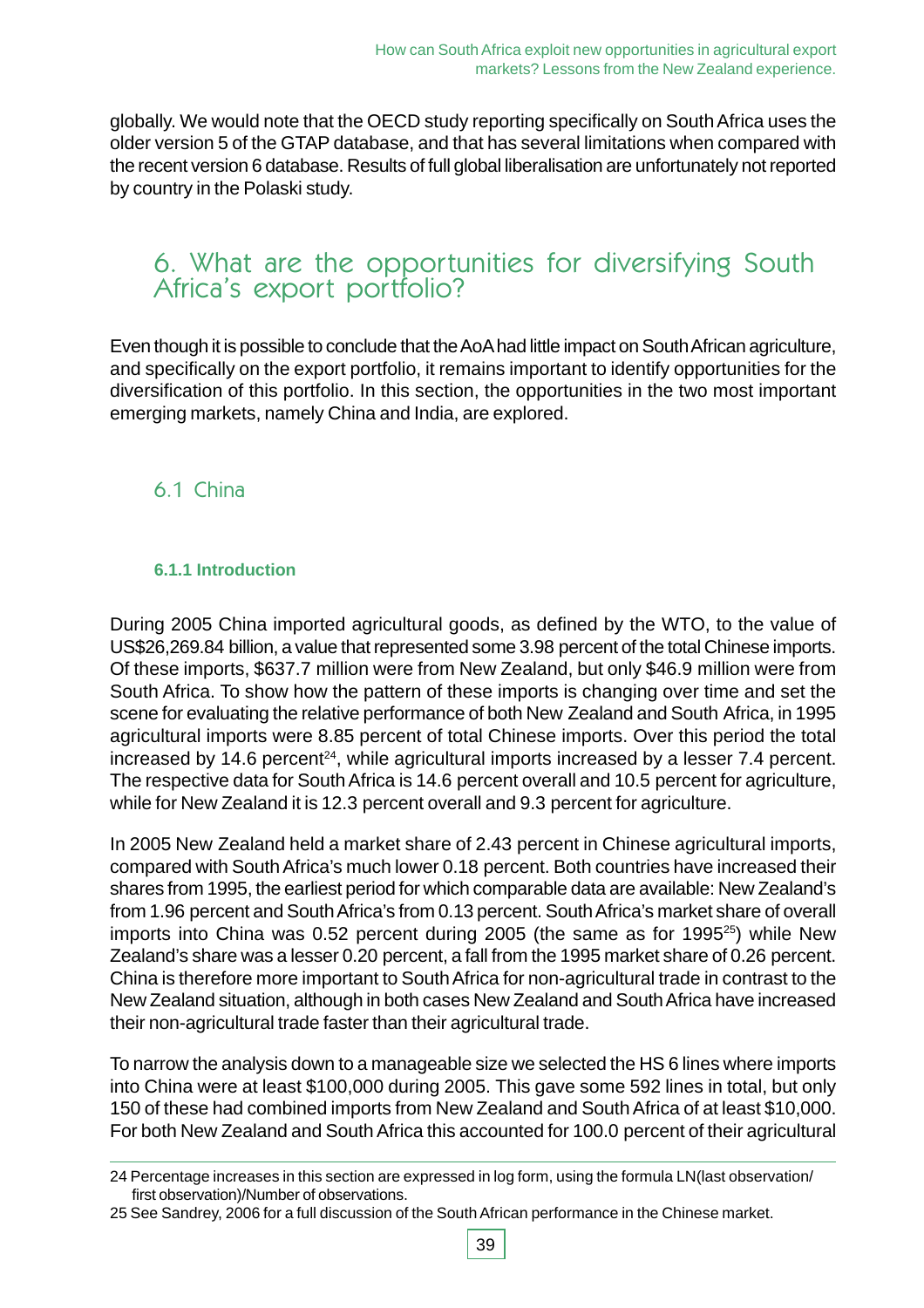imports into China. Interestingly, these same lines accounted for 97.8 percent of the agricultural imports from New Zealand during 1995, but only 10.7 percent of the imports during that year from South Africa. An examination of the data shows that imports of barley of \$11.7 million in 1995 and \$5.1 million in 1996 dominated agricultural imports in the early years. These imports have not been repeated since.

South Africa's major imports into China in 2005 are provided in Table 6, which shows that:

- Waste products for animal feed were the main import, followed by oranges and cane sugar;
- Only two products (oranges and ethyl alcohol) have a market share above 10 percent;
- New Zealand is a competitor in food wastes, oranges, wool, ethyl alcohol and fish oils.

| <b>Product</b>    | <b>RSA\$m</b> | <b>Market</b><br>share (%) | <b>Increase</b><br>in RSA<br><b>imports</b><br>from 1995<br>$(\%)$ | <b>Increase</b><br>in total<br><b>China</b><br><b>imports</b><br><b>from 1995</b><br>$(\%)$ | NZ\$m | <b>Increase in</b><br><b>NZ imports</b><br><b>from 1995</b><br>$(\%)$ |
|-------------------|---------------|----------------------------|--------------------------------------------------------------------|---------------------------------------------------------------------------------------------|-------|-----------------------------------------------------------------------|
| All agriculture   | 46.88         | 0.18                       | 10.50                                                              | 7.36                                                                                        | 637.7 | 9.29                                                                  |
| Animal feed waste | 10.82         | 1.00                       | na                                                                 | 10.86                                                                                       | 17.03 | 24.14                                                                 |
| Oranges           | 7.25          | 20.58                      | 49.60                                                              | 36.05                                                                                       | 5.15  | 45.29                                                                 |
| Cane sugar        | 5.92          | 1.83                       | na                                                                 | $-7.97$                                                                                     | 0.0   | na                                                                    |
| Raw wool          | 3.86          | 0.35                       | na                                                                 | 10.23                                                                                       | 85.70 | 3.72                                                                  |
| Ethyl alcohol     | 3.68          | 52.45                      | na                                                                 | 14.37                                                                                       | 0.41  | na                                                                    |
| Raw cotton        | 2.23          | 0.07                       | 35.39                                                              | 7.64                                                                                        | 0.0   | na                                                                    |
| Fish oils         | 1.77          | 8.71                       | na                                                                 | 12.77                                                                                       | 0.42  | 3.63                                                                  |
| <b>Plants</b>     | 1.47          | 5.47                       | na                                                                 | na                                                                                          | 0.0   | na                                                                    |
| Wool              | 1.45          | 3.70                       | 17.43                                                              | $-2.04$                                                                                     | 2.84  | $-11.37$                                                              |
| <b>Tobacco</b>    | 1.13          | 0.35                       | na                                                                 | 34.64                                                                                       | 0.0   | na                                                                    |

**Table 6: Imports into China from South Africa and New Zealand, 2005**

Not shown is that in 2005 these top 10 imports accounted for 84.4 percent of the agricultural imports, and the top 20 accounted for 95.3 percent. A similar profile for New Zealand gives the respective figures of 73.7 and 88.5 percent for the top 10 and top 20 imports by value during 2005. An analysis of the New Zealand top 10 imports shows these imports are concentrated in dairy, wool and meat, and only in meat imports does South Africa offer any competition whatsoever for the top 10 (although waste foods and oranges are both in the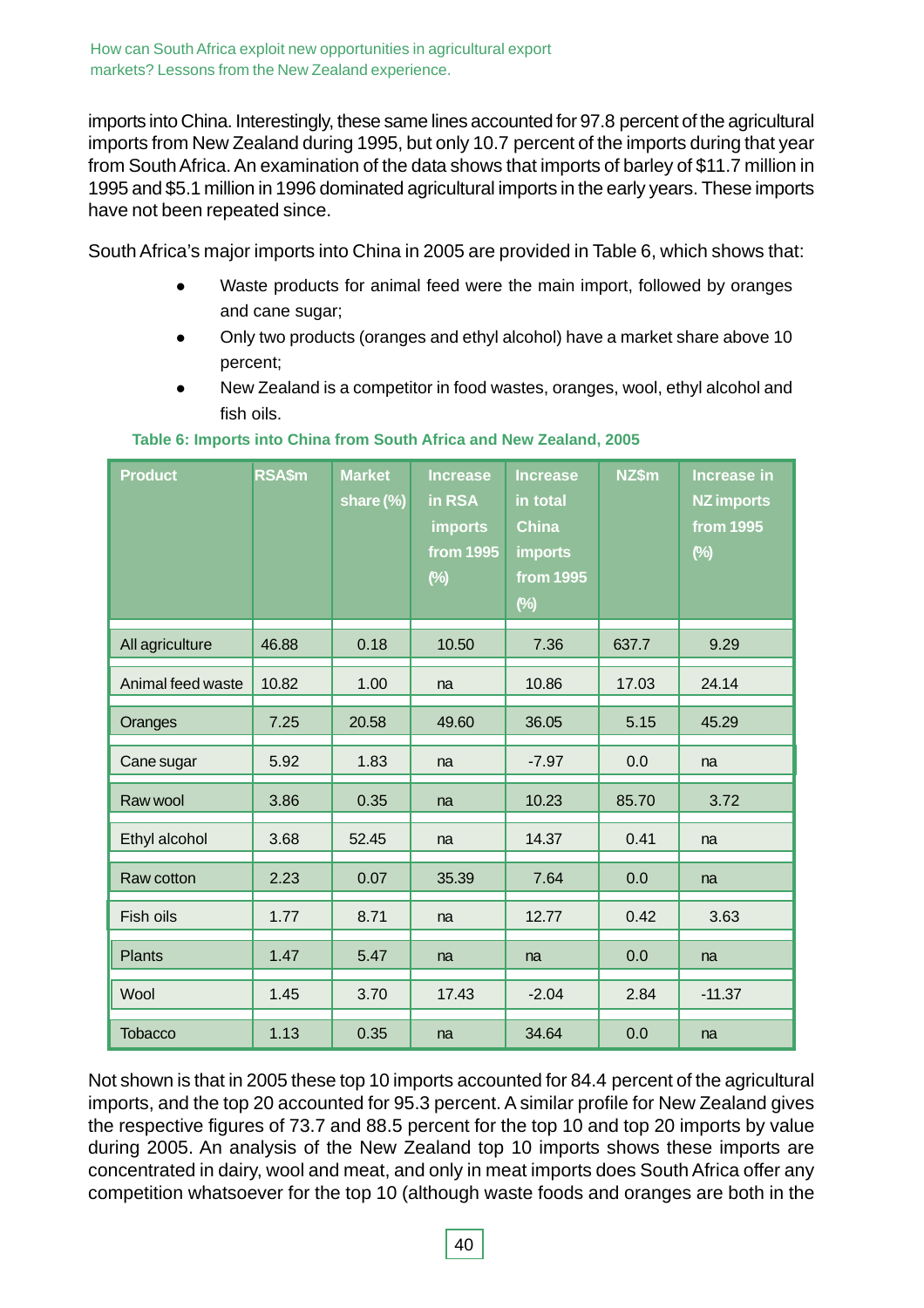New Zealand top 20). In nine of the top 10, New Zealand holds a market share above 20 percent and in seven of these the New Zealand market share increased from 1995. Also, in seven out of ten cases the overall increase in these imports into China was above the Chinese average for all agricultural products, showing that New Zealand is doing very well in the product lines in which it competes. By contrast, in only two out of the South African top 10 are imports increasing faster than the agricultural average, although in all cases the South African increase is greater – perhaps South Africa is doing well in the wrong products? Another indication of the relative strength of New Zealand is that South Africa has a market share above 5 percent in 14 individual lines; New Zealand's comparable figure is 73 lines.

### **6.1.2 The trade 'chilling' effects of Chinese tariffs and priority sectors**

Both quantitative and qualitative analyses and projections of the welfare effects of tariff liberalisation traditionally focus on current flows of trade, but such approaches are unable to estimate where new opportunities might lie. It is conceivable, for instance, for South Africa to have relatively concentrated flows of trade in specific product categories, with one reason for this level of concentration being that the tariff structure outside of those specific product lines is relatively high. In short, as a consequence of these tariffs, trade may have been 'chilled'. Note also that we are, in effect, conducting a trade reconciliation exercise here to in part compare the Chinese import data with South African export data, as earlier tralac analysis shows this to be a major issue in trade between China and South Africa<sup>26</sup>. South Africa reported exports of agricultural products to China during 2005 of US\$ 55.0 million, and this difference would be accentuated as imports into China include the costs of freight and insurance in getting them there.

The trade 'chilling' effect has already been identified in New Zealand's trade with Australia prior to the closer economic relationship (CER) $^{27}$ , where analysis found that New Zealand's trade widened rather than deepened as a consequence of CER, i.e., as a consequence of trade liberalisation opportunities for increased New Zealand trade were expanded beyond those products that were not heavily traded prior to the agreement. This is a significant finding. It confirms that the benefits of a free trade agreement are likely to go beyond existing trade and offer possibilities for expansion beyond the traditional (to that market) export sectors.

In order to establish if South African agricultural trade into the Chinese market may be 'chilled' it is necessary to identify where there is evidence of South African export activity. Consequently, South African global trade is analysed and compared with the trade into China. If it is found that the global trade in a particular product line is extant, but that trade in that same line with China is limited or non-existent and that China does import from others, then it may be possible to argue that there is (a) evidence of a chilling effect; and (b) potential for more trade with that country. A more elegant way to undertake this analysis is to benchmark exports to China against a similar country, for example, the duty-free destination of Hong Kong. This option has been eschewed, as Hong Kong and China have such a close trading relationship that this comparison would become meaningless. There really is no similar country to China in world trade!

<sup>26</sup> For a fuller discussion of the South African trading relationship with China that includes a trade reconciliation exercise, see Sandrey, 2006

<sup>27</sup> Sandrey, 2004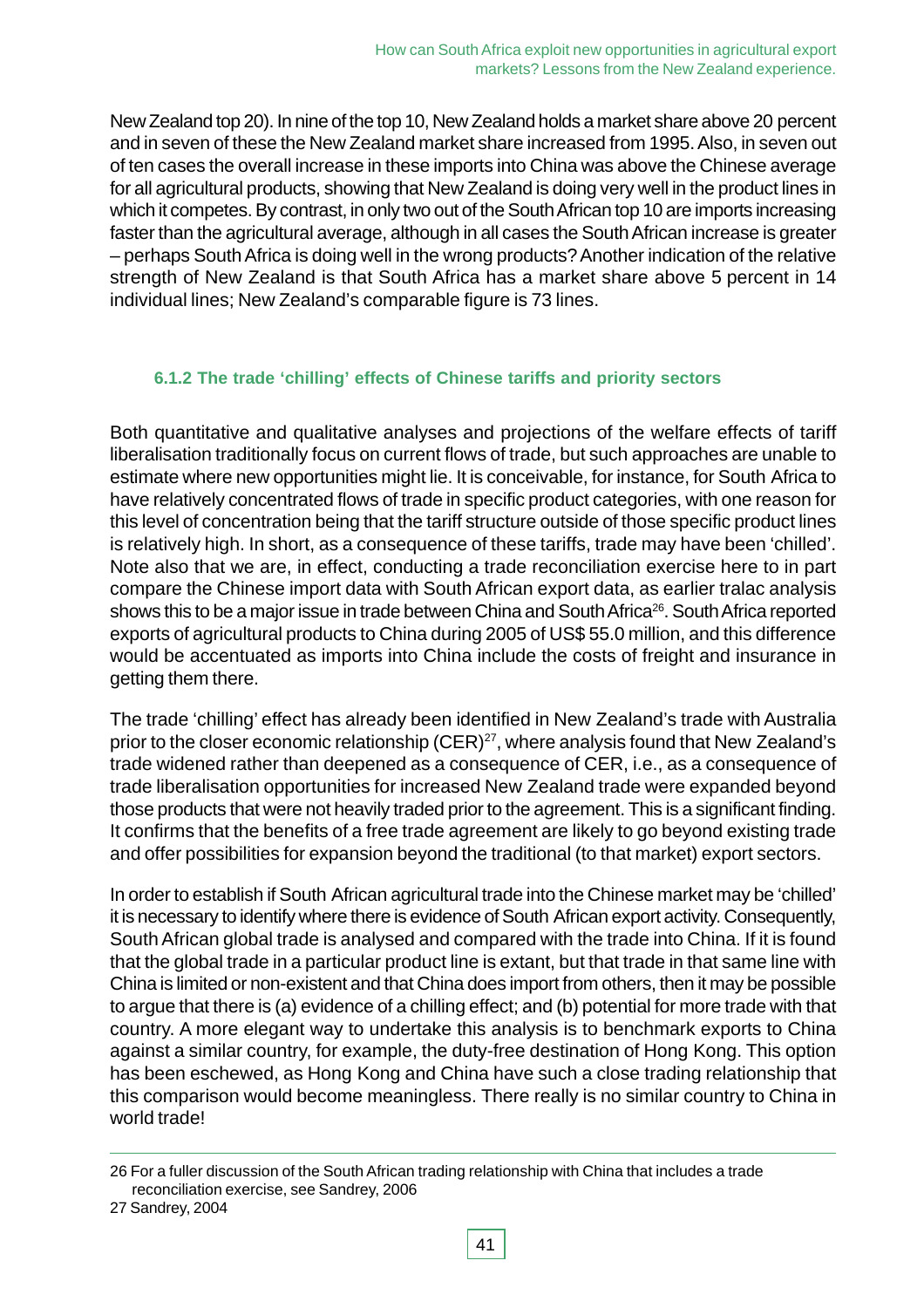Recognizing that this analysis is rather open-ended, we have concentrated upon the most recent 2005 trade data, but keeping an historical perspective at times. Analysis was undertaken on a combination of (a) the HS 4 (and not the more detailed HS 6 lines as used until now) tariff lines where global imports into China were at least \$1 million during 2005 to represent the demand side, and these were then compared with the respective HS 4 tariff lines exported to global markets from South Africa during 2005 to represent the supply side. From there, 6 categories were examined. These categories are<sup>28</sup>:

- 1) Where South African imports held at least a 1 percent market share in China;
- 2) Where at least 1 percent of South African exports went to China;
- 3) Where South Africa records positive exports to China in 2005 but China does not record positive imports from South Africa;
- 4) Where positive imports are recorded into China from South Africa but no exports from South Africa are reported;
- 5) Where there is at least \$5 million exported from South Africa globally but no reported imports of this trade into China from South Africa; and

The key results of this analysis (by category as above) are:

- **South Africa has at least a 1 percent share in** citrus fruits, sugar, ethyl alcohol, plants, processed fruit and nuts, wool, live animals, and fats and oils. There are nine HS 4 lines, and these imports accounted for 49.5 percent of the total imports from South Africa into China during 2005. The average market share into China was 4.2 percent.
- **At least 1 percent of South Africa's exports go to China** the main products here that do not feature in category 1 above (i.e., do not feature as much in Chinese imports as they do in South African exports) are animal byproducts (\$2.5m), hides and skins (\$7.5m) and cotton (\$8.6m). This category accounted for 62.3 percent of the agricultural exports from South Africa to China.
- **Positive exports from South Africa that may or may not be reported as imports** – this is a small mix where South Africa could possibly be doing better. Lines of interest concentrate on hides and skins, and overall this group is 7.2 percent of South African exports to China.

<sup>28</sup> At present, China administers Tariff Rate Quotas (TRQs) on the following agricultural products: wheat, corn, rice, edible vegetable oil (bean oil, palm oil, and rape seed oil), sugar, wool, wool tops and cotton. Analysis of the trade data shows that there are some TRQ products interspersed among these six categories. As these sectors represent sensitive sectors into China, it is important to consider current and potential access for South Africa in these products. The first point is that there are products of interest to South Africa in this list. In particular, these are wool and sugar, but potentially wheat, maize, rice, soya bean oil and cotton have all been exported from South Africa globally in the last three calendar years. These TRQ products therefore represent potential opportunities for South African trade negotiators to concentrate upon, with sugar probably the priority. Here the in-quota tariff is 15 percent, while the outof-quota rate is an almost prohibitive 50 percent. In earlier analysis of agricultural products, tralac (2006) found that, except for sugar, the tariffs may not necessarily be the limiting constraint into the Chinese market from South Africa.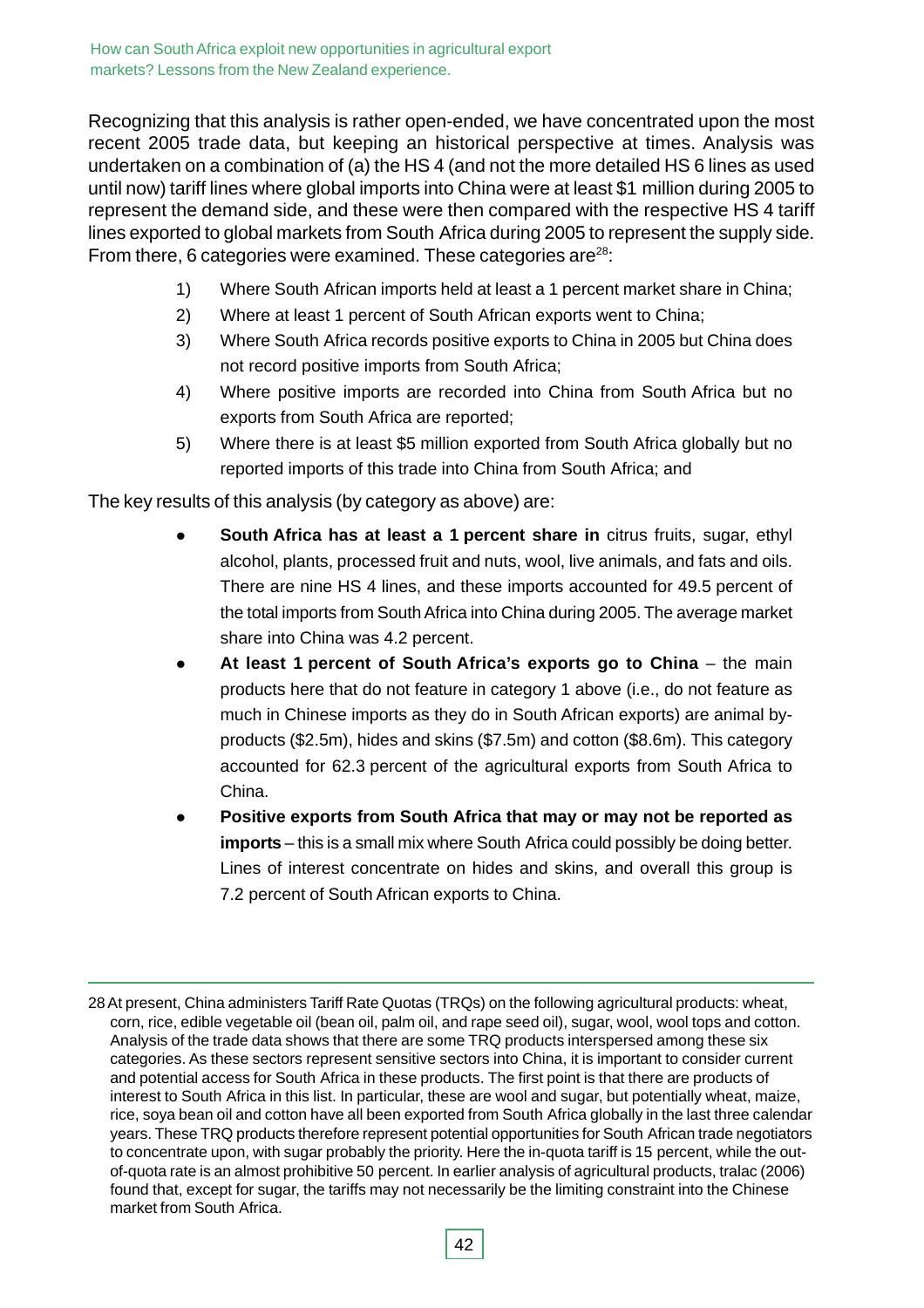- **Chinese imports but not reported as South African exports** these are all very low values of the Chinese imports and they represent only 0.7 percent of the total. There are some lines where South African global exports are significant, namely corn (maize) nuts, and water, but for these products there may be good reasons why they are not traded with China.
- **Where China imports these goods and South Africa exported at least R5 million globally during 2005 but the twain did not meet** – this is potentially the important category for examination, as it clearly shows there are both supply and demand factors that are not, for whatever reason, meeting. By value the main export items from South Africa include apples, apricots, pineapples and avocados, the recurring hides and skins, chocolate products and processed foods (including processed meats).

Wine imports into China provide an interesting case study. This is a new and therefore 'neutral' market where both South Africa and New Zealand compete on a footing that slightly favours South Africa (in the EU market around 20% of South Africa exports enter at TDCA preference rates of zero rather than the MFN rate of 6%, while in the US, South Africa's second major market, wine enters under AGOA with a 1.5% preference). The wine sector in New Zealand was detailed earlier as an example of a new growth sector, while the South African sector has had a longer tradition but only fully re-entered into the global market in the mid 1990s. For South Africa, wine exports in 2005 were the top individual agricultural export, with exports of R3,808 million (US \$596m). Of this, some 77.3 percent is destined for the EU, with a further 10.5 percent to North America.

In 2005 China imported some \$75 million in wine, with the market dominated by France and Spain (a combined 46% share) followed by New Zealand and South Africa's fellow 'new world' suppliers of Chile and Australia with around a 16 percent share each. Trailing in 10<sup>th</sup> and 11<sup>th</sup> place were South Africa and New Zealand, with imports of \$0.6 million each. New Zealand's growth rate since 1996 has been the fasted of any of the majors, while South Africa's has been just above the overall average.

The interesting feature has been the average value per litre of these imports. Since 1997 the average values of imports from the different sources has been relatively consistent, so therefore these ratios between the different suppliers can be compared to glean some indication of quality differences for the top 11 suppliers. The highest average value has been New Zealand, at 4.0 times the overall average. Next is Australia (2.5 times) followed by Germany (2.9) and France, the usual global benchmark and main supplier to China, at 1.8 times the average price per litre. South Africa's average price consistently averages around half of the comparable New Zealand figure. Spain, Chile and Argentina, with a combined market share of 38 percent, are the lower-valued suppliers. An examination of South African export data shows that in 2005 China was the destination of wine valued at \$0.69 million, and the average price was \$2.99 a litre. This latter figure is almost double the South African export average of \$1.70 per litre during 2005. These figures are confirmed by Anderson et al (2002) who show that, based upon an index of average world export prices, New Zealand topped that list in 1999 with an average price 90 percent above the global average, followed by France (70%) and Australia (40%). Below the global average line is South Africa (-30%) and Argentina and Italy (-40% each). More worryingly for South Africa, it is the only new world supplier losing ground since 1988 – 90 on the value index, in complete contrast with Chile, which moved from -55 to a plus 8 or 10 percent over the same period.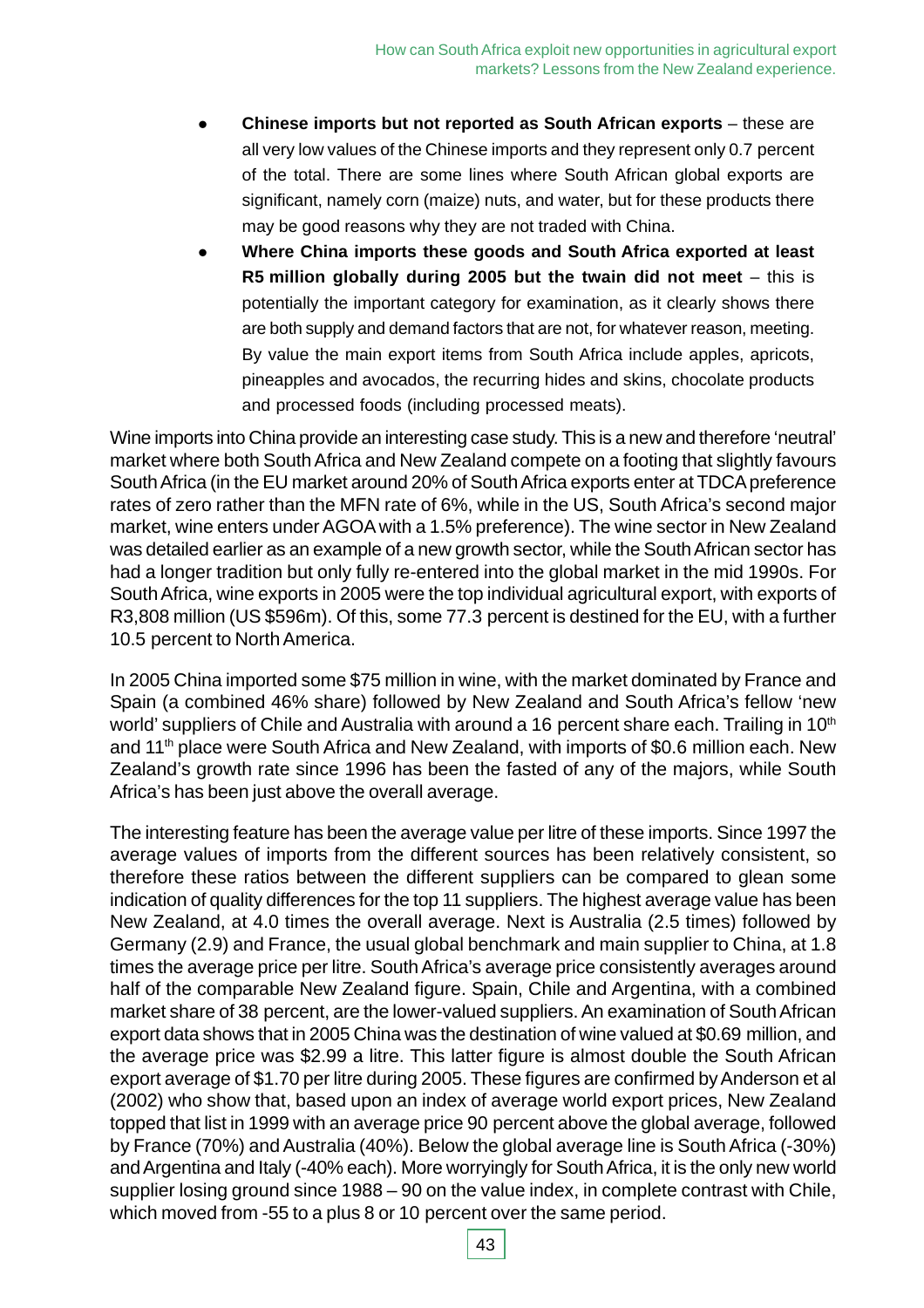As an aside, these data are confirmed by examining wine imports into the UK, the major market for both New Zealand and South Africa. The United States Foreign Agriculture Service<sup>29</sup> report that during 2004 New Zealand 'had an exceptional year', with its average price per bottle higher than any other country producer. South African imports were some 993 hectolitre, compared with New Zealand's 176, but the New Zealand price per bottle was 2.4 times that of South African wines over the 2003 and 2004 years, and 2.5 times during 2002. Thus, New Zealand is consistently outperforming South Africa in the price stakes – better wine or better marketing?

Other than wine there are few products where New Zealand and South Africa compete headto-head in the Chinese market. Two where they are both significant suppliers are in wastes for animal feeds and wool. The former cannot really be considered a differentiated product, while the latter also has many aspects of a traded commodity and therefore is not a good candidate for performance comparisons. That leaves selected citrus products, and oranges (HS 080510) and lemons and limes (HS 080550), where South Africa and New Zealand vie for second and third place behind the dominant US suppliers. In oranges, South Africa's second major export to China, they have displaced New Zealand from second top supplier rather conclusively with a market share of 20.6 percent in 2005, up from 5.8 percent in 2003 (with New Zealand dropping from 40.8 to 14.6 percent). During 2004 the average prices were almost identical; South Africa \$0.71/kg, New Zealand \$0.72/kg), but South Africa had slightly undercut in 2005 (\$0.66/kg versus \$0.71/kg) and both very close to the US price. These minor differences may suggest that price is not a factor, and that the recent growth from South Africa may be related to either supply factors or a more concerted marketing programme. In the significantly smaller lemon market South Africa, from a zero base in 2003, is making small inroads on New Zealand's second place in a challenge that does not seem to be based upon price differences.

In looking to the future and visualising a FTA between China and SACU/South Africa there appear to be some sectors where South Africa may gain, but these are limited to possibly wool, meat and some other crops, certainly sugar and processed fruits that contain sugar, and possibly some other relatively minor sectors. But these are not likely to be major. Conversely New Zealand agriculture can expect to gain from an FTA with China; for example, dairy exports to China increase by a substantial amount, and this is important as dairy exports to China are already large (dairy products were the largest merchandise New Zealand import into China during 2005 at 18% of the total).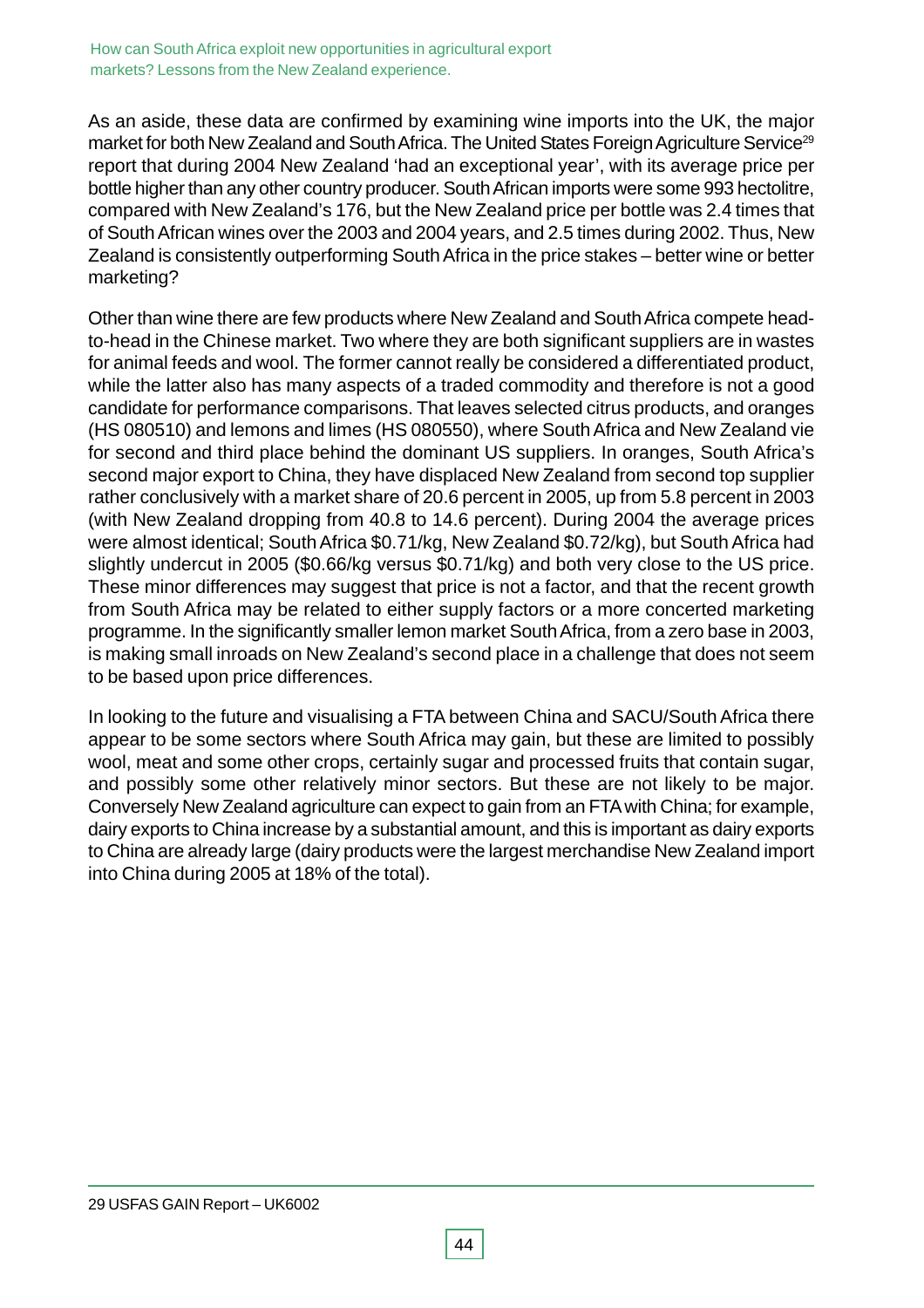### $6.2$  India

### **6.2.1 Introduction**

Since the early 1990s India has undergone considerable economic policy reform (and economic growth), although agricultural reform has lagged those in other sectors. The general pattern of agricultural protection (as measured by the PSE) is for support to rise when world prices are low and decline when they are high, making analysis very complex. Mullen *et al* (2005) show positive supports during the 1985 to 1989 period, followed by a series of negative PSE calculations through to 1997 and then positive ones through to the most recent 2002 data. Depending upon the method used to calculate these PSEs, they were near their highest in 2002 at 11.0 to 19.2 percent overall, while in 1996 they were negative (i.e., taxing the sector) at similar rates.

During 2005 South Africa exported merchandise worth \$1,169 million to India, almost doubling the 2004 figure of \$574 million. This represented some 2.3 percent of South Africa's global exports during 2005, a figure that similarly doubled from the previous year (and basically the ten year average). This is shown in **Error! Reference source not found.**, with the big increase in 2004 very obvious. Not shown is that India ranked as South Africa's  $14<sup>th</sup>$  most important export destination; just behind Italy and Zimbabwe but ahead of France, Mozambique and Korea.





The increase in 2005 was mostly aircraft (\$248m), virtually a new export line as only in 2003 (\$4.8m) had aircraft previously featured at all. Other main exports at the HS 2 Chapter level were inorganic chemicals (\$179.7m), iron and steel (\$170m), precious stones (168m) and fuels (also 168m). Other than inorganic chemicals, all of these exports more than doubled from their 2004 values. Of particular importance are the exports of HS 28, inorganic chemicals. These exports are shown as predominantly HS 2809, diphosphorus pentaoxide; phosphoric acid etc, and they comprise 91.2 percent of the total exports of these chemicals from South Africa.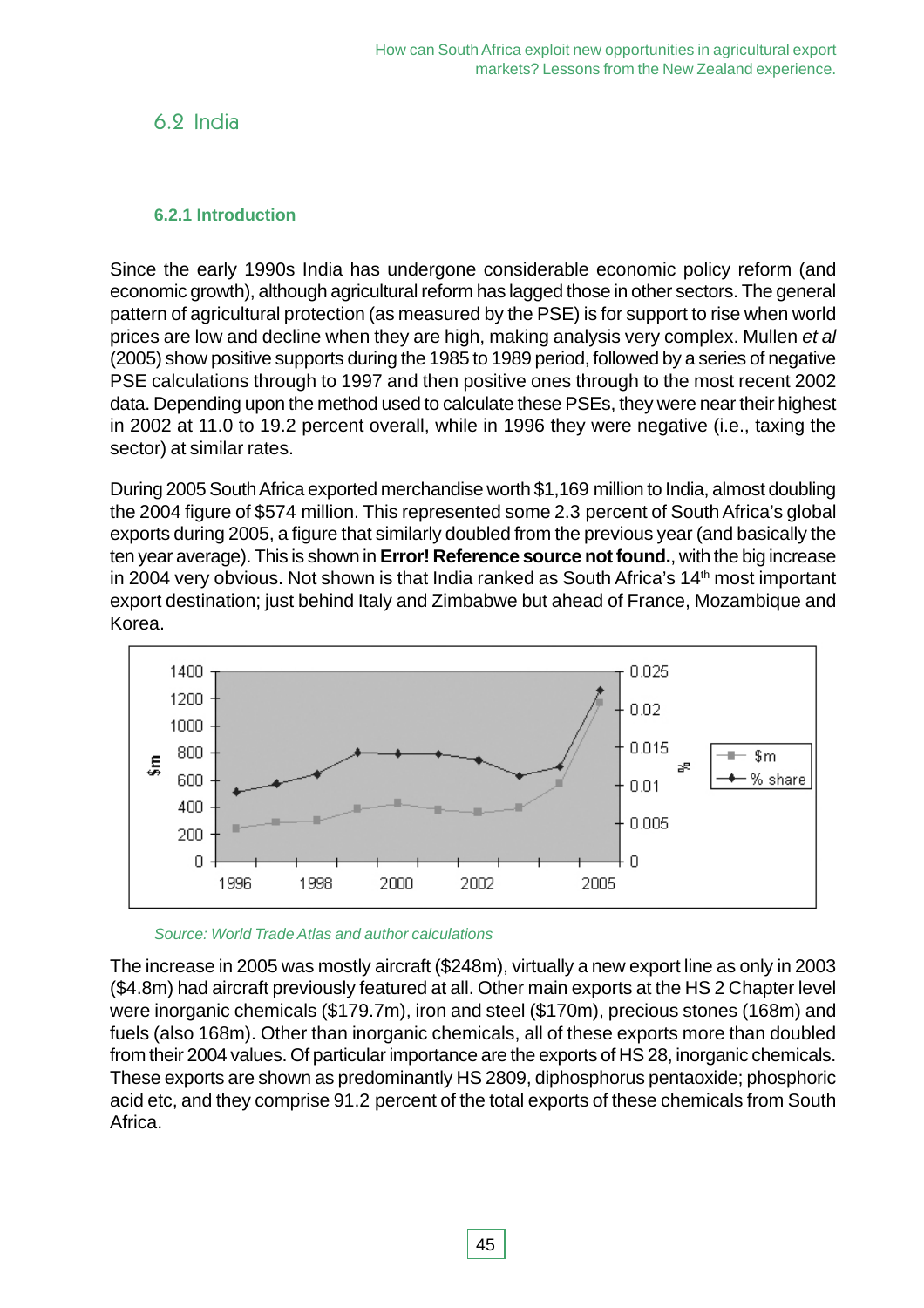Agricultural exports are a very minor part of South Africa's exports to India. During 2005 they were some 1.8 percent of the total exports, a similar figure to 2003's 1.9 percent but below the 2004 figure of 3.5 percent when a larger export of sugar was made. Indeed, some 87 percent of the agricultural exports during 2005 were either sugar (50.2%) or wool (36.8%), while fresh fruits and cotton provided another 4.7 percent and 2.0 percent respectively. This pattern has changed little over the last ten years.

### **6.2.2 Indian imports from South Africa and New Zealand**

During 2005 India imported agricultural goods, as defined by the WTO, to the value of US\$5,490 million, a value that represented some 3.97 percent of the total Indian imports<sup>30</sup>. Of these imports, \$43.4 million were from New Zealand and a lesser \$28.2 million from South Africa. To show how the pattern of these imports is changing over time and set the scene for evaluating the relative performance of both New Zealand and South Africa, in 1995 agricultural imports were 8.47 percent of total Indian imports. Over this period the total increased by 13.4 percent<sup>31</sup>, while agricultural imports increased by a lesser 5.8 percent. The respective data for South Africa is 7.6 percent overall and 6.05 percent for agriculture, while for New Zealand it is 13.1 percent overall and only 2.0 percent for agriculture.

In 2005 New Zealand held a market share of 0.79 percent in Indian agricultural imports and this can be compared with South Africa's lower 0.51 percent. Both countries lost market shares from 1999, the earliest period for which comparable data are available: New Zealand's from 1.09 percent and South Africa's from 0.90 percent. South Africa's market share of overall imports into India was 1.92 percent during 2005 (down from 3.96% for 1995) while New Zealand's share was a lesser 0.14 percent, also down from the 1999 market share of 0.21 percent. India is therefore more important to South Africa for non-agricultural trade in contrast to the New Zealand situation, although in both cases New Zealand and South Africa have increased their non-agricultural trade faster than their agricultural trade.

To narrow the analysis down to a manageable size we selected the HS 6 lines where imports into India were at least \$50,000 during 2005. This gave some 373 lines in total, but only 64 of these had combined imports from New Zealand and South Africa of at least \$5,000. For both New Zealand and South Africa this effectively accounted for 100.0 percent of their agricultural imports into India, but overall it only accounted for 3.5 percent of the global agricultural imports into India thus indicating that neither South Africa nor New Zealand are serious players in the Indian agricultural import market. These same 373 lines have accounted for most of the agricultural imports from both New Zealand and South Africa since 1999, with only one line of wool, wool grease and sheep skins the major additions.

<sup>30</sup> Note that this 3.97 percent share of agriculture in the total imports is almost exactly the same as China's 3.98 percent share

<sup>31</sup> Percentage increases in this section are expressed in log form, using the formula LN(last observation/ average of observation prior to that)/Number of observations.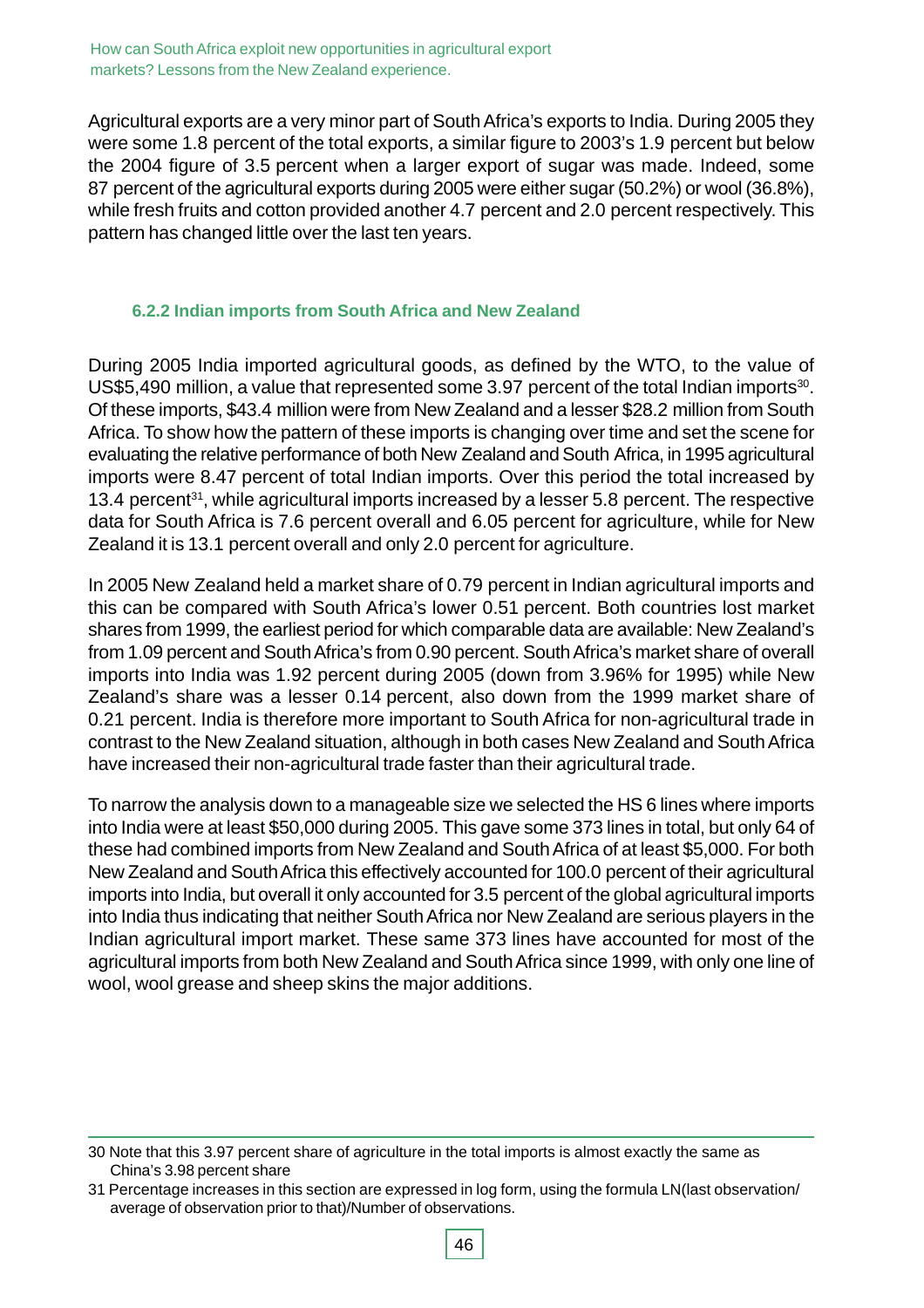South Africa's major imports into India in 2005 are provided in Table 7, which shows that:

- Cane sugar dominated imports, followed by wool;
- South Africa's market share is respectable given its modest overall performance;
- New Zealand is a competitor only in wool.

| <b>Product</b>  | RSA\$m | <b>Market</b><br>share (%) | <b>Increase</b><br>in RSA<br><b>imports</b><br><b>from 1999</b><br>$(\%)$ | <b>Increase</b><br>in total<br><b>Indian</b><br><b>imports</b><br><b>from 1999</b><br>$(\%)$ | NZ\$m          | Duty (%) |
|-----------------|--------|----------------------------|---------------------------------------------------------------------------|----------------------------------------------------------------------------------------------|----------------|----------|
| All agriculture | 28.24  | 0.02                       | 6.0                                                                       | 12.4                                                                                         | 43.4           | 78.6     |
| Cane sugar      | 20.38  | 9.16                       | 31.1                                                                      | 26.3                                                                                         | -              | 100      |
| Wool            | 3.31   | 3.41                       | 25.4                                                                      | 5.3                                                                                          | 3.68           | 15       |
| Wool            | 1.09   | 1.09                       | 19.1                                                                      | 6.7                                                                                          | 27.1           | 15       |
| Ethyl alcohol   | 0.53   | 0.35                       | 1.5                                                                       | 35.0                                                                                         | ٠              | 30       |
| Pears           | 0.36   | 18.2                       | 22.2                                                                      | 18.6                                                                                         | $\blacksquare$ | 35       |
| Mohair          | 0.35   | 29.11                      | 26.1                                                                      | 25.4                                                                                         | ٠              | 15       |
| Wool            | 0.27   | 5.99                       | 17.8                                                                      | 1.4                                                                                          | -              | 15       |
| Fruit juices    | 0.23   | 9.15                       | 23.6                                                                      | 2.2                                                                                          |                | 30       |

### **Table 7: Imports into India from South Africa and New Zealand, 2005**

**Source:** World Trade Atlas

In 2005 these top eight imports accounted for 93.9 percent of the agricultural imports from South Africa, and a lesser but still significant 70.6 percent from New Zealand. A similar profile for New Zealand shows that its top eight lines accounted for 89.1 percent of agricultural imports from New Zealand. These lines were wool (2 lines), sheep skins and hides (3 lines), apples, potatoes and vegetable seeds. South Africa held a market share above ten percent in three lines of wool and four lines of fresh fruit (peaches, pears, plums and oranges). Next comes sugar, and then a 9.15 percent share in the imports of fruit juices as shown. In five of its top 10, New Zealand holds a market share above 10 percent. In summary, neither South Africa nor New Zealand are major players in India other than in wool and sugar and perhaps fruit for South Africa and wool, sheep skins and hides for New Zealand. There are few products where the two countries compete. Not shown is that the big agricultural imports are dominated by palm oil from Indonesia and Malaysia, oil seeds from Argentina and Brazil, nuts from Ivory Coast and Guinea-Bissau and then sugar from Brazil and South Africa in the last two years.

Sugar appears to have potential for increased imports from South Africa under a less distorted regime, notwithstanding the fact that India is the world's second largest producer of sugar after Brazil with around 15 percent of the global production. This is shown in Figure 6 on the following page.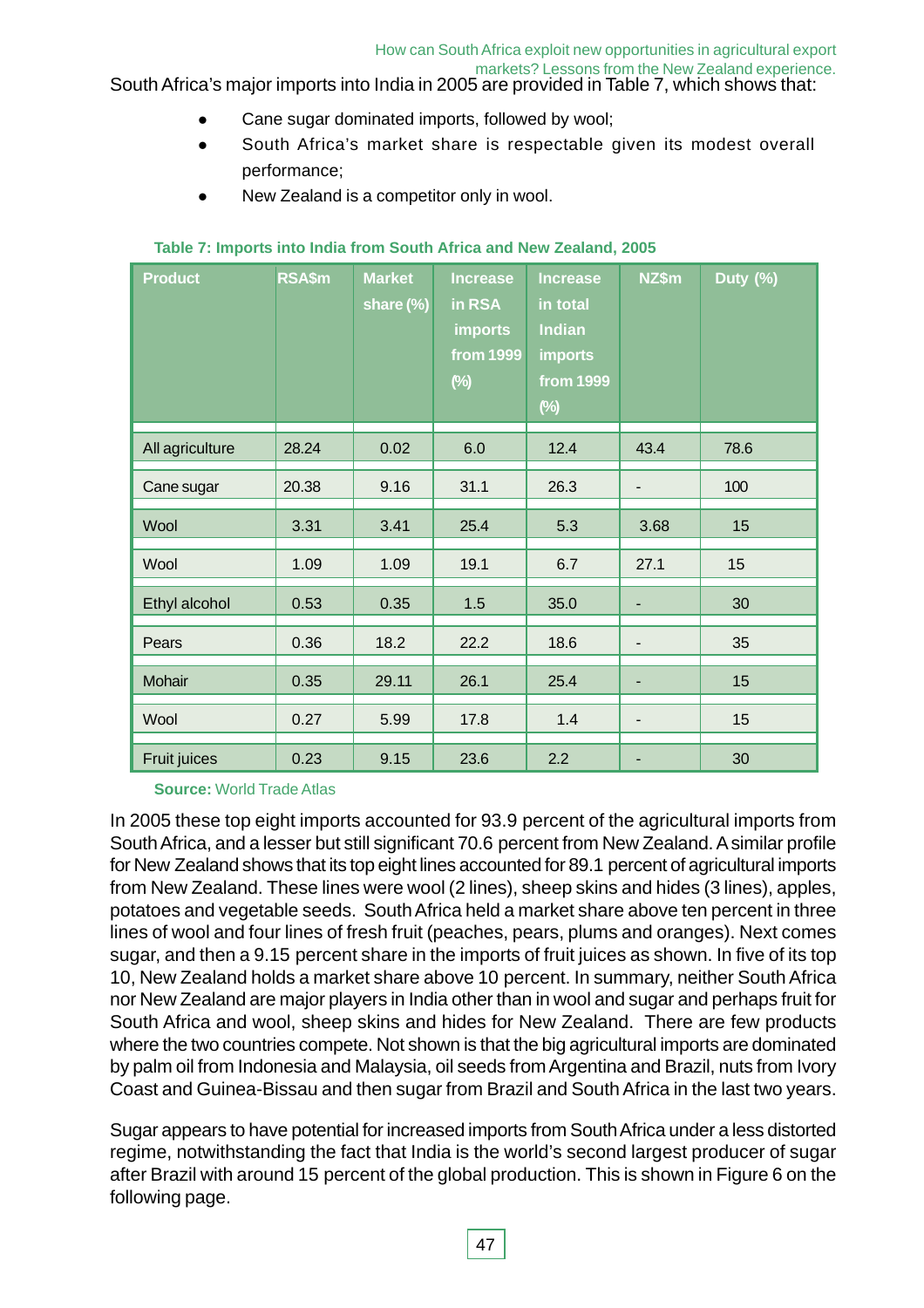



#### *Source: World Trade Atlas*

Between 2001 and 2003 India was a large exporter of sugar, but in 1999, 2004 and 2005 it has been an importer. Mullen *et al* (2005) say this continues the see-sawing between a net exporter and net importer since 1985, but they consider that in order to export, India sugar subsidies in the order of 35 to 85 percent are needed to compete globally. Meanwhile, India's sugar regime is highly regulated, with an import duty of 100 percent plus a possible countervailing duty of another 850 rupees per ton, the sugar levy obligations, the sugar release quota system and other domestic regulations.

### **6.2.3 The trade 'chilling' effects of Indian tariffs and priority sectors**

This section follows the same analysis as used for China above in that we have again concentrated upon the most recent 2005 trade data. Analysis was undertaken on a combination of (a) the 149 HS 4 tariff lines where global agricultural imports into India were at least \$100,000 during 2005 to represent the demand side, and (b) these were then compared with the respective HS 4 tariff lines exported to global markets from South Africa during 2005 to represent the supply side. From there, five categories were examined. These are<sup>32</sup>:

- 1) Where South African imports held at least a 1 percent market share in India;
- 2) Where at least 1 percent of South African exports went to India;
- 3) Where South Africa records positive exports to India in 2005 but India does not record positive imports from South Africa;
- 4) Where positive imports are recorded into India from South Africa but no exports from South Africa are reported;
- 5) Where there is at least \$1 million exported from South Africa globally but no reported imports of this trade into India from South Africa; and

<sup>32</sup> Note that, in a direct comparison with China, India does not administer any Tariff Rate Quotas (TRQs) on agricultural products.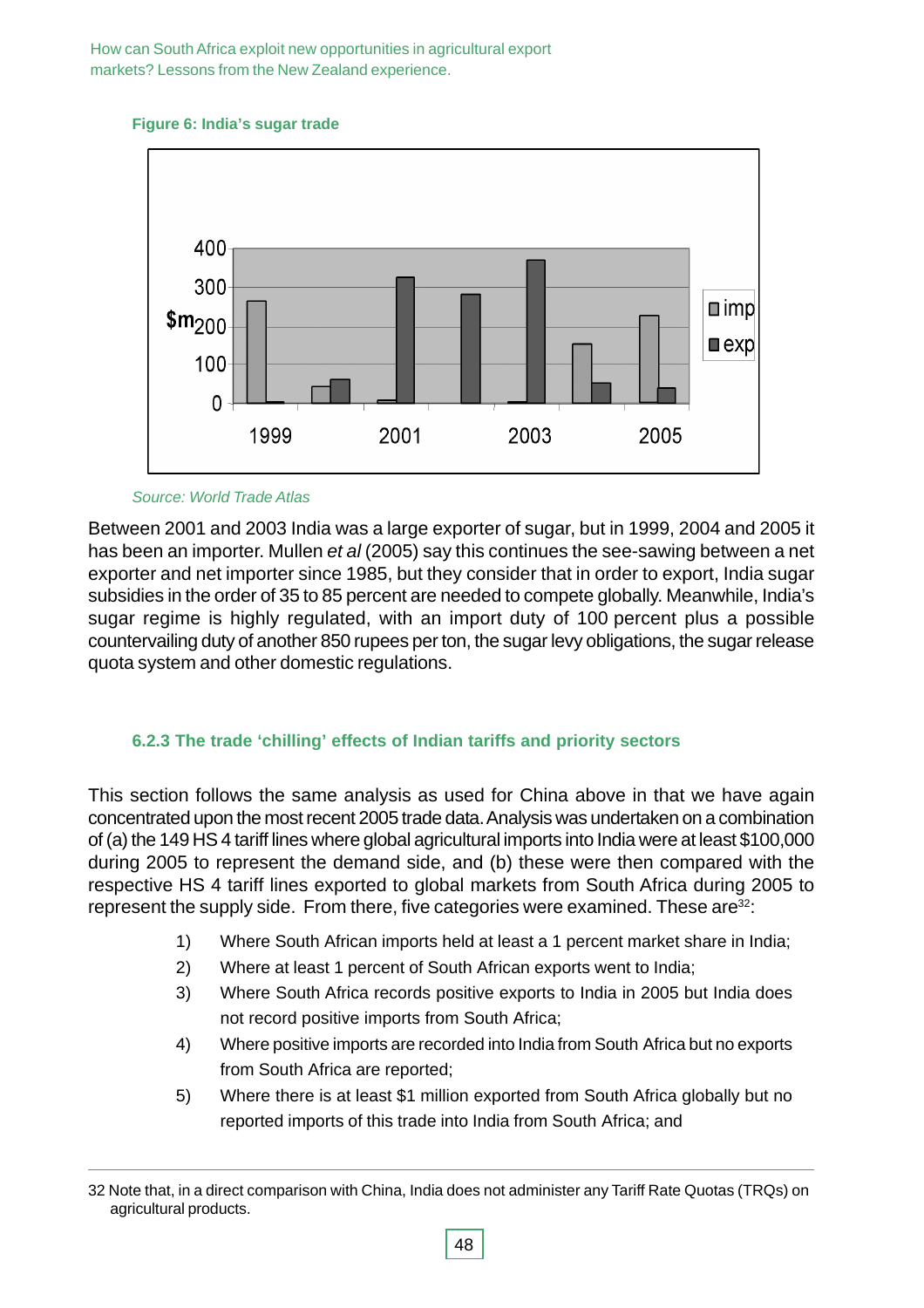Analysis of the data showed that there were only two classifications of interest, 1 and 5, as almost all the current trade was in category 1 and there was effectively no trade in categories 2, 3 and 4. The results therefore are:

- **South Africa has at least a 1 percent share in** all the major import lines into India. There are 13 HS 4 lines, and these imports accounted for 94.8 percent of South African agricultural exports to India and 95.8 percent of the total imports from South Africa into India during 2005. This also highlights that there is a reasonable degree of trade reconciliation between South African exports to India and Indian imports from South Africa.
- **Where India imports these goods and South Africa exported at least R1 million globally during 2005 but the twain did not meet** – this is potentially the important category for examination, as it clearly shows there are both supply and demand factors that are not, for whatever reason, meeting. However, a careful analysis shows that there are virtually no potential trade items in this category. Tobacco and tobacco products are one reasonable possibility, and at a stretch maybe sunflower oil. The only other possible products are milk powders, soya flour and corn maize, although South African global exports of these products are all under \$10 million and Indian imports are even lower at below \$1.4 million in each case.

In looking to the future and visualising a FTA between India and SACU/South Africa there appear to be some sectors where South Africa may gain, but this seems likely to be based entirely upon tariff preferences in a few selected lines only (with sugar the main one)*.*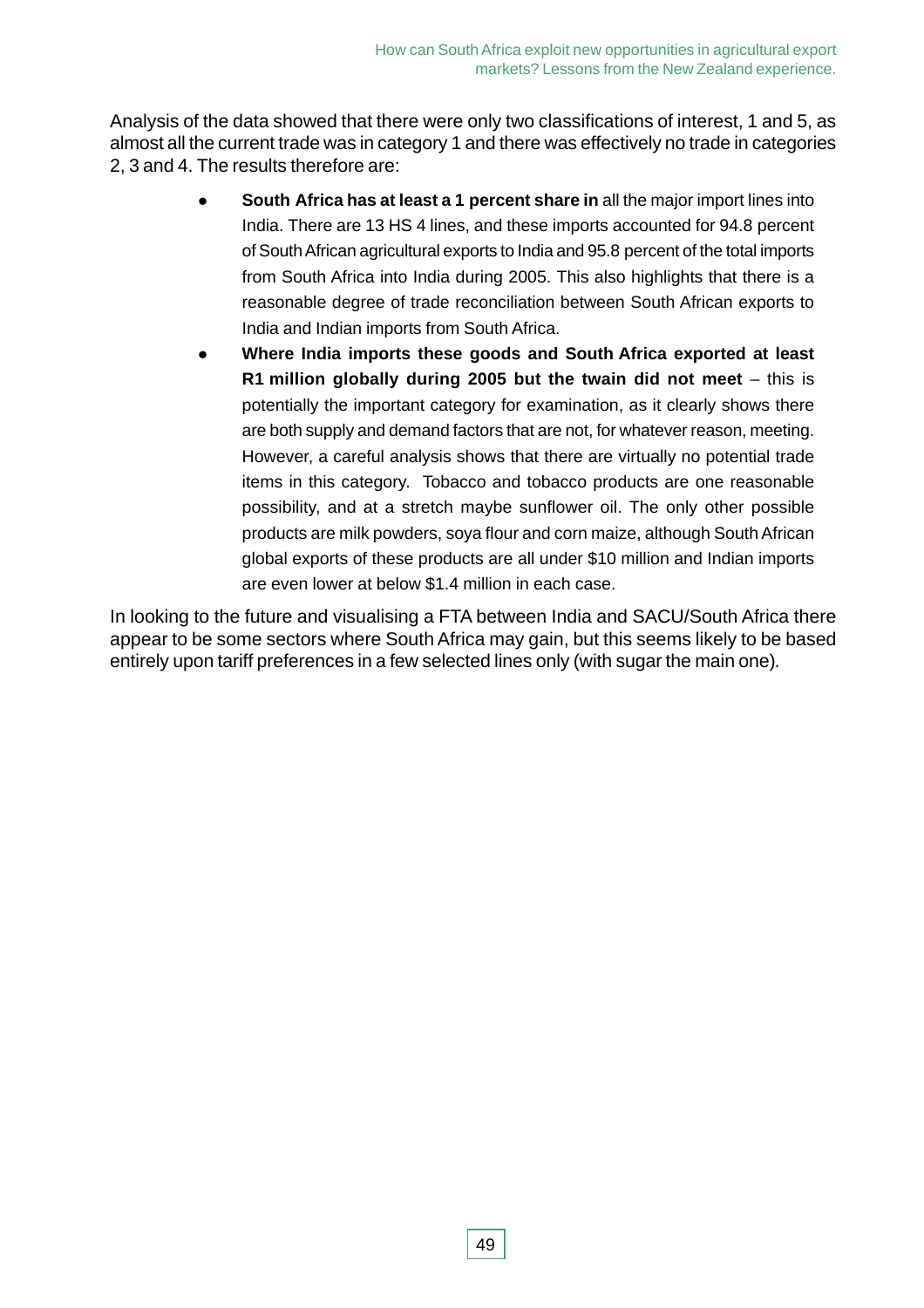# **PART III: CONCLUSIONS**

Reforms of agricultural marketing structures have been a major feature of agriculture in New Zealand and South Africa over the past two decades. The reforms in New Zealand varied, and were often very measured and considered, with export control either officially or *de facto* existing in some sectors while others were cut adrift very quickly. Not surprisingly, the results have been mixed. In South Africa all controls were effectively cut adrift, and the jury is still out on the results.

A feature of the New Zealand experience has been both innovation and the adoption of technologies and even new farming sectors, although in the case of deer and kiwifruit, these industries had their beginnings prior to deregulation. Productivity in New Zealand agriculture shows a distinctive break at 1984, the year of the reforms; up to that date an average of 1.5 percent, past that data an average of 2.5 percent. A similar analysis of productivity in South Africa shows that increases seem to be the result of labour shedding only.

One 'new world' sector where both countries compete on a head-to-head basis is the wine export market, and here, while South Africa is a larger exporter, New Zealand has a distinct advantage in prices and therefore at least perceived quality internationally. This is confirmed from analysis in both China (a minor wine market) and the UK, the major market for both New Zealand and South Africa. Whether that is a function of the relatively new growth of New Zealand's industry (and a subsidised vine pull scheme that enabled the planting of new varieties in the late 1980s) or more astute global marketing is a moot point. Perhaps South Africa, in emerging from global isolation in the 1990s, set its pricing structures at too low a level and is now finding that it is difficult to move up the value chain in this fickle sector. On a similar note, New Zealand's adoption of both the new deer and kiwifruit industries could, conceivably, have taken place in South Africa. But they did not, although arguably South Africa may be making higher returns from its indigenous antelope herds through big game hunting and tourism than it would from venison exports.

On the global stage New Zealand did very well out of the Uruguay Round of the WTO, and it similarly is poised to do well from further reforms of the dairy sector in particular. Agriculture is the focal point of concern from almost all of New Zealand's bilateral partners in FTA negotiations as its reputation and abilities to supply from what is becoming an increasingly constrained land base becomes almost mythical in the eyes of these partners. Importantly, the dairy sector has seized its opportunities and become a major global player at all levels, thus at least giving some credence to this situation. South Africa has no sector that comes even close to this situation, except possibly in sugar and then indirectly the processed fruit sectors.

South Africa's potential for increasing exports of agricultural goods to China and India seems to be muted, either with or without an FTA. Sugar is the one major exception. Conversely, New Zealand seems to have much more to gain, and especially in dairy products.

The results of this analysis do not bode well for South African agriculture. The sector is hamstrung by poor physical resources; hardly benefited from the Agreement on Agriculture, either because of South Africa's relatively weak negotiating position, or because opportunities were not identified and exploited by the negotiators; seems to be hampered by a lack of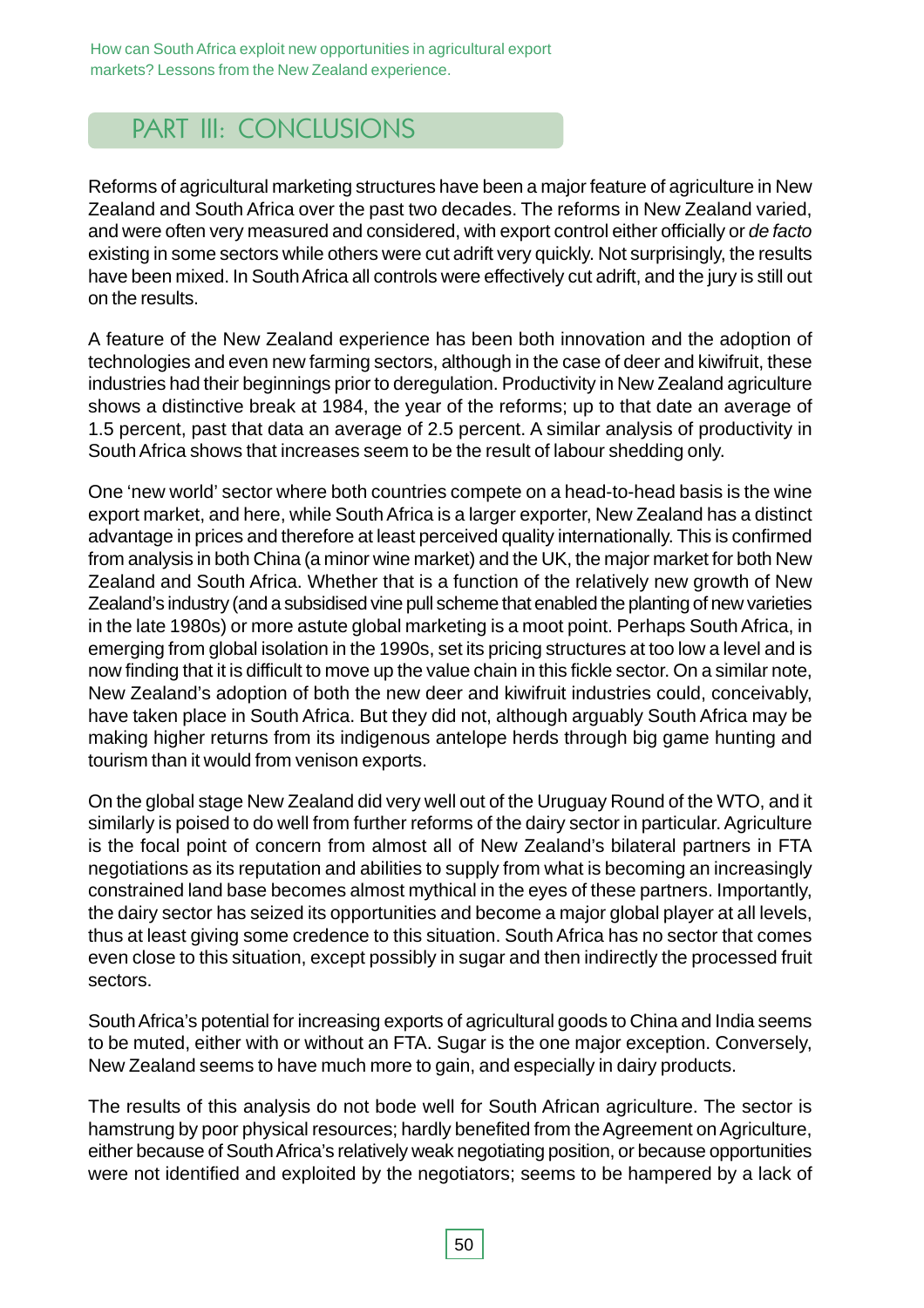innovativeness on the part of farmers and the agribusiness sector; and has to contend with the transformation of the sector. On the other hand, reasons for optimism include the fact that the sector as a whole has benefited from deregulation of agricultural markets, and the prospect that new entrants will bring a new sense of innovation into the industry.

## **Bibliography**

Abstract of Agricultural Statistics, 2006, Pretoria, National Department of Agriculture

- Anderson, K. and Martin, W. (eds) 2005, Agricultural Trade reform & the Doha Development Agenda, Palgrave Macmillan and the World Bank, Washington, DC
- Anderson, Kym, David Norman and Glyn Wittwer, 2002, 'Globalisation of the World's Wine Markets', Centre of Economic Policy Research, Discussion Paper No. 3169, January 2002, London.

Australian Commodities, Vol. 13, No 1, March Quarter 2006

- Ballingall, John and Ralph Lattimore, 2004, Farming in New Zealand- the State of play and key issues for the Backbone of the New Zealand Economy, Farm Policy Journal, Vol. 1, No. 1, May Quarter 2004.
- Bollard, A., 'Agriculture, Monetary Policy and the Economy", 18 July, 2006, on http:// www.rbnz.govt.nz/speeches/2682999.html
- Borkin, P, Past, Present and Future Developments in New Zealand's Terms of Trade', New Zealand Treasury Working Paper 06/09, July 2006
- Centre for International Economics, 2002, Targets for OECD sugar market liberalisation, Canberra and Sydney, October 2002
- Evans and Meade, 2005, The Role and Significance of Cooperatives in New Zealand Agriculture: A Comparative Institutional Analysis, at http://www.maf.govt.nz/mafnet/ rural-nz/profitability-and-economics/trends/index.htm )
- Federated Farmers of New Zealand, 2005, Life after Subsidies, continuously updated from 1994, Wellington, New Zealand
- Hall, J, and G. Scobie, 2006, The role of R&D in productivity growth: the case of agriculture in New Zealand: 1927 to 2001, New Zealand Treasury Working Paper 06/01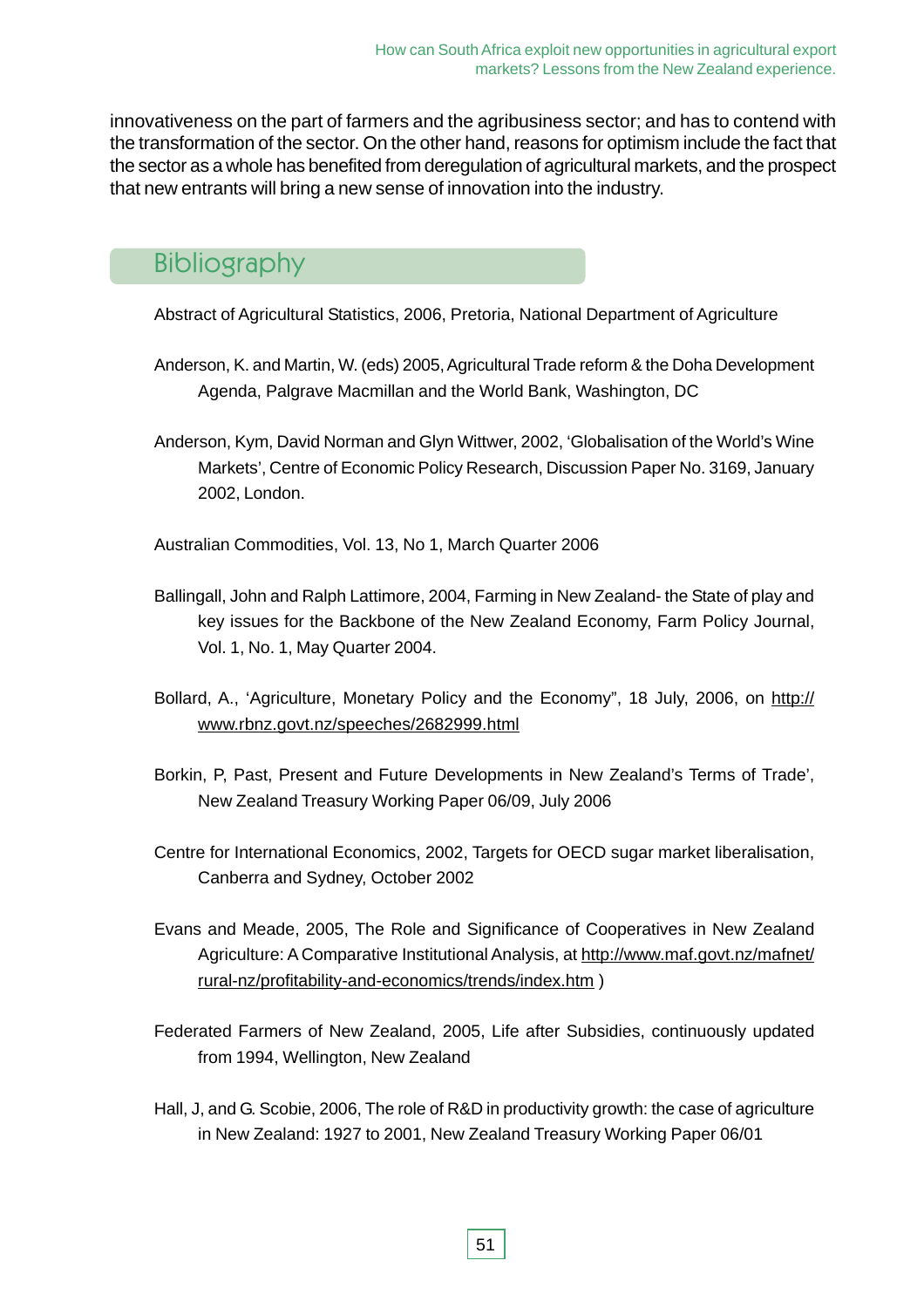- Harrington, Alex, (2005), The Contribution of the Primary Sector to New Zealand's Economic Growth, New Zealand Treasury Policy Perspectives Paper 05/04, November 2005, Wellington, New Zealand
- Helm, W E. 1994, Measuring government intervention in the South African agricultural sector, University of Pretoria, Unpublished MSc(Agric) Thesis
- Hertel, T. and Winters, A. (eds) 2005, Putting Development Back into the Doha Agenda, Available at http://siteresources.worldbank.org/INTTRADERESEARCH/Resources
- Kalaba, M., Sandrey, R. & Van Seventer, D.E. 2005, Analysis of Trade Between South African and the EU and a preliminary attempt to examine the impact of the EU – SA FTA on trade, TIPS Internal paper, Pretoria
- Kirsten, Johann, Marnus Gouse, Norma Tregurtha and Nick Vink, 2000, Producer subsidy equivalents (PSE) for South African agriculture for 1996, 1997, 1998, Pretoria, National Department of Agriculture
- Lattimore, Ralph, 2006, Farm Subsidy Reform Dividends, Paper prepared for the North American Agrifood Market Integration Consortium Meetings, May 31-June 2, 2006 Calgary, Alberta
- Lewis, Jeffrey D, 2001, Reform and opportunity: the changing role and patterns of trade in South Africa and SADC: a synthesis of World Bank research, Africa Region Working Paper Series No.14, March, Washington, DC, International Bank for Reconstruction and Development
- MAF, 2005, State of New Zealand Agriculture and Forestry (SONZAF), Wellington, Ministry of Agriculture and Forestry
- Mullen, Catherine, David Orden and Ashok Gulati, 2005, 'Agricultural Policies in India: producer Support estimates 1985-2002', International Food Policy Research Institute, MTID Discussion Paper No 82, February 2005, Washington D. C.

New Zealand HortReseach, 2005, Fresh Facts, New Zealand Horticulture, Online at http://www.hortresearch.co.nz/index/news/469

- NZIER, 2004, 'Adjustment to agricultural policy reform issues and lessons from the New Zealand Experience' NZ Trade Consortium working paper no 35, February 2004
- OECD, 2001, Market Effects of Crop Support Measures, Paris, Organisation for Economic Cooperation and Development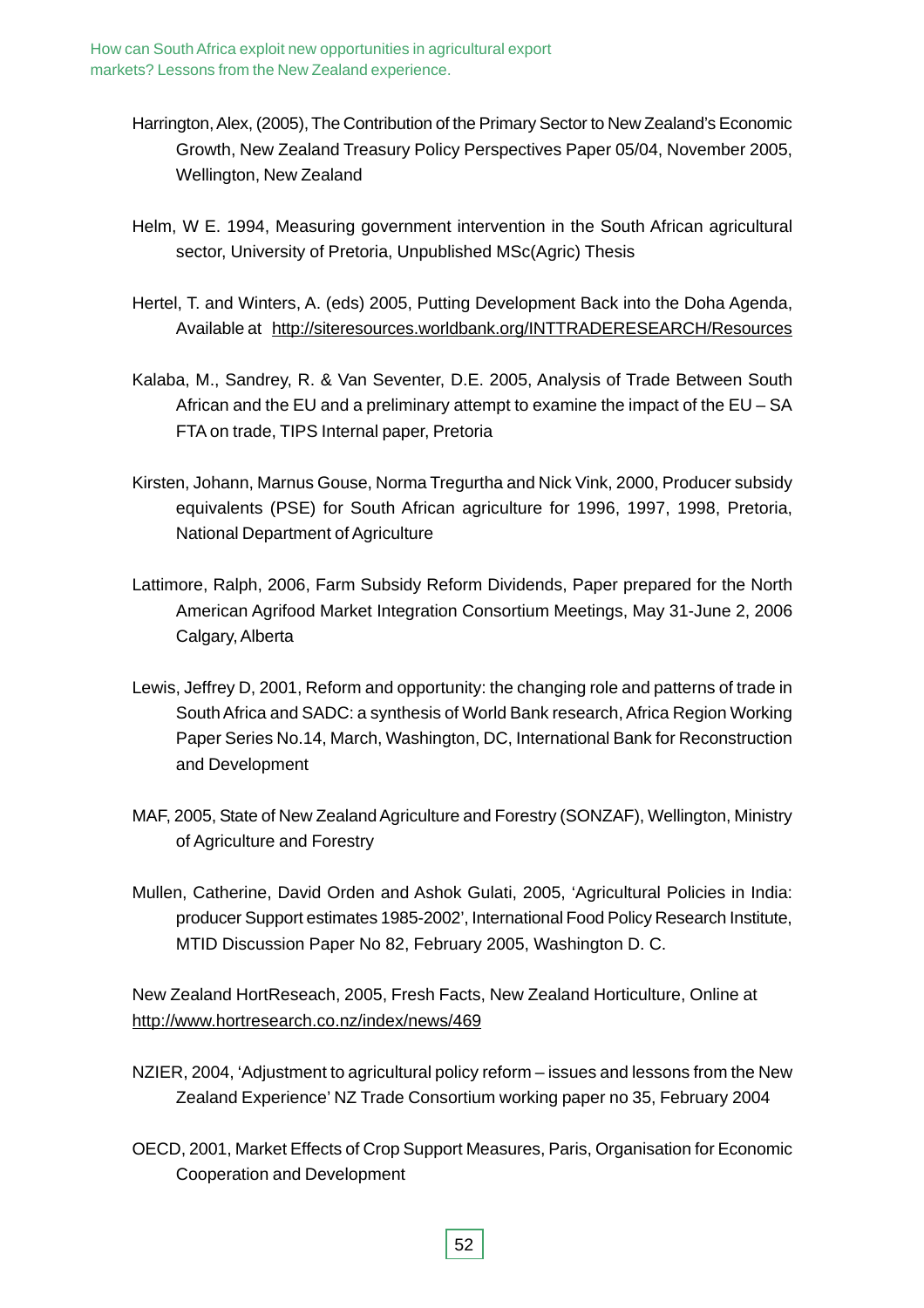- OECD, Trade Directorate, 2004, An Analysis of Sugar Policy Reform and Trade Liberalisation, Paris, Organisation for Economic Cooperation and Development, 2004
- OECD, 2006 Review of Agricultural Policies: South Africa, Paris, Organisation for Economic Cooperation and Development
- Polaski, Sandra, 2006, Winners and Losers: Impact of the Doha Round, Carnegie Endowment for International Peace, Washington DC
- PROVIDE Project, 2004, Trade Liberalisation, Efficiency and South Africa's Sugar Industry, Working Paper 2004:1, Elsenburg, July 2004
- PROVIDE Project, 2005a, Costs and Benefits of higher Tariffs on Wheat Imports to South Africa: A General Equilibrium Analysis, Working Paper 2005:2, Elsenburg, April 2005
- PROVIDE Project, 2005b, Quantifying the economic divide in South African agriculture: An income-side analysis, Working Paper 2005:3, Elsenburg, September 2005
- PROVIDE Project, 2005c, General Equilibrium Effects in the South African Maize Market: International Trade Simulations, Working Paper 2005:5, Elsenburg, November 2005
- Sandrey, Ron, 1986, Maori fishing rights in New Zealand: An economic perspective, Discussion Paper No. 101, Agricultural and Economic Research Unit (AERU), Lincoln University, New Zealand
- Sandrey, Ron, 1990, Deregulation: Selected case studies, Chapter 7 in Sandrey and Reynolds, 1990 *op cit.*
- Sandrey, Ron, 1991, Economic reforms and New Zealand agriculture, Choices, 1<sup>st</sup> Quarter, Vol 6 issue 1, p17
- Sandrey, Ron, 2004, Has the New Zealand/Australian Closer Economic Relationship (CER) Been Trade Widening or Deepening? *MFAT Working Papers Series, MFA.* **Wellington**
- Sandrey, Ron, 2006, South African Merchandise Trade with China, tralac Working Paper No 3/2006, April at http://www.tralac.org/scripts/content.php?id=4810
- Sandrey, Ron and Russell Reynolds (Eds), 1990, Farming without Subsidies, MAF Publications, Wellington, New Zealand